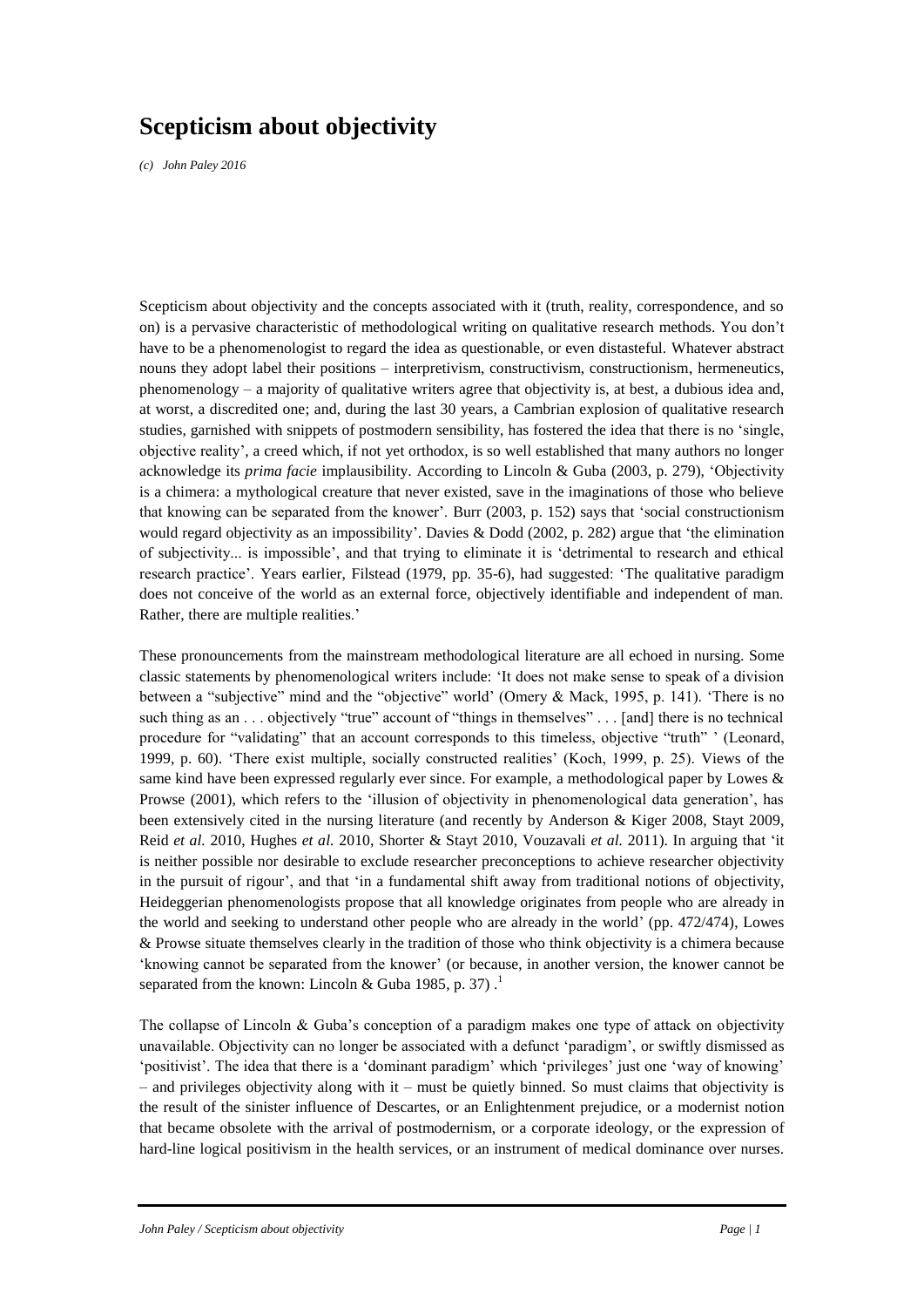All these theories have a slight whiff of paranoia about them, and the concept of a paradigm, Lincoln  $\&$ Guba style, has been rather kind to paranoia. The 'dominant paradigm', like 'dominant discourses', has conjured up the image of oppression-by-means-of-epistemological-hegemony, and this is sufficient for some writers to condemn objectivity without further argument, and without any reference to the recent philosophy of science.<sup>2</sup>

This is only to say that quick and dirty rejections of objectivity are no longer possible. It is still possible to offer specific arguments against objectivity, and to give reasons why it is impracticable, undesirable, unnecessary, impossible, or illusory. In practice, however, most of the arguments tend to be variations on a single theme. Here, by way of illustration, are some remarks by authors from different disciplines.

*Sociology* 'Findings are inevitably influenced by the researcher's perspective and values, thus making it impossible to conduct objective, value-free research, although the researcher can declare and be transparent about his or her assumptions.' (Snape & Spencer 2003, p. 17)

## *Psychology*

'Within this paradigm, the neutrality of the researchers is emphasized as they must confine themselves to examining *what is* – what is objective – and dislodging themselves from all bias, emotion, values, or anything *subjective* that would compromise the objectivity of the research' (Sciarra 1999, p. 39)

## *Education*

'The fall of empirical science from its supremacy among the paradigms of knowing had for its cause the fatal flaw of an arrogant belief in human objectivity... It now appears that it is as impossible to view social behaviour with a detached eye as it is to see with a detached retina. (Campbell 1988, p. 60-1)

## *Ethnography*

'By draping their scientific activities in claims of neutrality, detachment, and objectivity, scientists... leave their (unconscious) minds wide open to political and cultural assumptions. Such hidden influences and biases are particularly insidious... While scientists firmly believe that as long as they are not *conscious* of any bias or political agenda, they are neutral and objective, when in fact they are only unconscious.' (Namenwirth 1986, p. 29)

## *Library science*

Total objectivity is impossible for researchers who are, after all, human beings. The difference between the two research traditions is... that naturalistic researchers systematically acknowledge and document their biases rather than striving to rise above them. (Mellon 1990, p. 26)

## *Information systems*

'Action research substitutes engagement for the objective detachment of positivist science' (Baskerville 2001 , p. 206)

# *Nursing*

'One of the traits of this type of research is the quest for objectivity and distance between researcher and those studied so that biases can be avoided.' (Holloway & Wheeler 2010, p. 5) 'Scientists, like all men and women, are opinionated, dogmatic and ideological. Therefore, the idea of objectivity loses its meaning.' (Streubert Speziale & Carpenter 2007, p. 12)

# *And of course...*

'We have allowed ourselves to become too preoccupied with objectivity... But there is a solution to that problem, namely, to require the inquirer to "come clean" about predispositions and feelings.' (Guba & Lincoln 1989, p. 112-3)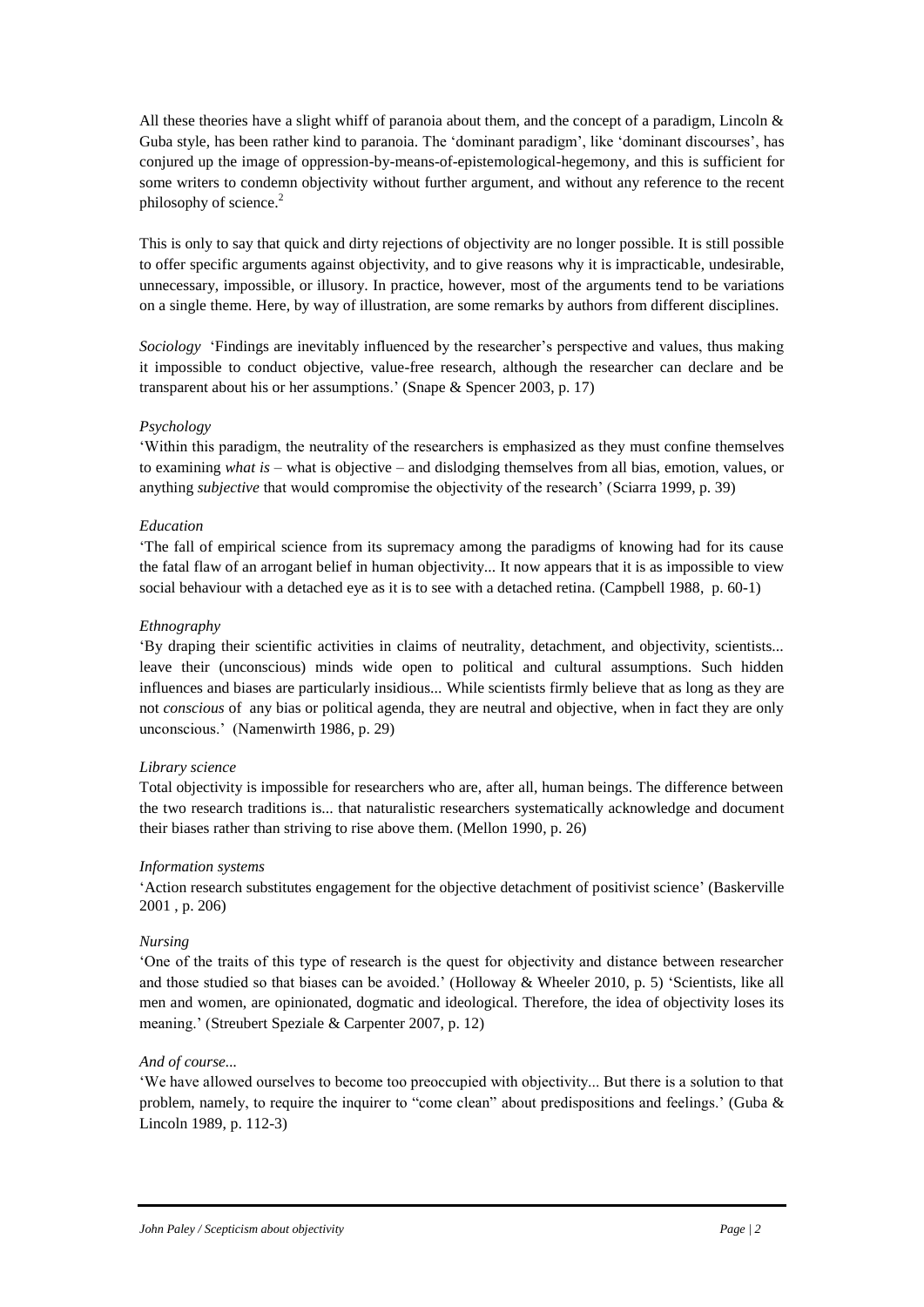It's not hard to see the common thread here. The basic idea is that all researchers have certain attributes that make objectivity impossible. Because they are human beings, they cannot help but have opinions, emotions, values, biases, predispositions and feelings. They make assumptions, including political and cultural assumptions; they are dogmatic and ideological. In short, they (like everybody else) are replete with a human subjectivity from which they cannot escape and which they cannot just decide to cancel. Deleting this subjectivity, or detaching oneself from it, is impossible. And that means that objectivity is impossible, too.

For this argument to go through, objectivity has to be conceived as a putative psychological state. It has to be assumed that being 'objective' requires the researcher to somehow disengage from one or more of the attributes just mentioned. If there is such a thing as objectivity  $-$  if the idea is even to make sense  $$ it must be possible to disable the dogma, ban the biases, eject the emotions, vanquish the values. There must be a sort of psychic scouring, an evacuation of the psychological fixtures and fittings that make us human. And because that can't be done, objectivity is simply not an option. Objectivity, the argument says, requires the *absence* or *suppression* of some mental X. But such an absence cannot be achieved by anyone. So objectivity is impossible, or 'loses all meaning'. To imagine that one is being objective is to practise a form of self-deception.

So objectivity, if such a thing exists, is a psychological state, one identified with the absence of certain mental attributes. Anyone who believes that scientists can attain this state, when in fact it is impossible, has an 'arrogant belief in human objectivity'; and it is the non-existence of this objectivity which has caused 'the fall of empirical science from its supremacy among the paradigms of knowing'. But is this 'absence', this suppression, really what objectivity means? Is the capacity for mental self-purification – the ability to strip oneself of emotions, feelings, opinions, assumptions, and values – really what being objective requires? Can the concept really be identified with a form of psychological self-purging?

According to Karl Popper, the answer is 'no'. It is a point which he emphasises on several occasions. Here is an example:

'The naïve view that scientific objectivity rests on the mental or psychological attitude of the individual scientist, on his training, care, and scientific detachment, generates as a reaction the sceptical view that scientists can never be objective. On this view their lack of objectivity may be negligible in the natural sciences where their passions are not excited, but for the social sciences where social prejudices, class bias, and personal interests are involved, it may be fatal. This doctrine... is based on the naïve view that objectivity depends on the psychology of the individual scientist... [However,] if we had to depend on his detachment, science, even natural science, would be quite impossible. (Popper 1961, p. 155)

Interestingly, Popper and the objectivity-deniers do agree about one thing. *If* objectivity is a matter of psychological self-purification, *then* there is no such thing as objectivity. But they disagree about what comes next. The deniers accept the premise: that's precisely what objectivity is, or would be; so there's no such thing. Popper doesn't accept it. That's precisely what objectivity isn't, and the deniers' view is 'naïve'; so the argument fails.

The obvious question is: if objectivity *isn't* self-suppression or psychic self-scouring, what is it? I am going to approach this question a bit obliquely, deferring a full answer till later (when I will also sketch Popper's view). Why I adopt the oblique approach is something that will become evident, I hope, we proceed. At any rate, I am now going to apparently change the subject, and talk about visual illusions.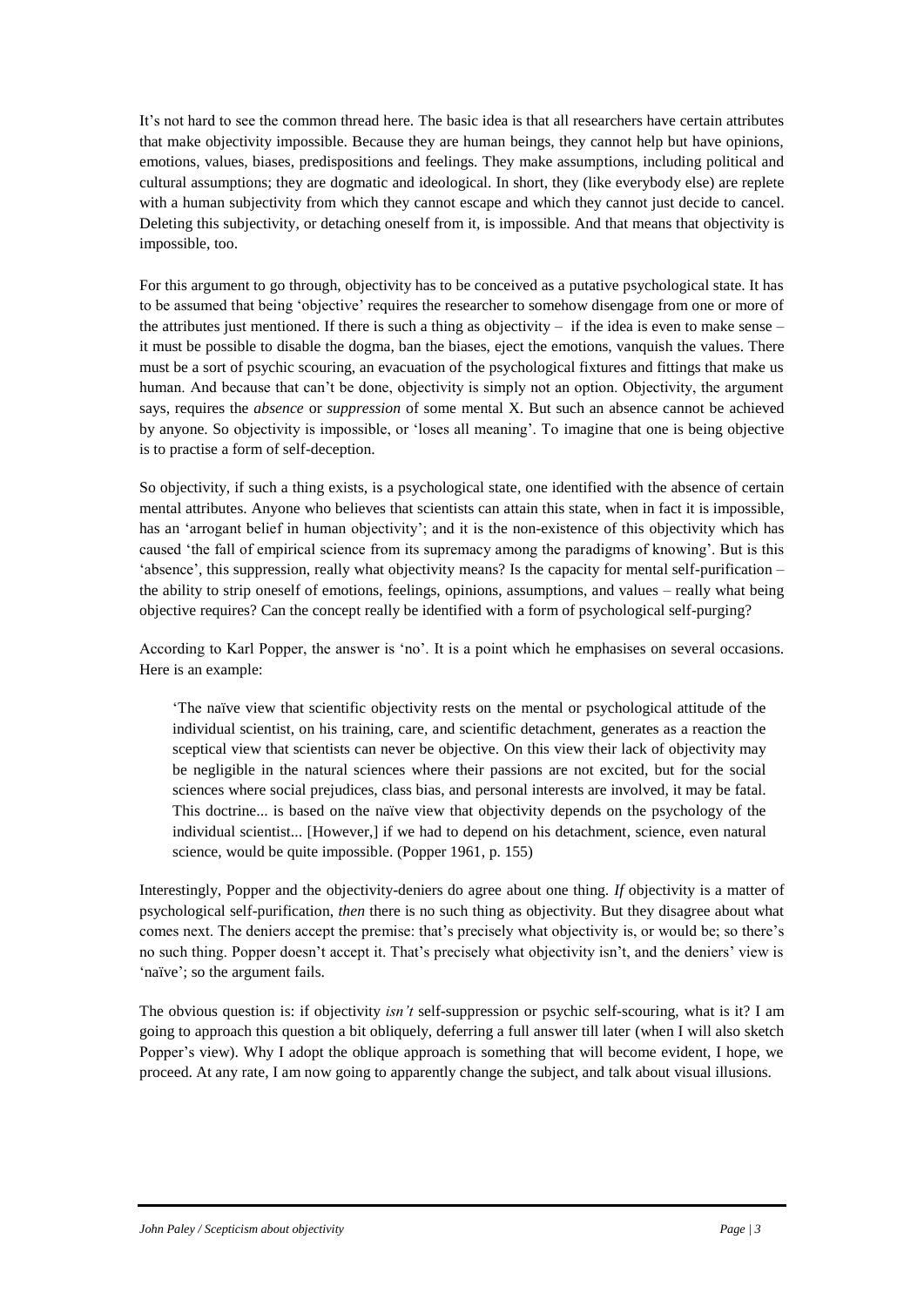## **Visual illusions**

The Müller-Lyer illusion (Diagram 1) is probably the best known, and certainly the most thoroughly studied, of all visual illusions (Gregory 1998). For those jaded by its familiarity, I have included an alternative version (Diagram 2), which I will comment on later. The point of the illusion is, of course, that vertical line A *looks* comfortably shorter than vertical line B; but in fact the two lines are of equal length. Interestingly, despite a great deal of psychological research, there is no consensus about how to account for this discrepancy, although the most consistent trend is to assume that it has something to do with perspective, and the way in which the perceptual system compensates for cues suggesting distance (Robinson 1972; Gregory 1998). I will return to the question of explanation in a moment. Here, I will merely make some uncontroversial observations about the Müller-Lyer, and other similar illusions.



Four features in particular are worth noting. First, there is a clear distinction between 'how it seems to be' (B>A) and 'how it really is' (A=B). Second, we determine *how it really is* by adopting a particular procedure, measurement, which involves the use of a particular instrument, a ruler. Third, everybody accepts that this is an appropriate method of settling the question of whether the two lines are of equal length or not. Fourth, assuming that they carry out the procedure correctly, anyone using this method will obtain the same result.



Implicit in these remarks is a sort of pared-down epistemological position, which reflects the simplicity of the illusion itself. The first feature suggests that we can't trust our initial judgment, and that there is always a possibility that this judgment is wrong. The second indicates that the difference between *how it is* and *how it seems*, and our ability to discriminate between the two, depends on the use of a method. The third suggests that the connection between the method and the *is*/*seems* distinction is conditional on an agreement between interested parties. And the fourth adds a primitive notion of reliability, which is again an essential component of this minimalist epistemology.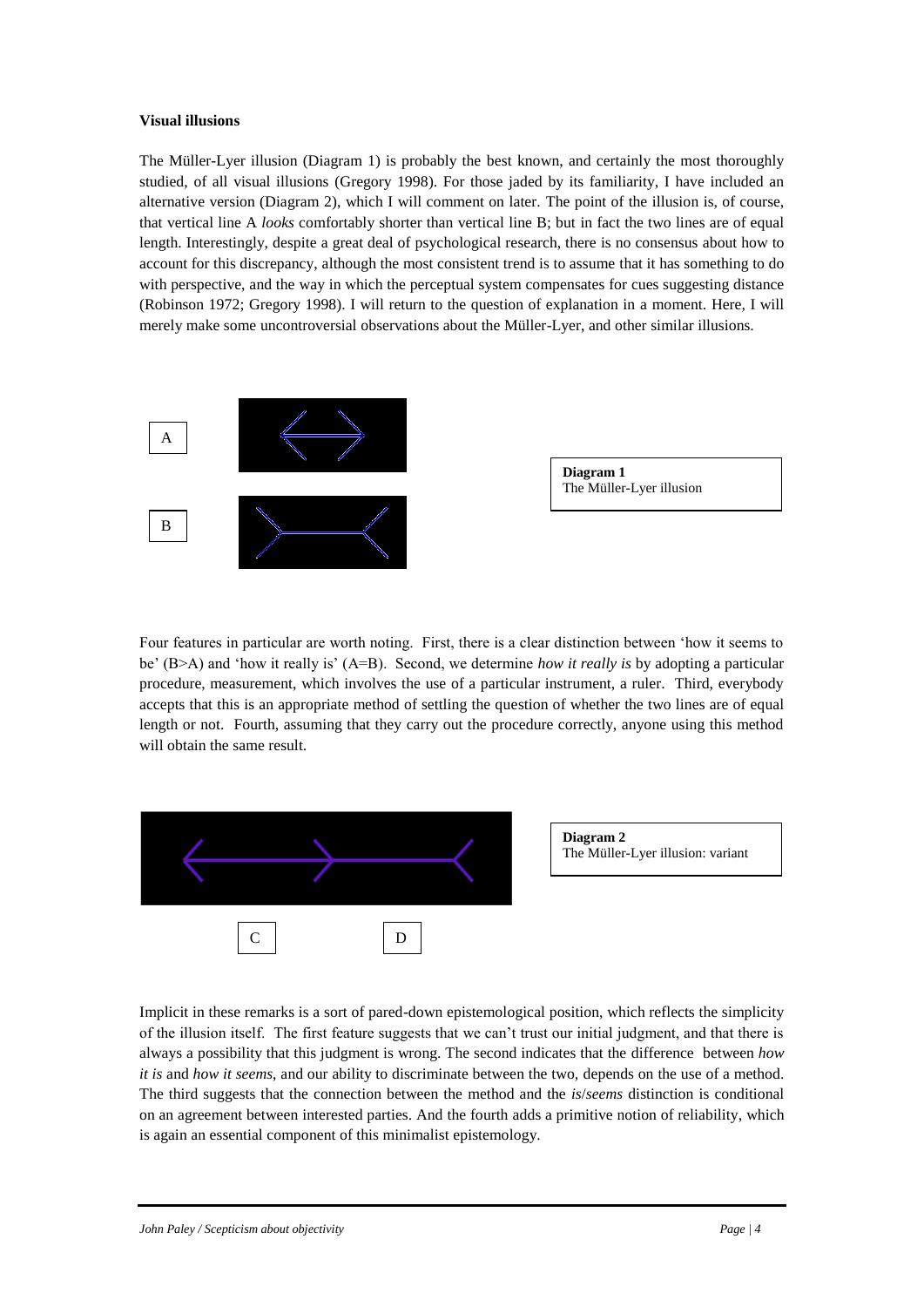I shall call these four features 'epistemological conditions', and note that they are interdependent. For example, unless the fourth condition holds, the third condition will not do so; and if the third does not, neither can the first two. In what follows, I will use this stripped-down epistemology as a benchmark. What we can say about illusions such as the Müller-Lyer is not just analogical, but rather a philosophy of science in its simplest form.

One additional comment, which is not epistemological but psychological. It is that the visual illusion is not dispelled once we have measured the lines. 'The knowledge that the two lines are of equal size does little to affect the perception that they are not' (Sloman 1996, p. 11). Sloman takes this as one piece of evidence (among many others) that there are two 'systems of reasoning'. The basic idea is that, if all neurologically based systems were integrated, then *knowing*-as-a-result-of-measuring that the two lines were of equal length would presumably result in *seeing* them as equal. But it doesn't, and that suggests that there are at least two different systems, or modules, in play: a visual one, and a cognitive-rational one, with the former being unaffected by developments in the latter. This is an idea that I will return to.

Meanwhile, a note on the Müller-Lyer variant (Diagram 2) might help to reinforce the point. Segment C, remarkably, is 20% longer than segment D. Visually, this is rather difficult to believe even after you have checked the measurements.

There are many other optical illusions, of course, in addition to the Müller-Lyer, and some of them are less familiar. Here are two:



Both graphics look as if they depict spirals, but closer inspection shows that, in each case, it is a set of concentric circles. This can be quite difficult to see, but it helps to place something over each graphic so that half of it is covered. This normally dispels the impression of spirals, and makes the concentric circles easier to discern.



**Diagram 4**  Chessboard: Edward H Adelson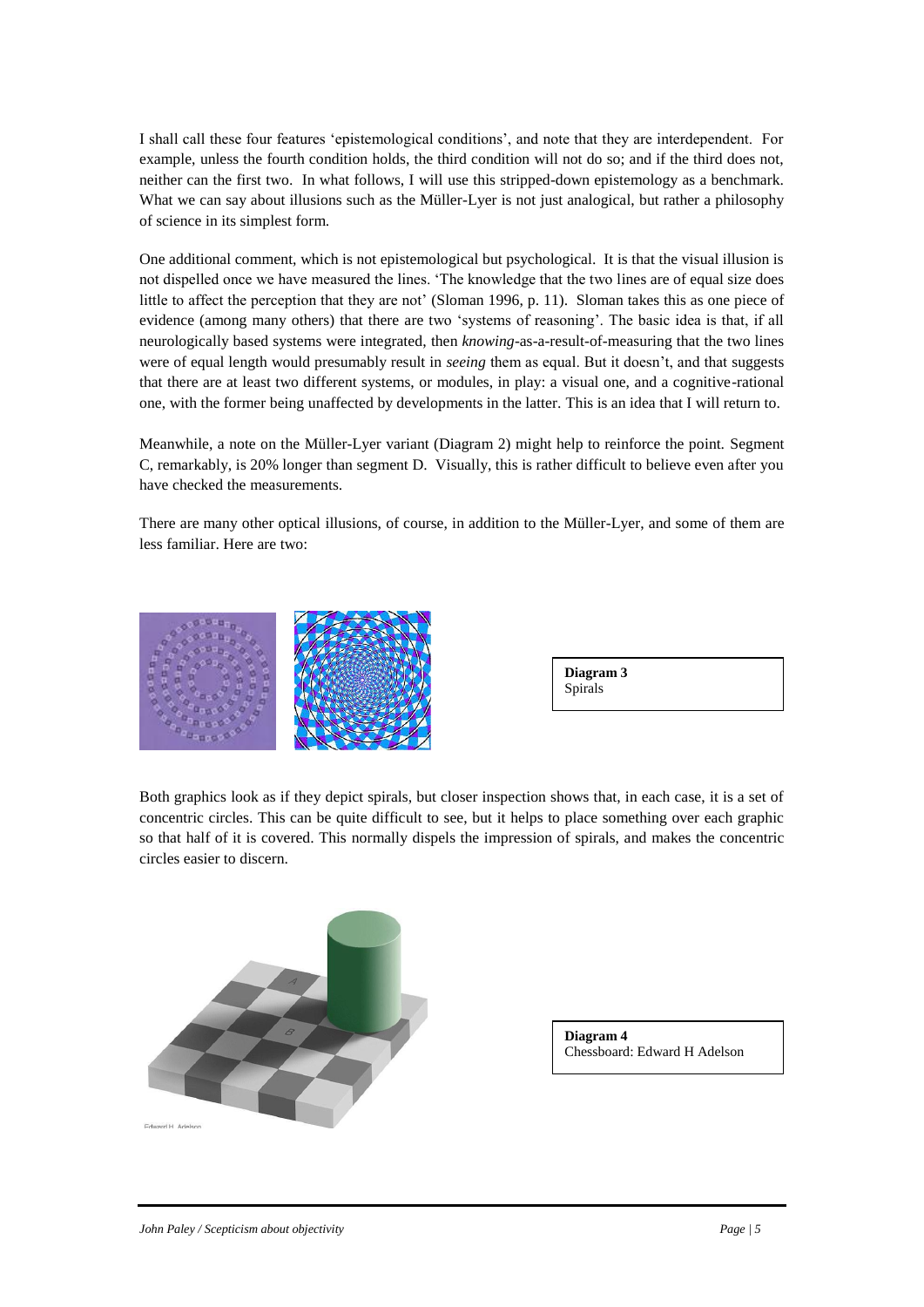This is one of the least well known, but most astonishing, of visual illusions, devised by psychologist Edward Adelson. Remarkably, the squares labelled A and B are exactly the same colour and shade. It is difficult, if not impossible, to believe this without checking. The best way to do this is to photocopy the diagram, and then use a heavy-duty marker pen to efface all but the two squares concerned. It will then be clear that they are indeed identical. The effect is created by the way in which our expectations that alternate squares on a chessboard are dark and light interacts with the way we visually compensate for what appears to be a shadow cast over the board. It is a compelling illustration of the idea that 'we see what we expect to see'.

Once again, we cannot trust our initial judgment, and it turns out that there is a discrepancy between *how it is* and *how it seems*. In this case, we have to devise a procedure to determine whether A and B are the same shade or not; but it is a method to which everyone readily agrees, and which produces the same result, irrespective of who carries it out. Moreover, knowing that squares A and B are identical does nothing to dispel the illusion: they still look completely different. The use of a checking method has no impact on the visual conviction that they cannot possibly be the same. To put it another way: the intuition that they are *not* the same is highly resistant to evidence that they are. But intuitions, as I shall suggest later, are like that.

## **Cognitive illusions**

Visual illusions can be regarded as belonging to a much wider class of cognitive illusions, in which the visual system does not play as significant a role, but other cognitive systems do (Myers 2002, Wilson 2002). As Piatelli-Palmarini (1996, p. 17) puts it: 'Phenomena identical to optical illusions exist in the world of thought'. It would seem that every form of data processing, whether in the perceptual system or in systems dedicated to other types of judgment, can succumb to illusions. These illusions are not simply 'mistakes' of judgment and reasoning – any more than our perception of Adelson's chessboard is a 'mistake'. There are three main reasons for this. First, illusions are systematic and predictable. The vast majority of people fall for them. Ordinary mistakes just happen; there is no particular pattern to them. Second, like visual illusions, cognitive illusions are highly resistant to the evidence that they *are* illusions. They persist, even when it has been shown that *how it seems* is not *how it is*; and this, too, is not typical of everyday mistakes. 'Some parts of our minds are unable to use knowledge available to other parts of our minds. As with the eye, our mental "modules" remain impervious to the corrections offered by logic, arithmetic, and rational judgment' (Piatelli-Palmarini 1996, pp. 17-8). Third, we are more likely to make ordinary mistakes in certain circumstances: when we're tired, preoccupied, drunk, or just feeling lazy. Cognitive illusions, like optical illusions, can occur when we're awake, motivated, focused, and sober.

There is an wide variety of such illusions, ranging from simple, everyday experiences to less familiar forms of reasoning. We can begin with some relatively homely examples, two of them akin to optical illusions. Consider the following four statements. Which one of them is false?

- Cows are more closely related to horses than to whales
- Cardiff is west of Edinburgh
- Rome is south of New York
- There are more words beginning with 'r' than words that have 'r' as their third letter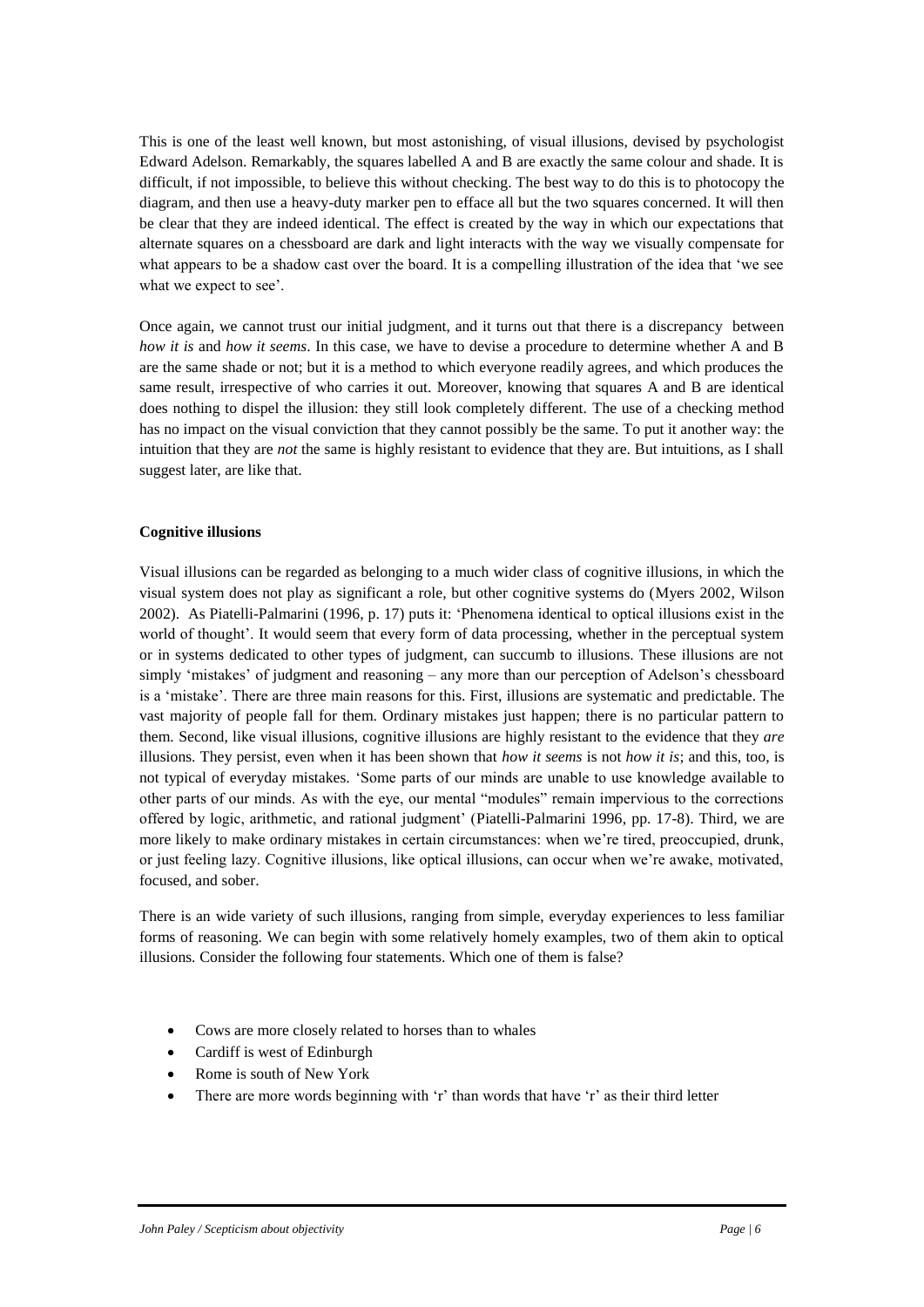As it happens, they are all false; but the vast majority of people think they are all true. The reasons why they seem to be correct are interesting, but slightly different in each case. Cows *look* more like horses than they look like whales. They are about the same size, and they have four legs and graze in fields. Genetically, however, they are more closely related to whales, however counterintuitive this may seem (Buntjer *et al.* 1997). But that, of course, is the point. *How it seems* turns out to be different from *how it is*, and intuition proves not to be a very reliable guide. Similarly, a standard map of the UK – a weather map, for example – certainly makes it *look* as if Edinburgh is east of Cardiff. It is on the eastern side of the country, after all, while Cardiff is on the western side. However, the stretch of land that runs from the northern parts of England up through Scotland does not lie on an exactly north-south line. Instead, it tilts over slightly – and to such an extent that Edinburgh is, in fact, marginally west of Cardiff (as its longitude in an atlas will confirm).<sup>3</sup> Think of Rome, and you think of very hot summers. Think of New York and it is more likely to be cold winters. Surely, then, Rome must be south of New York. But no. The climate is not a reliable substitute for latitude, because (obviously) the two cities are on different continents; Rome is in the sheltered Mediterranean basin, while New York is on the exposed North Atlantic coast. Finally, it is much easier to think of words beginning with 'r' than words which have 'r' as their third letter, mainly because we are more accustomed to classifying words by their first letter – in dictionaries, for instance – than by their third. However, that does not alter the fact that there are vastly more words whose third letter is 'r' than words whose first letter is 'r'.

The resistance of illusions to disconfirming evidence applies to all these examples, but most obviously to the first. Even so, I still find it difficult-to-impossible to *think of* Cardiff as east of Edinburgh; and New York still *feels* as if it's north of Rome. Similarly, although I could retrieve lots of words which have 'r' as their third letter, I was able to produce a list of words beginning with 'r' far more quickly.

Here is a bit of simple book keeping. A farmer bought a horse for \$60 and sold it for \$70. A little later he bought it back for \$80, and subsequently sold it again for \$90. How much money did he make on the these deals overall? Most people answer \$10, because he obviously makes \$10 on the first sale, loses that on the second purchase, but makes it again on the second sale. Apparently, most German banking executives say \$10 as well, at least according to a German colleague of Myers (2002, p. 108). Trying this out on students, I have found that about 75% of them say \$10; but I've heard everything from zero to \$30, and a couple of people even suggested that he made a loss. The correct answer is \$20, which is somewhat easier to see if you first work out the total expenditure ( $$60 + $80 = $140$ ) and then the total income ( $$70 + $90 = $160$ ). What accounts for the illusion, though, is the time sequence and the fact that, as they read through it, the majority of people automatically deduct \$10 for the difference between the first sale (\$70) and the second purchase (\$80).

Another puzzle. If you tore a sheet of ordinary paper in half, put the two halves together, tore again, put the four sheets together… and so on; and if you did that 25 times – the sheet of paper would have to be a large one – roughly how thick would the resulting stack of paper be? Guesstimate. I have tried this on scores of people, and not one of them has estimated more than 18 inches. The correct answer is about 2 *miles*. Don't try it at home. The illusion here arises from the fact that it is almost impossible for a nonmathematician to imagine exponential increases, which this is. We vaguely picture the tear-and-stack procedure up to perhaps the first three or four iterations, and then lose track; at which point we imagine the resulting thickness, and multiply it by about ten. I suspect most people would be surprised to learn that the final stack was, say, ten yards (it isn't); but they could accommodate it. But almost everyone is astonished by the 2 miles, and some at first refuse to believe it. The persistence of the illusion is partly confirmed by the fact that, when asked how thick the stack would be if the tearing-and-stacking routine was repeated 40 times, the usual tendency is to guess at something like 100 miles. The right answer is about 65,000 miles. Most people's intuition does not adjust to getting the first version of the puzzle wrong, and their estimates for the second are no better than their estimates for the first. The illusion is so powerful that they do not learn from getting it wrong earlier.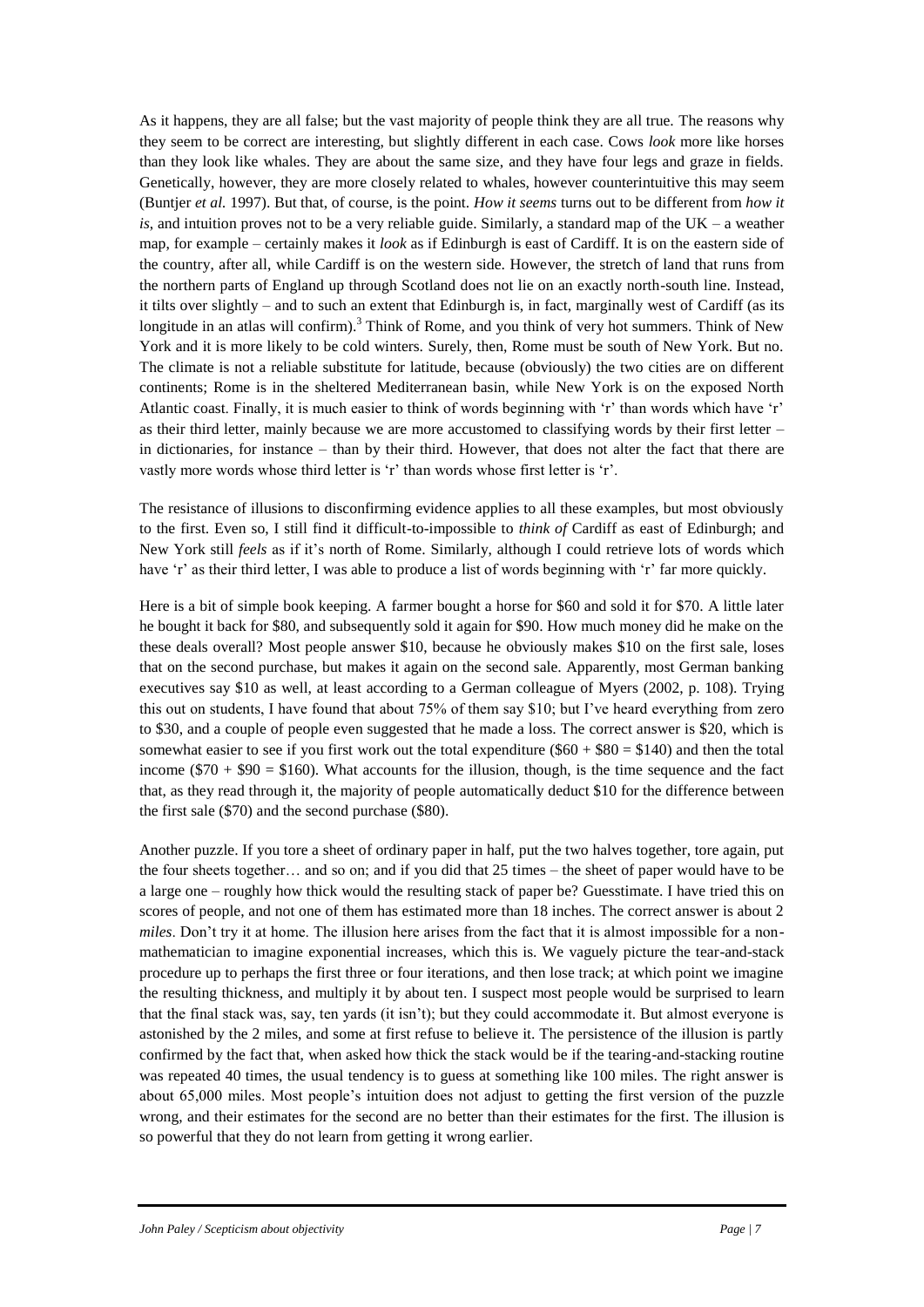In both the last two examples, the procedure for determining whether *how it seems* is also *how it is* (or not) is simple mathematics; indeed, simple arithmetic in the first case. Nobody doubts that this is the right way to go about testing their intuitions – even if they find the result difficult to believe at first – just as no-one doubts that consulting the atlas is the right way to test intuitions about geography, or that checking the DNA of cows, whales and horses is the best way to test their intuitions about evolutionary relationships. So this type of illusion conforms to the template suggested by the Müller-Lyer.

One type of cognitive illusion, more significant than the relatively trivial examples we have considered so far, has been studied systematically during the last forty years. These are illusions arising from the widespread, indeed almost universal, tendency to get-it-wrong with logical and probabilistic reasoning (Kahneman *et al.* 1982, Gilovich *et al.* 2002). The assessment of risk, including medical risk, is one important field in which probability judgments are made, and it has been shown that doctors, nurses, and other health professionals routinely succumb to illusions of this kind, especially in evaluating the results of tests (Eddy 1988).

An entertaining example of a probability illusion is the so-called Monty Hall Problem (Myers 2002). In this problem, a game-show contestant is invited to choose one of three doors, behind one (but only one) of which is an attractive prize. Once a door has been chosen, the host (Monty Hall) opens one of the two remaining doors, and shows that there is no prize behind it. He then tells the contestant she can either stick with her original choice or switch to the third door. Most people are convinced that this is a 50/50 decision. But, in fact, the chance of winning if you *switch* doors is 2/3. It is only 1/3 if you stick to the door you chose initially (Granberg & Brown 1995).

To see this, imagine that the three doors are A, B and C, and that the big prize is behind door C. As the contestant, you have three initial options. We can go through what happens with each of these choices, assuming that you adopt a 'switching' strategy:

- Choose door A. Monty opens door B, and invites you to stick or switch. You switch to door C. You win.
- Choose door B. Monty opens door A, and invites you to stick or switch. You switch to door C. You win.
- Choose door C. Monty opens door B, and invites you to stick or switch. You switch to door A. You win.

Three possibilities, and with the 'switching' strategy you will win two of them. Now we can try it with a 'sticking' strategy.

- Choose door A. Monty opens door B, and invites you to stick or switch. You stick. You lose.
- Choose door B. Monty opens door A, and invites you to stick or switch. You stick. You lose.
- Choose door C. Monty opens door B, and invites you to stick or switch. You stick. You win.

Again, three possibilities, but this time you win only one. So switching wins 2/3 and sticking wins 1/3. The same will happen, obviously, if the prize is behind one of the other two doors. The illusion – and it is a very powerful one – that the stick-or-switch choice is 50/50 is based on the assumption that, when you get down to two doors, the prize is equally likely to be behind both of them. But it isn't. When you made your initial choice, your chance of success was 1/3. That doesn't change just because Monty has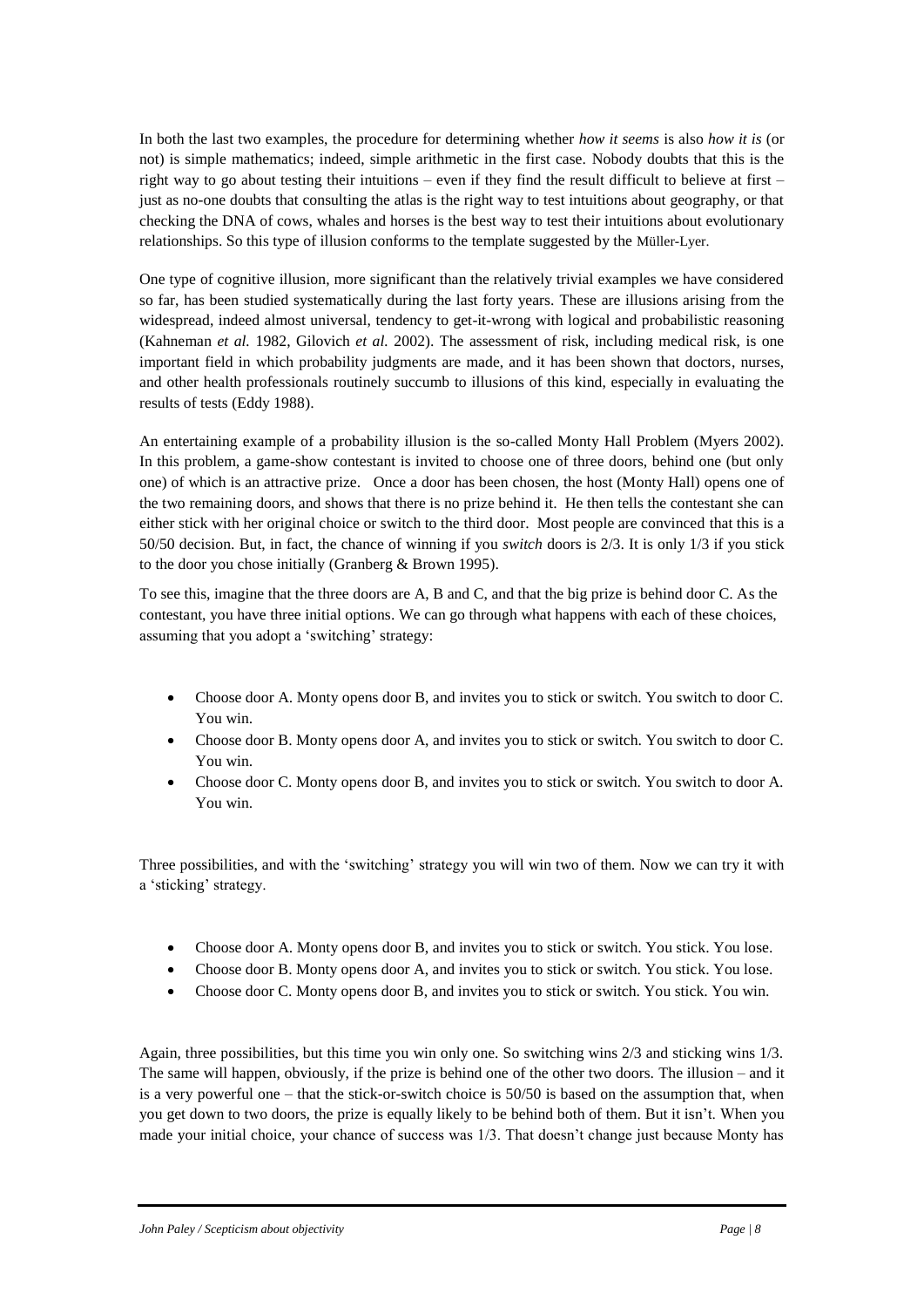now opened one of the two remaining doors (and he is clearly *not* going to open the door with the big prize behind it). After the initial choice, the probability of the prize being behind one of the *other* two doors was 2/3. But one of them has now been eliminated. That's really helpful, because it means that the 2/3 probability is now attached to just one door rather than two. In opening one of the doors, Monty has actually done you a favour.

In this example, then, a readily understandable type of judgment is clearly related to probability theory. Not only do the vast majority of people get this judgment wrong, but the incorrect answer often strikes them as 'obvious'; and it can take several runs through the procedure adopted above to convince them otherwise. Once again, an initial judgment proves unreliable, and we need a method to check whether it is correct or not.

Probability illusions are not, of course, confined to television show programmes. They turn up in health care, and particularly diagnostic tests. This is an example. A urine sample from a patient shows raised sugar levels. But only 1 in a 100 such tests are indicative of diabetes. So you do a fasting blood sugar test. This test correctly identifies 80% of diabetics (this is called its degree of sensitivity) and 90% of non-diabetics (the degree of specificity). The fasting blood sugar also shows raised sugar levels. What is now the probability that the patient has diabetes?

Estimates of the probability, even among health care professionals is usually high, well above 50%, and frequently 80%, or close to it. The right answer is about 7.5%. The illusion depends on a confusion between two distinct probabilities: (a) the probability that the test will be positive for someone who has diabetes, and (b) the probability that someone has diabetes if the test is positive. An alternative way of putting this is to distinguish between (a) the likelihood that the test will be positive, given the someone has diabetes, and (b) the likelihood that someone has diabetes, if the test is positive. Sensitivity, the test characteristic which in this case was 80%, measures (a). However, the original question – what is now the probability that the person has diabetes, given a positive fasting blood sugar test – asks about (b).

To see why the (b) probability is about 7%, consider 1,000 fasting blood sugar tests, all administered to people whose original urine samples showed elevated sugar levels. Of these, we know from the overall base rate that about 1% will have diabetes. That's 10 people. The remaining 990 won't have diabetes.

Consider the 10 who do have diabetes. The sensitivity of the fasting blood sugar test is 80%, so the test will be positive in 8 of those 10 cases. The other two cases will show negative, because the test is not perfect. So that's 8 positives and 2 negatives so far.

Now consider the 990 who don't have diabetes. The specificity of the test is 90%, so the it will show as a negative in 90% of those case, which is 891. That leaves 99 (10%) which will be positive, because no test (as before) is perfect. So that is 99 positives and 891 negatives.

Put the two groups of tests together. Overall, we have 107 positives (8+99) and 893 negatives (2+891). But how many of the 107 positives actually have diabetes? Well, we have already said that a total of 10 people have diabetes (out of the population of 1,000), but two of the them have negative tests. So of the 107 positives, only 8 will actually have diabetes. It follows that the probability of any of these people having diabetes, given a positive test, is 8/107 or, other words, 7.48%. The table below summarises the position.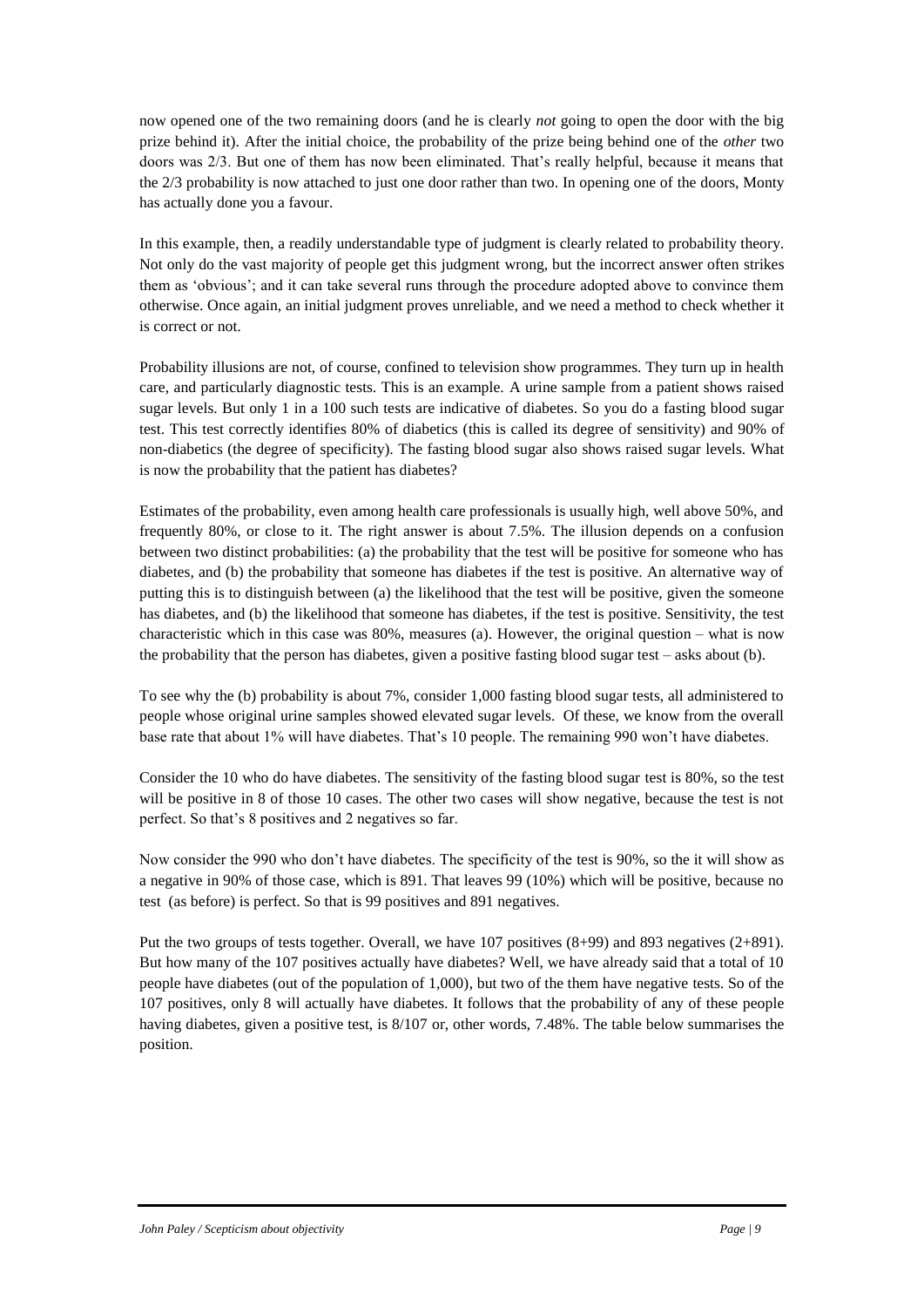|                     | Test positive | Test negative | Total |
|---------------------|---------------|---------------|-------|
| Have diabetes       |               |               |       |
| Don't have diabetes | QQ            | 891           | 990   |
| Total               | <u>07</u>     | 893           | 1000  |

Of course, if your fasting blood sugar shows negative, the probability that you have diabetes is 2/893, or about 0.22%. A negative test cannot demonstrate beyond any shadow of a doubt that you don't have diabetes – again, it is not perfect – but it *can* show that the probability is vanishingly small. This is why we talk about 'false negatives' (a negative test which fails to detect a condition which is in fact present) as well as 'false positives' (a positive test which says that the patient has the condition when in fact she doesn't).

I will offer one further example of probability illusion, this time linked to a significant health care issue of recent times. Many people believe the claim that the MMR vaccine causes autism. Perhaps the main reason for this is personal experience. For example, consider some comments from the *Daily Telegraph*  website,  $9^{th}$  July 2007.<sup>4</sup>

I think MMR causes autism. My son is autistic. He was diagnose shortly after him having his MMR jab. I noticed a change in him after him having the jab, he started to arrange his toys and would not talk. Sometimes he wouldn't talk for up to 5 hours. Before his injection he was a bright loving normal boy.

Whether there is a proven link between MMR and autism or not – all you cynical, scientifically inclined individuals need to just shut your "politically correct" ranting and listen to parent's concerns. My son too, was developing normally and had started talking but soon after having his MMR jab, stopped talking completely. Now, almost 2 and half, he still does not speak. Unless you have a child that you have to watch painfully trying to communicate, don't talk about how "safe" the MMR jab is as you are none the wiser! It is only right that parents would want to question the suitability of subjecting their child to 3 vaccines in one go.

In these cases, as in many others, the conviction that there is a causal link between MMR and autism is a result of the diagnosis being made, or changed behaviour being observed, soon after the vaccination. This is an extraordinarily powerful illusion – if Y follows X, then obviously X must be the cause of  $Y$  – particularly if Y is an emotionally loaded life event. The conviction arises from the sense that one has witnessed the causal connection actually happening, and the fact that there seems to have been no other precipitating factor. The autism must have had a causal trigger, the trigger must have occurred shortly before the autism became apparent... and the only candidate for the trigger is the MMR. Therefore, the MMR *must* have caused the autism. There can be no other explanation. This kind of certainty is usually impervious to any argument based on statistics. I *know* that X caused Y; therefore, either the statistics are wrong, or else there is a conspiracy to persuade me (and other parents) that the MMR is safe. We will not understand the reduced MMR uptake if we do not appreciate just how convincing this illusion is.

But it *is* an illusion, just as much as the Müller-Lyer. Demonstrating this, conclusively, requires some fairly sophisticated statistical techniques. However, the key idea is straightforward. The conviction is usually based on a single case (the parent's own child), or a small number of cases (other children who developed autism shortly after being vaccinated with MMR). These are all X-then-Y cases. Once the suspicion that X-caused-Y has been formulated, there tends to be a search for further X-then-Y cases in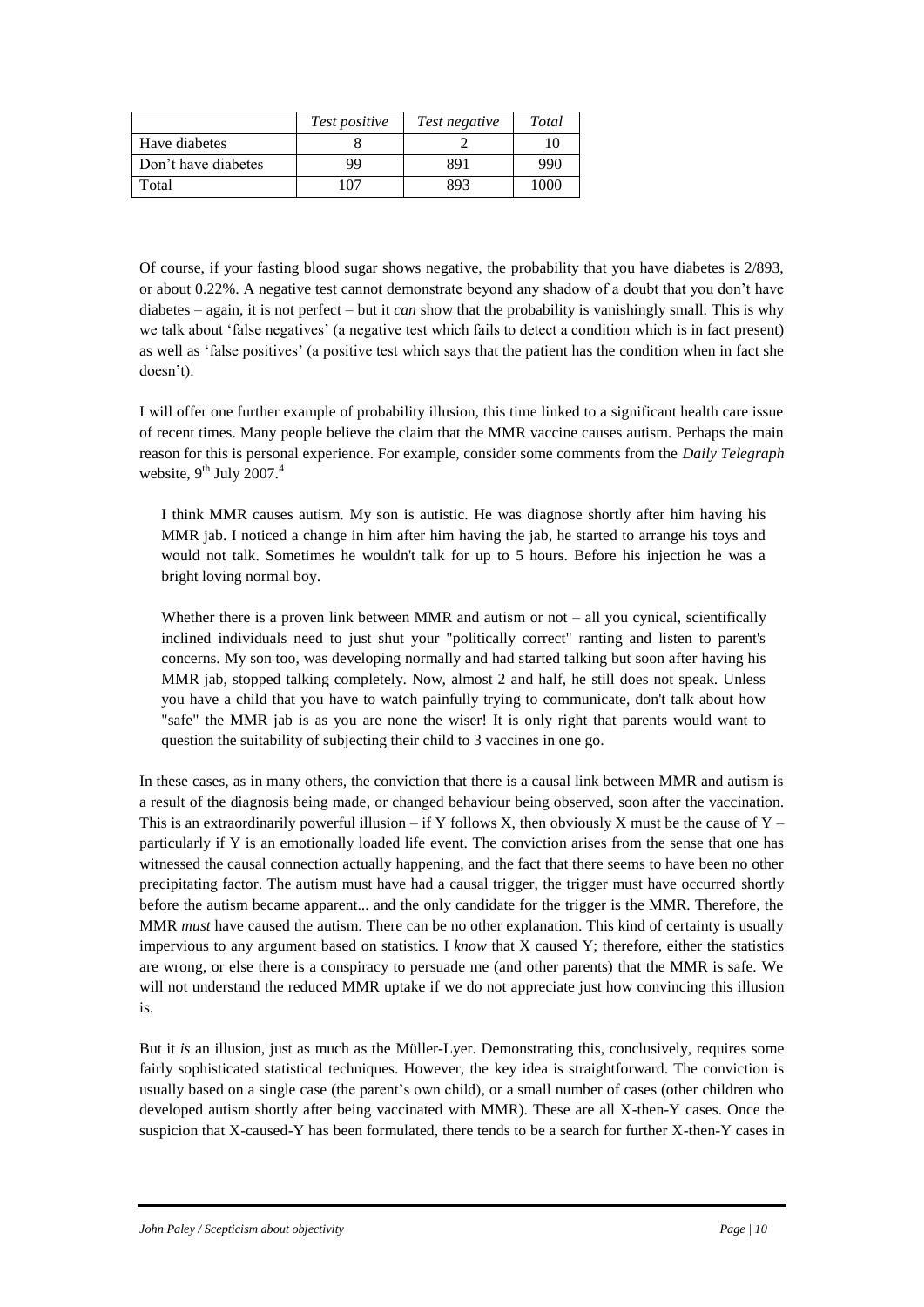order to substantiate (this is something called confirmation bias, and we'll come back to it later). The trouble is, this approach ignores all the cases in which there was X but no Y, and all the cases in which there was Y but no X. In other words, it ignores all the cases in which the MMR vaccination was not followed by autism, and all the cases in which autism was diagnosed despite the fact that the child was not MMR-immunised. If it can be shown that children who have had the MMR vaccine are no more likely to be diagnosed with autism than children who have not had MMR; and if it can be shown that children with autism are no more likely to have had the MMR vaccine than children who do not have autism... then the claim that there is a causal connection is undermined, however convincing personal experience may be. This would be the equivalent of measuring the horizontal lines in the Müller-Lyer, and discovering that they are the same length, no matter how obvious it seems that they aren't.

As an illustration, I will take just one example from the considerable literature on this topic (Smeeth *et al.* 2004). In this study, a group of children who were diagnosed with autism, or some other pervasive development disorder (PDD), were compared with a group of children with no diagnosis. The PDD group consisted of 1,294 children, each of whom was matched (by age, sex and general practice) with up to five controls. An index date was set for both groups. For the PDD group, it was the age at first diagnosis. For each control case, it was the date at which they were the same age (to the nearest month) as their matched case was at the time the latter was first diagnosed. So, for example, a child diagnosed with PDD at the age of, say, 3 years 8 months was matched with up to five children who, at exactly the same age, did not have a PDD diagnosis.

The logic of this procedure is fairly obvious. If MMR causes autism, then it is more likely that children in the PPD group would have had the vaccination *before* the index/diagnosis date than the children with whom they were matched. But this proved not to be the case. The following table, a simpler version of one presented in Smeeth *et al.* (2004), gives the overall position.<sup>5</sup>

|                        | Children with PDD | Children with no diagnosis |
|------------------------|-------------------|----------------------------|
| Total                  | 1294              | 4469                       |
| <b>MMR</b> vaccination | 1010              | 3671                       |
| before index date      | 78.1%             | 82.1%                      |

## **Cases compared with controls**

So the greater likelihood of having had the MMR before the diagnosis/index date doesn't show up. If anything, in fact, it is the controls who are more likely to have had the vaccination beforehand. In other words, the evidence is inconsistent with the hypothesis that MMR causes autism.

Here again, then, we have an illusion related to our inability to assess probabilities. For some parents whose children were diagnosed with autism, or another PDD, shortly after the MMR vaccination, it is starkly obvious that the MMR caused the condition. What other explanation can there be? Surely, it is not a coincidence. Indeed, the theme of 'it can't be a coincidence' turns up frequently in the stories told by such parents, as illustrated by two more posts from the *Daily Telegraph* website. 'After the MMR he had a fever then stopped talking. Is this coincidence?' 'I am absolutely sure that the MMR jab is the trigger for my son's autism. He was developing normally until the jab. Within ten days of receiving it he became brain damaged; the coincidence is too great.' So the conviction ('I am absolutely sure') is based on a single case, personal experience, and the emotional pain associated with it. The single case is entirely persuasive, and like other illusions, is resistant to the evidence that it *is* an illusion. Here, the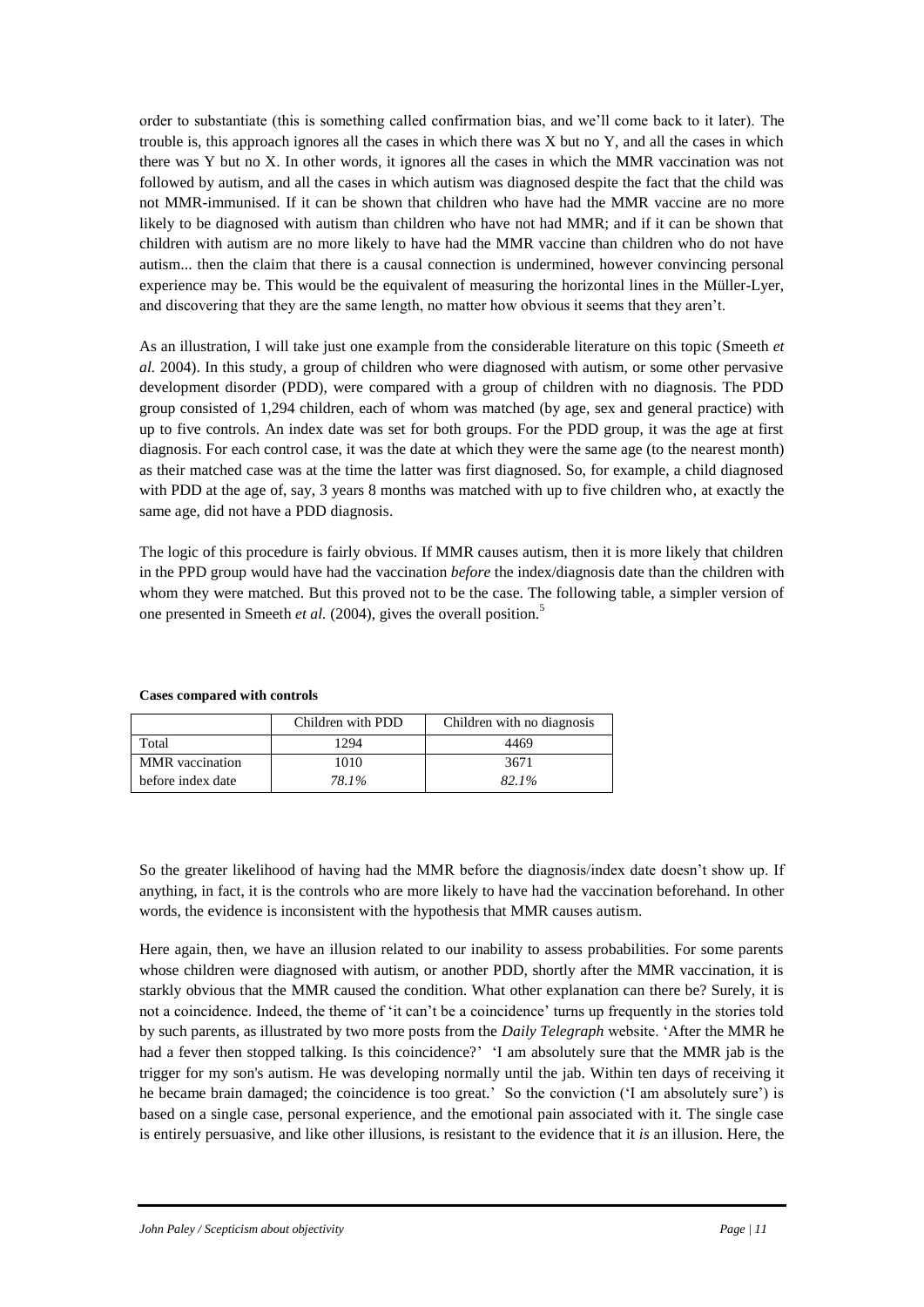evidence consists of 5,763 cases, not just one; and it shows that the there is no association between the MMR vaccine and autism. The situation is not materially different from being deceived by the Müller-Lyer, or Adelson's chess board illusion, both of which are highly resistant to the evidence provided by procedures designed to test them (measuring the lines, or effacing the other squares).

In this example, as in so many others, *how it seems* can be completely convincing... and yet still at odds with *how it is*. In a large population, in this instance 5,763 cases, there are bound to be some in which autistic behaviour began, or was diagnosed, very shortly after ('within ten days of') getting the MMR. This *is* just a coincidence; but, for the person to whom it happens, it seems as if it cannot possibly be.

# **Heuristics and biases**

Although, in presenting these examples, I have moved from charming 'Gosh, who'd have thought it?' illusions like Adelson's chess board, to illusions which are more obviously relevant to health care and health-related research, it might still seem that cognitive illusions are relatively rare, and that the ones I have discussed stand out precisely because they are untypical (for instance, there aren't many illusions of the Cardiff/Edinburgh or New York/Rome type). In this section, however, I want to suggest that they are rife, and that we are constantly at risk of succumbing to them. The subtitle to Piattelli-Palmarini's book on this topic ('How mistakes of reason rule our minds') may be slightly over-egging it, but there is no doubt about the extent of our vulnerability to these illusory experiences. This is something 'found almost anywhere, in almost anyone, and just about at any moment' (Piatelli-Palmarini (1996, p. 2).

The study of cognitive illusions has been going on for at least fifty years, but took off during the 1970s (Gilovich & Griffin 2002), under the heading of 'heuristics and biases'. I should briefly explain the two terms. 'Heuristic' refers to a type of judgment-making 'short-cut', several examples of which we have already seen. These short-cuts may be adopted consciously or unconsciously. For instance, in assessing whether Edinburgh is east or west of Cardiff, we adopt the short-cut of asking ourselves which side of the country the two cities are on. Edinburgh is on the east coast, Cardiff on the west coast. That seems to settle the matter... but of course it doesn't. It turns out that being on the eastern side of the UK, while Cardiff is on the western side, does not entail that Edinburgh is east of Cardiff. 'Bias' is perhaps a more unfortunate term, since it is easily confused with prejudice or lack of impartiality. However, *cognitive biases*, the sense used in the expression 'heuristics and biases', are not prejudices, and the term does not signal a deliberate lack of fairness or open-mindedness. Instead, it refers to unconscious cognitive mechanisms which are triggered in situations of various sorts, and which more often than not lead to bad or mistaken judgments. For example, the claim that MMR causes autism – the evidence being that, in a particular case known to the speaker, the MMR vaccine was followed by the appearance of autistic behaviour – is rooted in a cognitive bias which mistakes 'X-occurred-then-Y-occurred' for 'X-caused-Y'. This bias has a number of names, but is often called the *post hoc fallacy*. 6

The difference between 'heuristic' and 'bias' is largely contextual. Heuristics are cognitive short-cuts. It is reasonable, indeed rational, to use them because they are accessible, rapid, economic... and often right. They are 'fast and frugal' (Gigerenzer *et al.* 1999, Gigerenzer *et al.* 2002), where 'frugal' means that they do not require much in the way of resources: they impose no great cognitive load, demand no difficult calculations, require no expert knowledge, and take up little time. To determine the genetic relation between cows, horse and whales requires either specialist knowledge of evolutionary biology and genetics, or the ability to invest time in doing the necessary reading. Substituting resemblance as a proxy criterion is obviously much quicker, and requires no particular expertise. In this instance, it gives you the wrong answer, but attribute substitution remains a sane and sensible strategy. The term 'bias' is reserved for circumstances in which the substitution of an attribute is very likely to go wrong, or when other cognitive short-cuts regularly and predictably deliver incorrect answers. It is over-simplifying to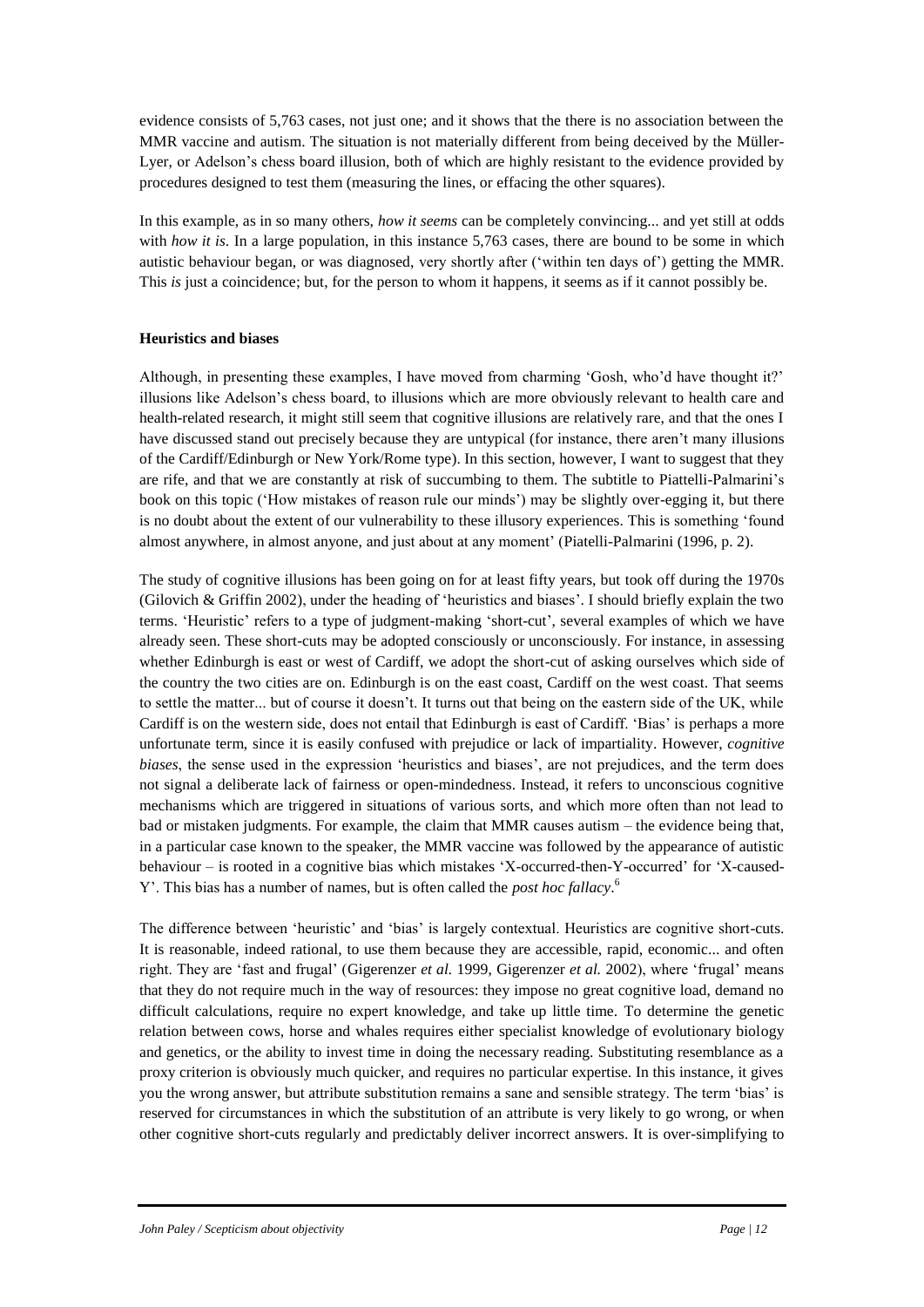say that a bias is a heuristic which hasn't worked – or which routinely doesn't work in certain types of situation – but, for our purposes, it's close enough. 'Cognitive illusion' is just a term for the outcome of cognitive bias, what happens when the vast majority of people fall predictably into the same cognitive trap.

The number of cognitive illusions is so great, and they are so frequent, that they can be classified into types. There is no generally recognised standard list, and many of them overlap; but the same biases do tend to crop up in most typologies.<sup>7</sup> We have already seen examples of some of them. The belief that cows must be more closely related to horses than to whales is an illustration of the *representativeness heuristic*. This is the temptation to use resemblance as a proxy for something else – in the cow/whale case, the genetic connection between two species. Of course, resemblance frequently *is* an indicator of family relationships; but not always. And when it isn't, it can lead us astray. Obviously, cows resemble horses far more than they do whales; but the fact remains that they are more closely related to whales genetically. Though there is no name for the geographical illusions, they are like the representativeness heuristic in one respect: they both involve the substitution of one attribute for another in the making of the judgment. Just as we substitute resemblance for genetic relationship in the cow/whale example, so we substitute climate for latitude in the New York/Rome example, and 'side of the country' for 'east or west' in the Edinburgh/Cardiff example. This is termed *attribute substitution* (Kahneman & Frederick 2002), and it underlies many forms of cognitive illusion. The idea is that, in making a judgment, we find it difficult to evaluate the 'target' attribute (genetic relationship, latitude) directly, so we substitute a different attribute (resemblance, climate) that is much more readily assessable. The substitution may be conscious or unconscious, and the substituted attribute will usually have *some* connection with the target attribute; but the connection is not a reliable one, and certainly does not apply in all cases.

Another familiar cognitive bias, which appears on all the lists, is *neglect of base rate* (or the base-rate fallacy). Again, we have seen an example of this in the fasting blood sugar test for diabetes. When we learn that the sensitivity of the test is 80% – it correctly identifies 80% of diabetics – we assign greater significance to that fact than we do to the fact that the proportion of diabetics in the general population is only 1%. A positive fasting blood sugar test does increase the probability that the person concerned has diabetes, but not by much because the 'background likelihood' of having diabetes is so low. This 'background likelihood' is called the 'base rate'; so when we forget about that, and attach undue weight to the test's sensitivity, we are *neglecting the base rate*.

I should also say something more about *confirmation bias*, mentioned in passing during the discussion of the MMR vaccine. Suppose we develop a hypothesis, for example that X-causes-Y, and our evidence is that there are several cases in which X is immediately followed by Y. What additional evidence would suggest that the hypothesis was correct? The overwhelming temptation is to reply: further cases of X being followed by Y. A bit more thought might also suggest: cases in which neither X nor Y happened. So we go hunting for more cases like this: X-followed-by-Y, and no-X-no-Y. We find them, and infer that the hypothesis is confirmed.

This is classic confirmation bias. Let's consider the possible cases. There are four:

- (a) X happens, then Y happens
- (b) X happens, but Y does not happen
- (c) X does not happen, but Y happens
- (d) X does not happen, and Y does not happen

In table form: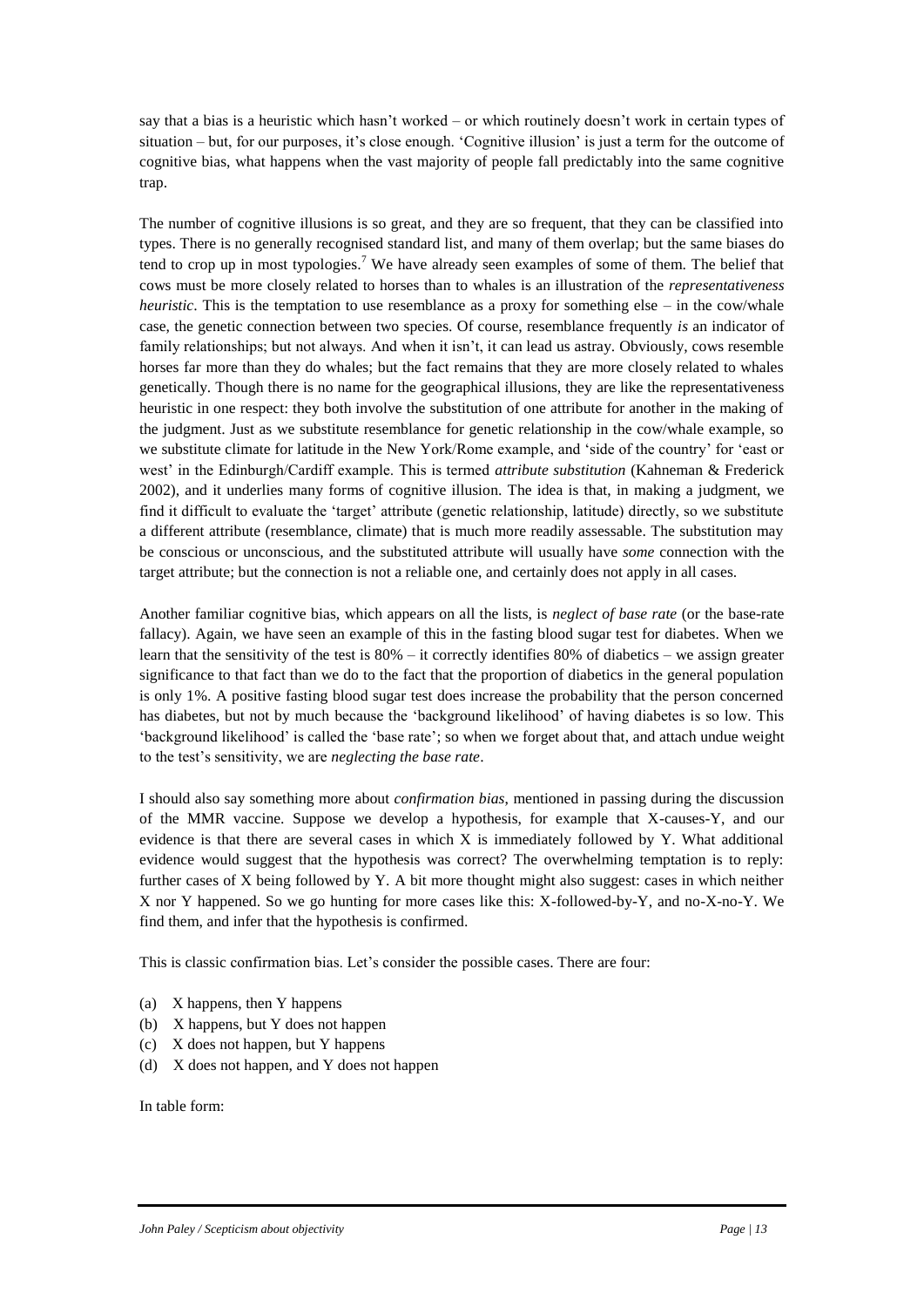|                  | Y happens | Y doesn't happen |
|------------------|-----------|------------------|
| X happens        |           |                  |
| X doesn't happen |           |                  |

The search for additional evidence suggested above targets (a) cases and (d) cases. But in searching for cases of that kind, we screen out, ignore, dismiss, or simply do not look for (b) and (c) cases. We are, in other words, searching only for cases that are *consistent* with the hypothesis. We are not bothering to look for cases that are *inconsistent* with it. Yet there may be a large number of (b) and (c) cases... We won't know if we don't look. Suppose, for example, that the number of cases in each cell is as follows:

|                  | Y happens | Y doesn't happen |
|------------------|-----------|------------------|
| X happens        | 25(a)     | 30 (b)           |
| X doesn't happen | 30 $(c)$  | 15 (d)           |

The confirmation bias strategy, searching for (a) and (d) cases, will find (potentially) a total of 40. But it will overlook the 60 (b) and (d) cases. More particularly, it will not recognise that Y happens more frequently when X didn't happen (30 cases) than when it did (25 cases); and that there are more cases in which Y does *not* follow X (30 ) than cases in which Y does follow X (25). Looking at the table as a whole, it becomes obvious that the evidence is inconsistent with the hypothesis. But the search for only confirming (a) and (d) cases – confirmation bias – would simply not spot this. Effectively, this is what happens in the MMR case. There are plenty of MMR-followed-by-autism cases, and these are used as evidence to support the hypothesis that MMR causes autism. But the search for confirming cases will miss the huge number of *dis*confirming cases, those in which MMR was not followed by autism, and in which autism was not preceded by MMR. For an excellent review of the 'ubiquitous phenomenon' of confirmation bias, see Nickerson (1998).

To close this section, I will briefly describe some other well known sources of cognitive illusions. I will return to a few of them in the next section, when I will indicate the ways in which they can compromise research. Here, I will do no more than indicate the type of bias or heuristic that accounts for a particular kind of illusion. For accessible introductions to cognitive illusions, and the heuristics and biases which account for them, see Gilovich (1991), Piatelli-Palmarini (1996), Dawes (2001), Myers (2002), and Chabris & Simons (2011). For more technical material, see Kunda (1999) and Gilovich *et al.* (2002).

*Anchoring bias.* Making a judgment based heavily on a single factor, which may not even be relevant to the topic. For example, if an arbitrary number is prominently displayed, and people are invited to estimate how many African states are members of the United Nations, the estimates will be 'anchored' by the number. The higher the number, the higher the estimates (Chapman & Johnson 2002). No matter how irrelevant the anchoring factor, one's judgments can still be unconsciously affected by it (Tversky & Kahneman 1974, Reidpath & Diamond 1995). This shades into...

*Primacy effect.* Making a judgment based heavily on initial events rather than subsequent events, or the first piece of evidence one comes across. This is less likely than anchoring bias to be unconscious, but it is clearly related. Something which attracts the attention at the outset, whether it is an irrelevant factor (like the arbitrary number) or the first thing one notices (like the piece of evidence), influences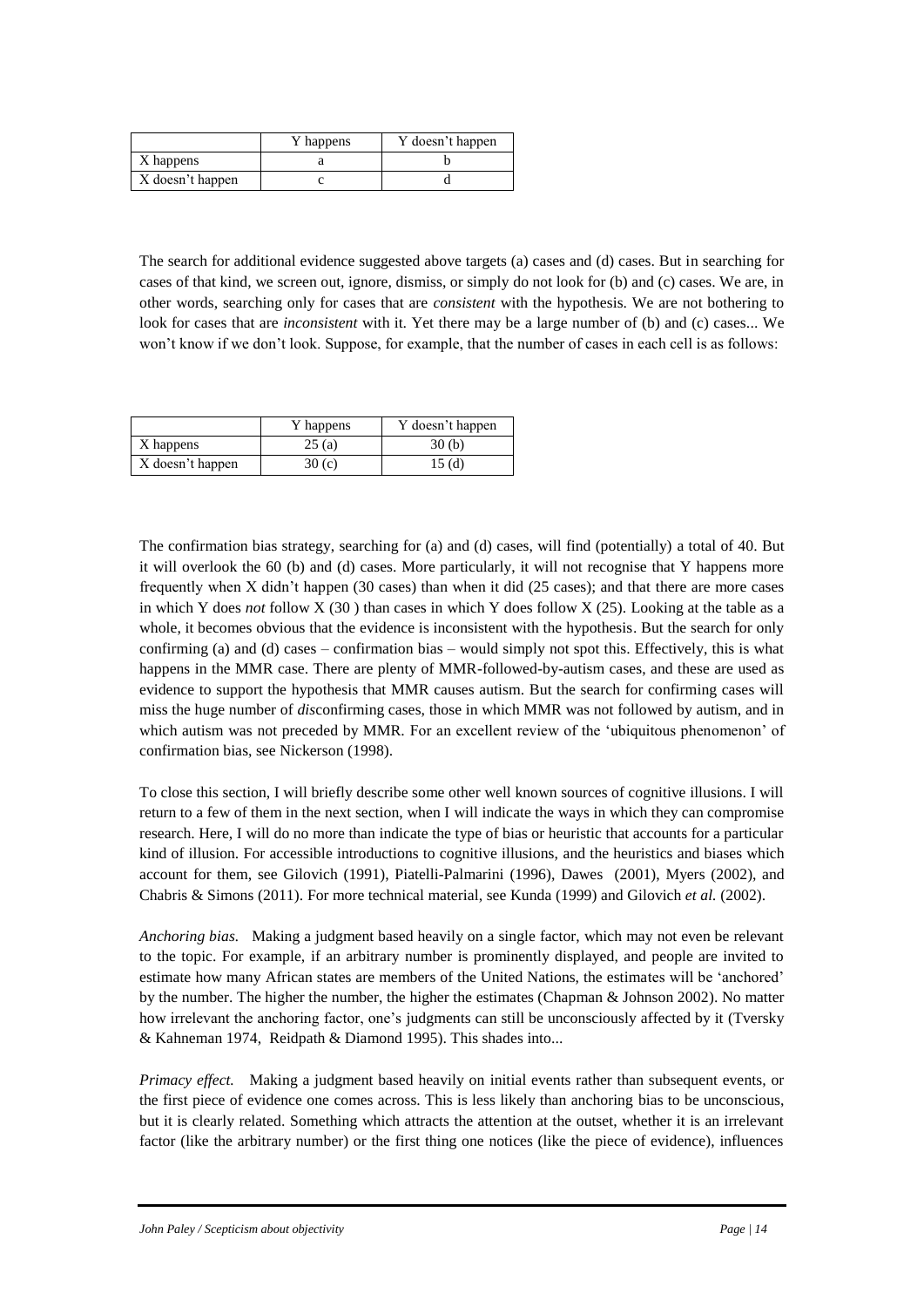the final judgment to an incommensurate extent. The upshot is that an initial judgment, made on the basis of something one notices at an early stage, tends to survive the appearance of new (and possibly countervailing) evidence, and becomes the final judgment as well (Baron 2000). It is worth adding that primacy effects are known to occur in clinical judgment making (Curley *et al.* 1988).

*Availability bias.* This is another form of attribute substitution, in which the attribute of typicality is substituted by what is readily available in memory, and by what is more dramatic, vivid, emotionally charged. For example, one might imagine that accidents involving scissors, hammers and chainsaws are far more frequent than accidents with toilets; and accidents with chainsaws are certainly more likely to be dramatic, and presumably have more traumatic consequences. But, according to the US Consumer Product Safety Commission, accidents involving toilets are more common (or were more common in 1997, at least): they were responsible for 44,335 estimated injuries, while chainsaws were responsible for 29,684 (cited in Myers 2002, p. 205). Similarly, beds, mattresses and pillows were implicated in 456,559 estimated injuries during 1998, compared to 384,967 estimated injuries due to home workshop power saws, playground equipment, and cooking ranges/ovens *combined* (Myers 2002).

*Inattentional blindness.* Before reading further, it might be a good idea to visit the following URL, [http://www.simonslab.com/videos.html,](http://www.simonslab.com/videos.html) and take the selective attention test, which is the first video on the page. If you read the rest now, you'll spoil the effect.

Attention blindness is the failure to recognise, or even notice, unexpected features of a situation. About 50% of people who take the 'test' fail to notice the unusual event. I did. I played the video again, and at first refused to believe that it was the same video as the one I had just watched. The point is that we often do not notice things that we don't expect to be there, even when they are as intrusively obvious – in retrospect – as a gorilla among a group of basketball players. Many similar effects can be demonstrated (see Chabris & Simons 2011 and [http://www.dansimons.com/videos.html\)](http://www.dansimons.com/videos.html). While the best known effects are visual, Chabris & Simons note that 'it's not just limited to visual attention, but applies equally well to all our senses and even to broader patterns in the world around us' (p. 39).

*Framing effect.* Judgments and decisions can often be affected by the 'frame' in which information is presented. The same information presented in two different ways will elicit two different responses. In psychological experiments, the best known examples of framing concern decisions about risk, which depend to a considerable extent on how the relevant data is presented. For example, participants were asked to choose between two programmes designed to combat a disease likely to affect 600 people.

| Program A outcome<br>Program B outcome | 200 people will be saved.<br>A one-third probability that 600 people will be saved, and a two-thirds<br>probability that no-one will be saved. |
|----------------------------------------|------------------------------------------------------------------------------------------------------------------------------------------------|
|                                        | 70% chose option A. Meanwhile, another group of participants were given the following options:                                                 |

| Program C outcome | 400 people will die.                                                           |
|-------------------|--------------------------------------------------------------------------------|
| Program D outcome | A one-third probability that no-one will die, and a two-third probability that |
|                   | 600 people will die.                                                           |

This time, 78% chose option D. The point is, however, that programmes A and C are exactly the same. Equally, programmes B and D are the same. Yet, in the first frame, option A is preferred, while in the second frame option D is preferred. Although most framing studies have examined risk perception and preference construction (Lichenstein & Slovic 2006), the basic idea – the way in which information is presented affects people's judgments about it – is a general one, applying to many different contexts.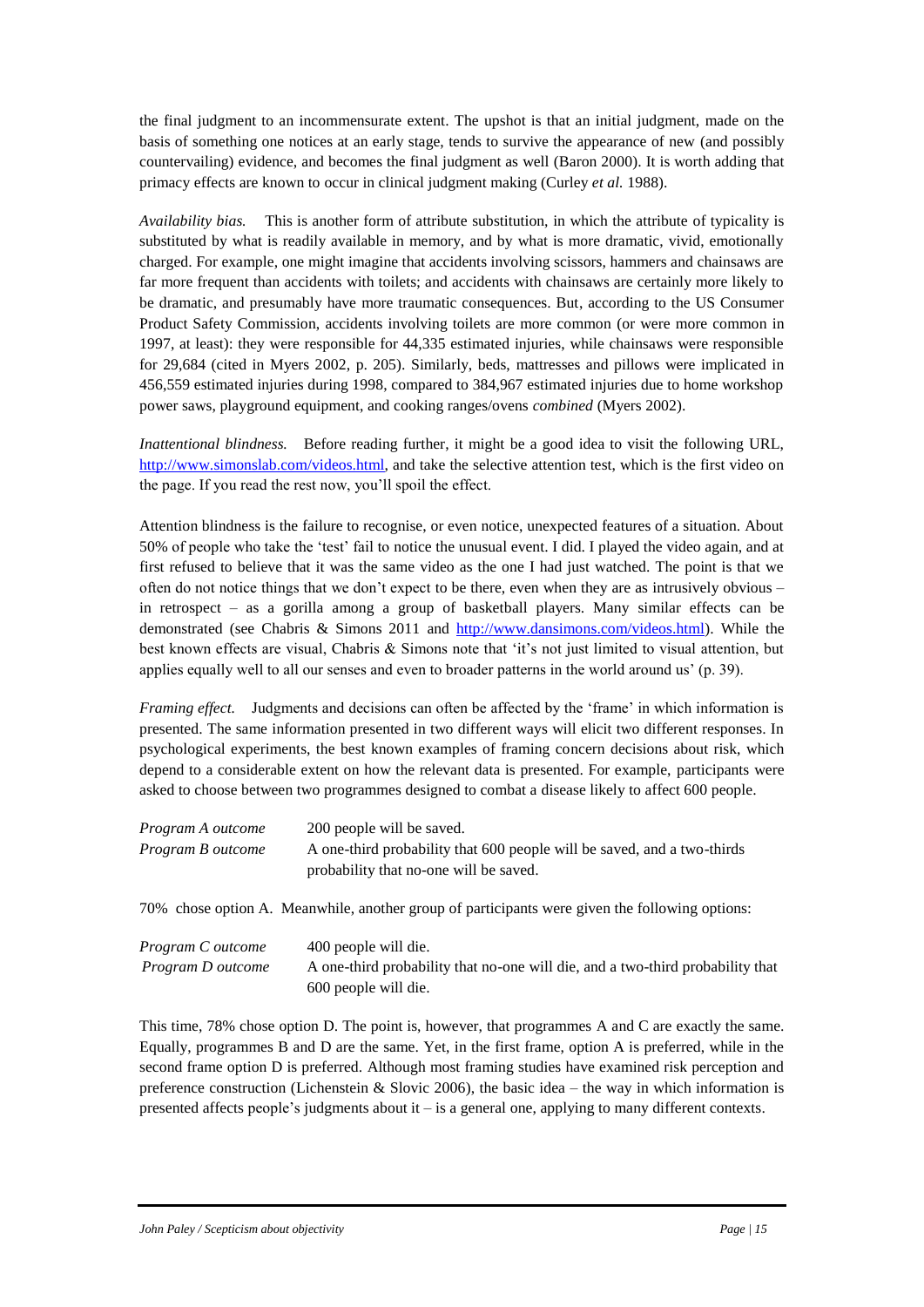*Illusory correlation.* Pretty much what it sounds like: seeing a correlation where there is none. This is related to confirmation bias, in that it is usually the result of focusing on cases in which two events cooccur and forgetting that there might be cases in which they don't. Illusory correlations are at the root of various myths such as: more babies are born at full moon; infertile couples who adopt become more likely to conceive; sugar makes children hyperactive; cell phone cause brain cancer; weather changes trigger arthritis pain; getting cold and wet causes colds; a positive attitude helps people to fight cancer, famous people tend to have embarrassing brothers (Myers 2002).

*Congruence bias.* Suppose you are given a sequence of numbers: 2, 4, 6, 8. You are informed that this sequence conforms to a certain rule, and that your task is to find the rule. The way you have to do this is to present other number sequences, and ask whether they conform to the rule or not. So you try: 3, 5, 7, 9. You are told that this sequence does indeed conform to the rule. Then you try 110, 112, 114, 116. Again, you are informed that the sequence conforms. The third sequence you try is 1.5, 3.5, 5.5, 7.5. This sequence, it turns out, conforms to the rule as well. So you are now ready to formulate the rule. 'The underlying rule,' you say, 'is that each number in the sequence is two greater than the one which precedes it'. You are told that you're wrong. Eh? How did that happen. Well, the actual rule is: 'each number in the sequence is bigger than the one preceding it'. So not 'numbers ascending by two', but just 'numbers ascending' (Wason 1960). This is an example of congruence bias: the tendency to test just one hypothesis – sometimes, as in this case, because it is so 'obvious', conforming to a familiar pattern – rather than testing several alternatives. It is related to both confirmation bias and the primacy effect, given that the first hypothesis is the only one to be tested.

*Fundamental attribution error.* Sometimes known as correspondence bias. The tendency to attribute someone's behaviour to their disposition rather than to the situation they find themselves in, and to do this to a greater extent than is warranted. A great deal of evidence suggests that negligible – even trivial – factors in a situation can influence behaviour to an unexpected degree, with individual character traits having a relatively minor role. The classic experiments focus on helping behaviour. In one study, for example, people emerging from a telephone box were confronted by a passer-by whose folder full of papers had been scattered across the pavement. One might imagine that whether the person stopped to help the passer-by would depend on whether they were kind, helpful, altruistic people. However, some of them had found a dime in the coin return slot (planted by the researchers), while others hadn't. Most of those who had found a dime in the telephone box stopped to help. All but one of those who had not found a dime failed to do so (Isen & Levin 1972). Findings of this sort have been replicated repeatedly (Doris 2002), and it seems clear that behaviour is far more context-dependent than we usually imagine. Nevertheless, most of us still attribute the behaviour of others to character traits and dispositions, while discounting (or at least assigning far less weight to) situational factors. In doing so, we are committing the fundamental attribution error.

*Observer expectancy effect.* The idea that an observer's expectations can influence outcomes has been tested in a number of different contexts. One of the most well known is Rosenthal & Jacobson (1992), which demonstrates that, if teachers expect pupils to improve their performance, that is what happens. In a slightly different guise, observer expectancy effects also occur in research contexts, particularly in clinical trials, where there is a tendency for non-blinded researchers to generate results consistent with their preferences (Schulz *et al.* 2002). Specifically, when an outcome assessor knows which subjects have been randomized into which arm of the trial, the treatment effect of the intervention being tested is regularly and significantly exaggerated (Wood *et al.* 2008). Interestingly, the bias associated with this lack of blinding is almost exclusively confined to trials with subjective outcome measures, such as participant-rated pain scores. Apparently, there is less scope for bias with 'harder' measures. It is, of course, for this reason – the fact that the researcher's awareness of who is, and who is not, receiving the experimental treatment affects the processing of data – that blinding is adopted as a protocol in the first place.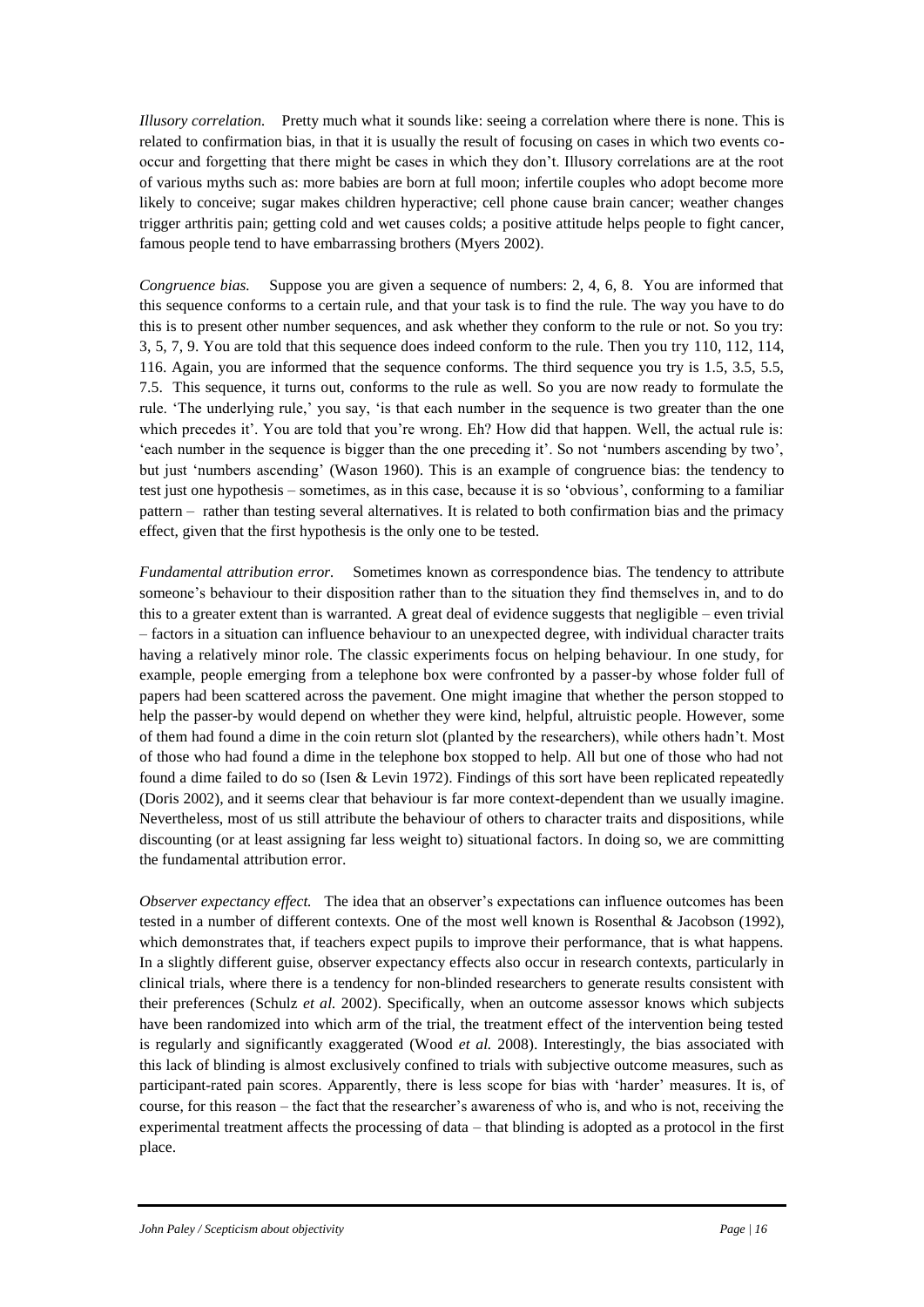*Belief bias.* A form of attribute substitution, in which 'Do I believe this conclusion?' is substituted for 'Is this conclusion valid?' It is usually illustrated by a syllogism like the following (Stanovich 2003):

All living things need water. Roses need water. Therefore, roses are living things.

This is an invalid inference, though most people are initially inclined to think it valid, including 70% of university students (Sá *et al.* 1999). What happens is that they recognise the syllogism's conclusion as something they already believe to be true, but confuse believability with validity, and therefore assume that the inference is valid. If this syllogism is compared with another, the point becomes obvious:

All insects need oxygen. Mice need oxygen. Therefore, mice are insects.

The form of inference is exactly the same as in the first example, but now the fallacy is easier to spot, because the believability of the conclusion is not a distraction. As Stanovich (2003, p. 292) observes, 'prior knowledge does not get in the way'. The possibility of belief bias generalises to other kinds of inference. For example, the methodological appraisal of scientific studies can be compromised by prior beliefs about the findings (Koehler 1993). This has been demonstrated in the context of clinical trials (Resch *et al.* 2000, Kaptchuk 2003), with well designed studies being dismissed because they indicate that an unconventional treatment is effective (or that an established treatment is ineffective), and poorly designed studies being accepted because they appear to confirm widely held opinions.

*Self-serving bias.* Any account, judgment or interpretation which presents the person concerned in a more positive light may be an example of self-serving bias. 'Researchers have repeatedly demonstrated that people on average tend to think they are more charitable, cooperative, considerate, fair, kind, loyal, and sincere than the typical person but less belligerent, deceitful, gullible, lazy, impolite, mean, and unethical—just to name a few' (Epley & Dunning 2000). Most of us think that we are more intelligent than our peers, better looking, more ethical, less biased, more likely to go to heaven. We are also better than average drivers, have a better than average sense of humour, and a better than average ability to get along with others (Myers 2002). Nearly everybody believes that they contribute more to joint, team or departmental projects than the majority of their colleagues. The same is true of marriage. Wives and husbands are usually convinced that they do more of the housework than their spouses think they do (Kruger & Gilovich 1999); and divorced people routinely blame the breakup on a partner who failed to pull their weight (Gray & Silver 1990). Despite all this – what a wonderful irony – most of us think that we're less self-serving than other people, and that we're less susceptible to bias in general (Pronin *et al.* 2004).

This selection should give some indication of the pervasiveness of the cognitive mechanisms which routinely produce the illusion that something has obviously been got right when in fact it has been got wrong. The titles and subtitles of some of the more popular books signal the sheer ordinariness of these illusions: 'The fallibility of human reason in everyday life' (Gilovich 1991), 'How mistakes of reason rule our minds' (Piatelli-Palmarini 1996), 'Everyday irrationality' (Dawes 2001). The conflict between an initial judgment and the evidence that it is mistaken is not, Gendler (2010) insists, 'an anomalous or idiosyncratic feature of arcane or unusual cases', but a 'central feature of our mental lives' (p. 124). I began my review with the familiar (the Müller-Lyer), the charming but trivial (Edinburgh and Cardiff), and the entertaining (Monty Hall). But we have now reached a point at which we appear to be awash in cognitive illusions, pitfalls at every turn. Soon, I'll return to the theme of objectivity. But first I want to look briefly at the difference that cognitive illusions can make, not just to everyday life, but to research.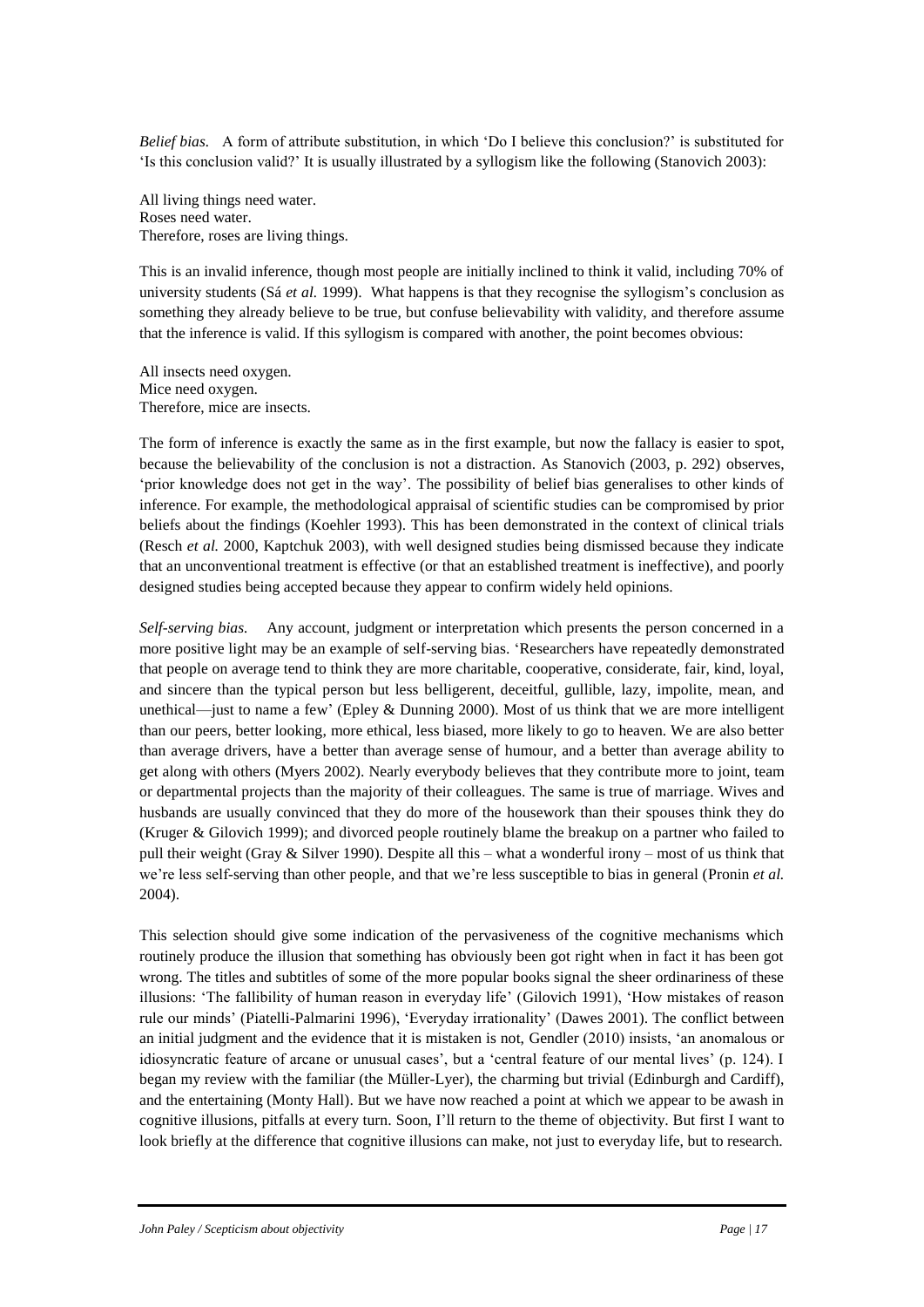## **Cognitive illusions and research**

Any sort of illusion represents the possibility that we can, regularly and predictably, get it wrong when processing and evaluating data. Whether we're talking about incoming sensory data, as with optical illusions,<sup>8</sup> data on geographical locations, data on helping behaviour, data on our own character traits, data pertaining to probabilities, or data about cause and effect, we sometimes find ourselves led astray by familiar cognitive routines which for the most part work well, but which routinely break down in certain circumstances.

Data analysis in empirical enquiry is merely a special case of data processing in general, so cognitive illusions are going happen in this domain, just as they do in every other. This applies to quantitative as well as qualitative studies. But, as Trout (1998) notes, qualitative methods have a special vulnerability, and they are especially prone, in his view, to 'the base-rate fallacy, the availability bias, fallacies of representativeness, and other problems' (p. 226). Like Trout, I will pay particular attention to illusions which are likely to affect qualitative research, but I will refer to experimental designs as well.

I have already suggested that belief bias and observer expectancy effect crop up in research. In belief bias, believability is taken as a criterion of methodological soundness. In any study, it is likely that the method employed will be assumed to be valid if the findings are consistent with an accepted theory, but invalid if the findings are inconsistent with it (Fugelsang *et al.* 2004). In observer expectancy effect, the processing of data may be influenced by what the researcher hopes for or anticipates, unless steps (such as blinding) are taken to minimise the risk of this happening.

In both cases, the examples I referred to were clinical trials, but there is no reason to think that either bias is limited to experimental designs. Consider the 'phenomenological nod', a reaction which van Manen proposes as a criterion for what counts as a good phenomenological description. It looks suspiciously like belief bias, except that van Manen takes a positive view of it, arguing that it is proof of a well conducted study. It would appear, then, that instead of regarding believability as a bias-risking *substitute* for soundness, van Manen regards it as an *indicator* of methodological propriety. This position has found favour with some nurse researchers, who assume that if a finding commands assent, as confirmed by the phenomenological 'nod', the study gains 'rigour' credits. For example:

Rigour or trustworthiness was established in several ways... The 'phenomenological nod' of agreement (Munhall 1994) was obtained from three non-participant nurses, who indicated that the written interpretation of the phenomenon resonated with them, offering additional evidence of credibility. (Burhans & Alligood 2010, p. 1693)

Resonance as rigour, concurrence as credibility. In phenomenological writing, belief bias is reinvented as a cognitive virtue. Instead of *distinguishing* between believability and methodological rigour, writers following van Manen imagine that believability *contributes* to rigour. This is rather like thinking that a phenomenological nod to the conclusion that mice are insects enhances the rigour and credibility of the logical inference examined earlier.

Observer expectancy effect – the likelihood of obtaining findings corresponding to what the researcher anticipates, as the result of unconscious manipulation of the data – is also not confined to experimental method. Any qualitative study runs the risk that, during data collection and analysis, the researcher's expectations will subconsciously affect the outcome, at least to some extent. In fact, because observer expectancy effect is far more likely with self-reported 'subjective' data than with 'harder' independent measures, the probability that the 'codes' and 'themes' of qualitative analysis reflect the researcher's own assumptions and preconceptions is rather high, unless the researcher takes steps to reduce the risk of it happening.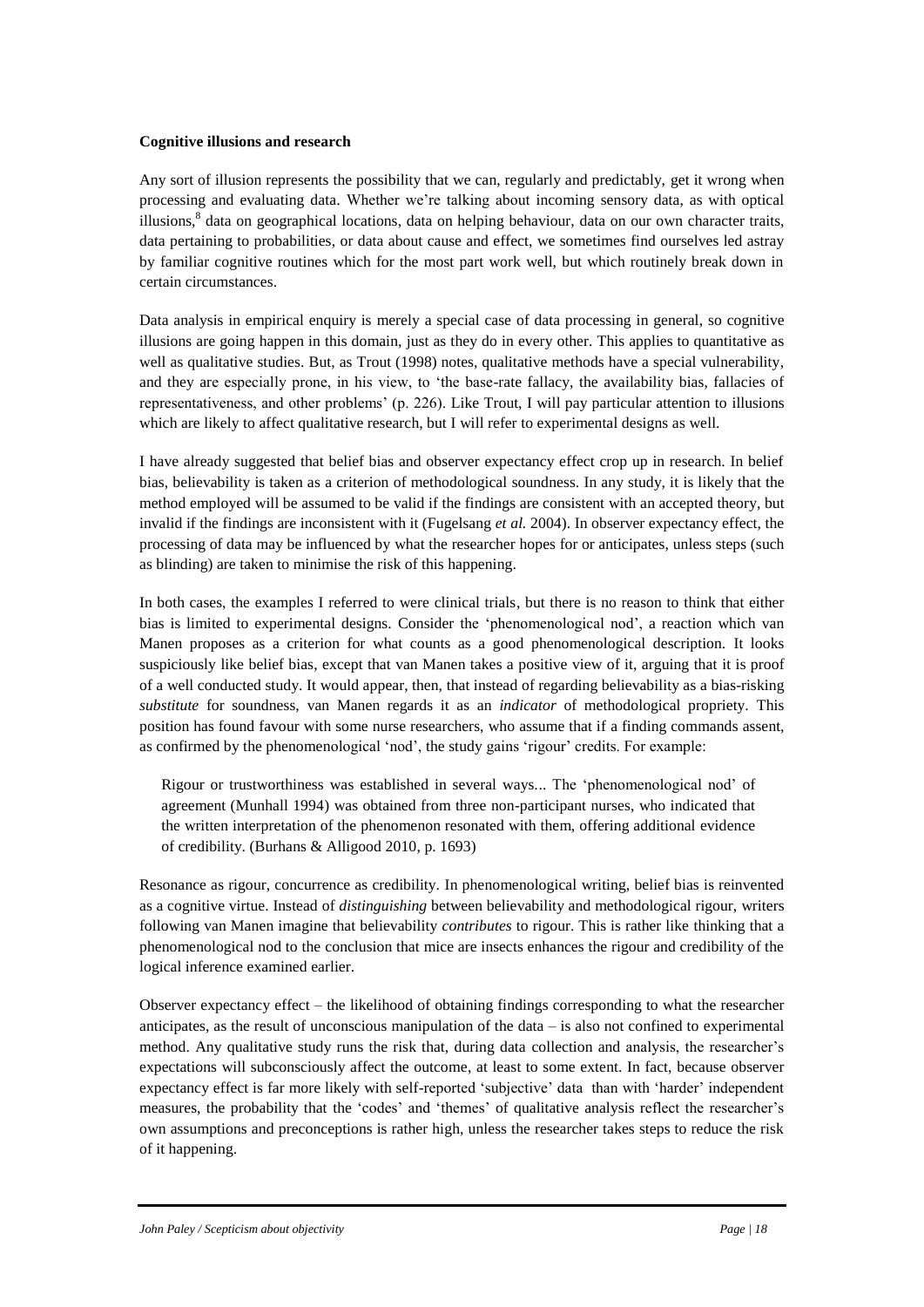Phenomenologists, of course are aware of this as a potential problem, and they have what they regard as solutions to it: reflexivity and/or 'bracketing'. George & Thomas (2010) provide an example. They refer to phenomenology as 'a process which began with bracketing the researcher's biases' (p. 1092), and then go to say (p. 1094):

Bracketing presumes that researchers are capable of separating their knowledge from personal experience, at least temporarily, while collecting and analysing data. The procedure... requires a bracketing interview of the principal investigator. This is designed to heighten awareness of any preconceptions or biases arising from personal experiences and minimizes the potential for distortion of during data collection and analysis.

Unfortunately, bracketing misses the point, in common with variations on the theme such as 'bridling' (Nilsson *et al.* 2010); or reflexivity (the 'continual process of critical self-reflection on one's personal biases, preconceived notions, assumptions, theoretical predispositions and ideological commitments': Powers & Knapp 2006, p. 148); or 'personal notes', which record the researcher's 'feelings, beliefs, biases and thoughts', and which thereby mitigate her biases (Burhans & Alligood 2010, p. 1693). The problem with all these devices is that they presuppose the effectiveness of good intentions. The whole point is that the cognitive mechanisms responsible for bias and illusion are usually unavailable for conscious scrutiny. In particular, observer expectancy effect is subconscious. It is not accessible to selfreflection and bracketing interviews. If the conscious determination to mitigate bias were sufficient, we would not need to blind in clinical trials. An assurance from the researcher that she firmly intended not to let her expectations affect the processing of her outcome-measure data would be enough.

The 'bracketing' idea fits the template of objectivity-as-psychic-self-scouring, discussed earlier in this chapter. In order to prevent one's expectations from influencing the study's findings, it is necessary to identify them and 'put them out of play' (Drew 2001). However, this idea clearly presupposes that the preconceptions to be identified and decommissioned are transparent enough to be identified, even if a bit of prompting and nudging – the bracketing interview – is required. The procedure puts much more weight on introspection than the evidence suggests it can bear. Indeed, most people are vulnerable to what Pronin *et al.* (2004) describe as the 'introspection illusion', the 'tendency to treat introspections about the basis of their own judgments and decisions as highly probative or "sovereign" but not to give similar weight to the introspections of others' (p. 782). Admittedly, most of us are prepared to concede that, generally speaking, we are not completely immune to bias. However, on any particular occasion our 'introspection reassures us that the judgments in question were correct and supported by sound reasons... On the basis of such introspective evidence, we are apt to conclude that although we may well have been guilty of particular biases on some past occasions, we are innocent of bias in the specific assessment about which we have introspected' (Pronin *et al.* 2004, p. 783). It would appear, then, that 'bracketing' (along with its variants) represents the intersection of the introspection illusion, self-serving bias, and overconfidence. The blasé assumption that introspection is a reliable guide to cognitive processes is effectively a form of naive realism with respect to the researcher's own mind.<sup>9</sup>

There are, of course, other ways in which cognitive bias might influence the process of data analysis, in addition to observer expectancy effect. They include the primacy effect, congruence bias, inattentional blindness, and conceivably anchoring bias. Both primacy and anchoring suggest the possibility that the researcher may lock on to an initial analytical idea – whether something that catches her eye in one of the interview transcripts she reads first, or perhaps an interesting thought/insight she has while reading a particularly dramatic or thought-provoking account – and that this idea eventually emerges as the key concept in her report. The initial idea is so attractive, or becomes so entrenched, that it serves as a filter for the other data, and the remaining transcripts are interpreted in such a way as to make a fit. I suspect, reviewing some of my own research, that I have fallen for this one myself, with an initial bright idea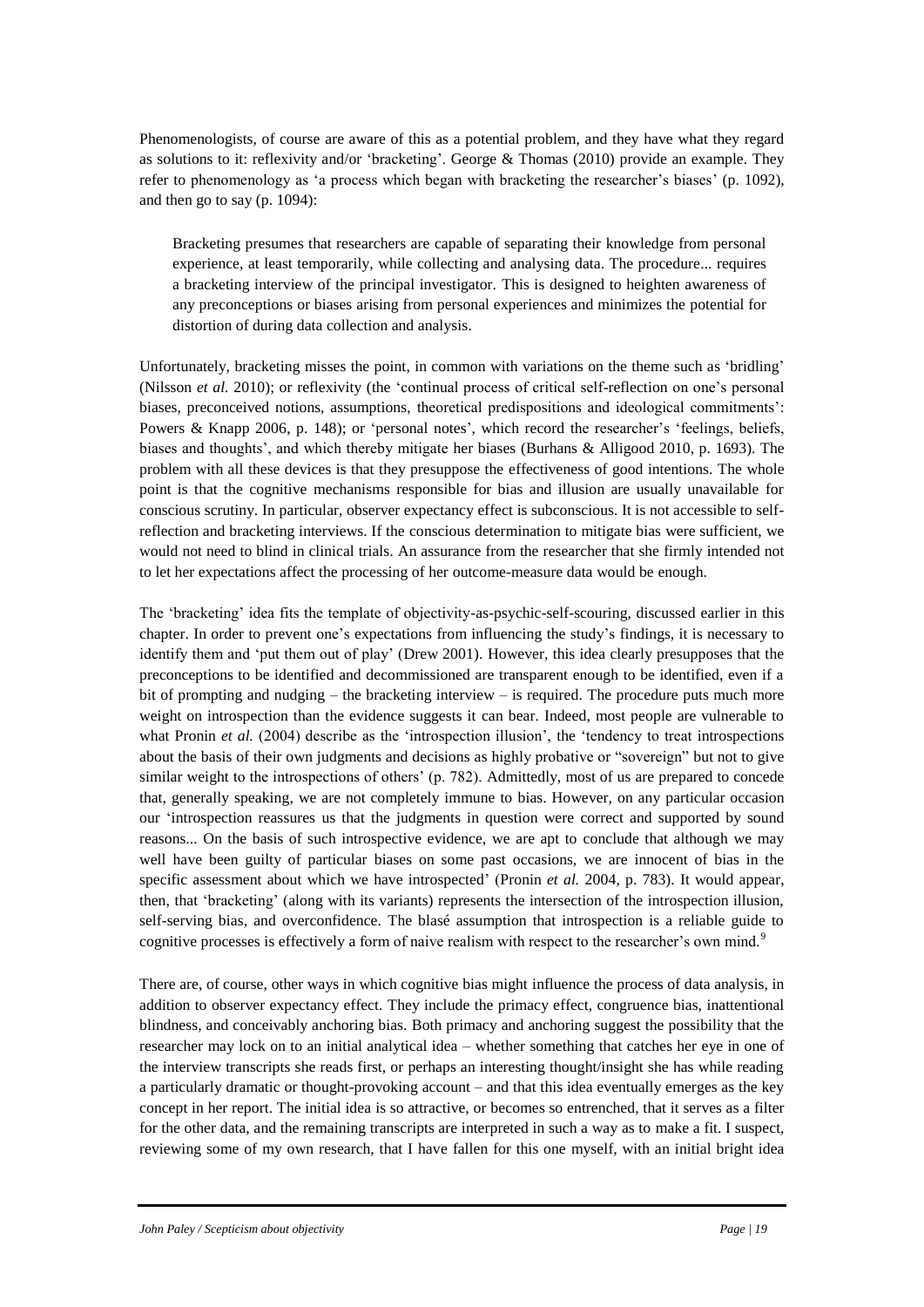derived from a single interview (primacy), or prompted by the reading of a book unrelated to the topic (anchoring), serving as the analytical hub of the study. The sense is that, if I had read a different book, or if I had begun the analysis with a different transcript, I might have had a different bright idea, and might ultimately have drawn different conclusions. Naturally, I have no way of confirming or testing this suspicion; and it is conceivable that I am now reinterpreting my past experience in order to make my account of it conform to what I am currently writing about (this could be construed as an example of hindsight bias). But it seems highly likely that primacy and anchoring are implicated in qualitative data analysis, and it is unfortunate that (as far as I am aware) there are no studies of these mechanisms in research practice.

Much the same can be said of congruence bias, in which an interesting pattern in the data is discerned, and the ensuing analysis is devoted to confirming that pattern. As a consequence, other patterns, which might suggest a more accurate and convincing explanation, go unrecognised. In this case, however, the bias is acknowledged as a methodological problem in the social research literature. Authors such as Seale (1999) and Atkinson *et al.* (2003) understand that it is not enough to demonstrate a consistency between the data and a favoured interpretation, because the data may be equally consistent with one or more alternative accounts (just as the sequence 2, 4, 6, 8 is consistent with several different 'rules'). So it is essential, in their view, to construct, examine and, wherever possible, test alternative explanations.

As for inattentional blindness, a failure to notice the unexpected – however obvious it might seem to be in retrospect – applies to data analysis just as much as it does to invisible gorillas. In fact, this bias is arguably the one which bracketing phenomenologists have in mind when they talk about putting their preconceptions 'out of play', reflecting the worry that 'taken for granted assumptions' will prevent the researcher from noticing anything which does not conform to their prior understandings of the subject matter. But this is not the only possibility. In an earlier chapter, I commented on the assumption that the population from which a sample of cases is drawn will exhibit less variance and more homogeneity than it actually possesses; and the search for 'common themes' is obviously a strategy implied by this assumption. Inattentional blindness suggests that, given this search for what all cases have in common, significant variations, deviations, and contraventions will either not be noticed, or be discounted. The mainstream social research literature recognises this as a methodological issue, and recommends the 'search for negative cases' as a result (Seale 1999, Atkinson *et al.* 2003).

In passing, it is worth noting that, although the different biases are theoretically distinct, they are likely to overlap in practice. In any particular instance of data analysis, for example, it may not be possible to discriminate between observer expectancy, belief bias, the primacy effect, congruence bias, anchoring bias, confirmation bias, and inattentional blindness, since they all involve the subconscious privileging of a favoured interpretation, and the screening out of plausible alternatives. To this extent, then, they complement and reinforce each other.

Most of the other biases described in the previous section also lurk in the research undergrowth, but their impact is somewhat different. For example, there is a group, including base rate neglect, illusory correlation, and the representativeness heuristic, which are relevant to sampling and generalisability. Illusory correlation and base rate neglect both refer to the risk of making unwarranted inferences about association or cause on the basis of a sample which does not include all the relevant types of case from a population. The MMR/autism question is a case in point. As we saw earlier, a sample of autism cases, all of whom had MMR vaccine shortly before developing autistic behaviour, does not demonstrate an association between the two, let alone a causal connection. Whether there is an association or not can only be determined by evaluating a sample which *also* includes non-autistic children and children who have not had the MMR. This is an example of illusory correlation, given that the apparent link between MMR and autism is an illusion produced by an inadequate sample. Simultaneously, it is an example of base rate neglect because the background rate of autism in the child population as a whole is ignored.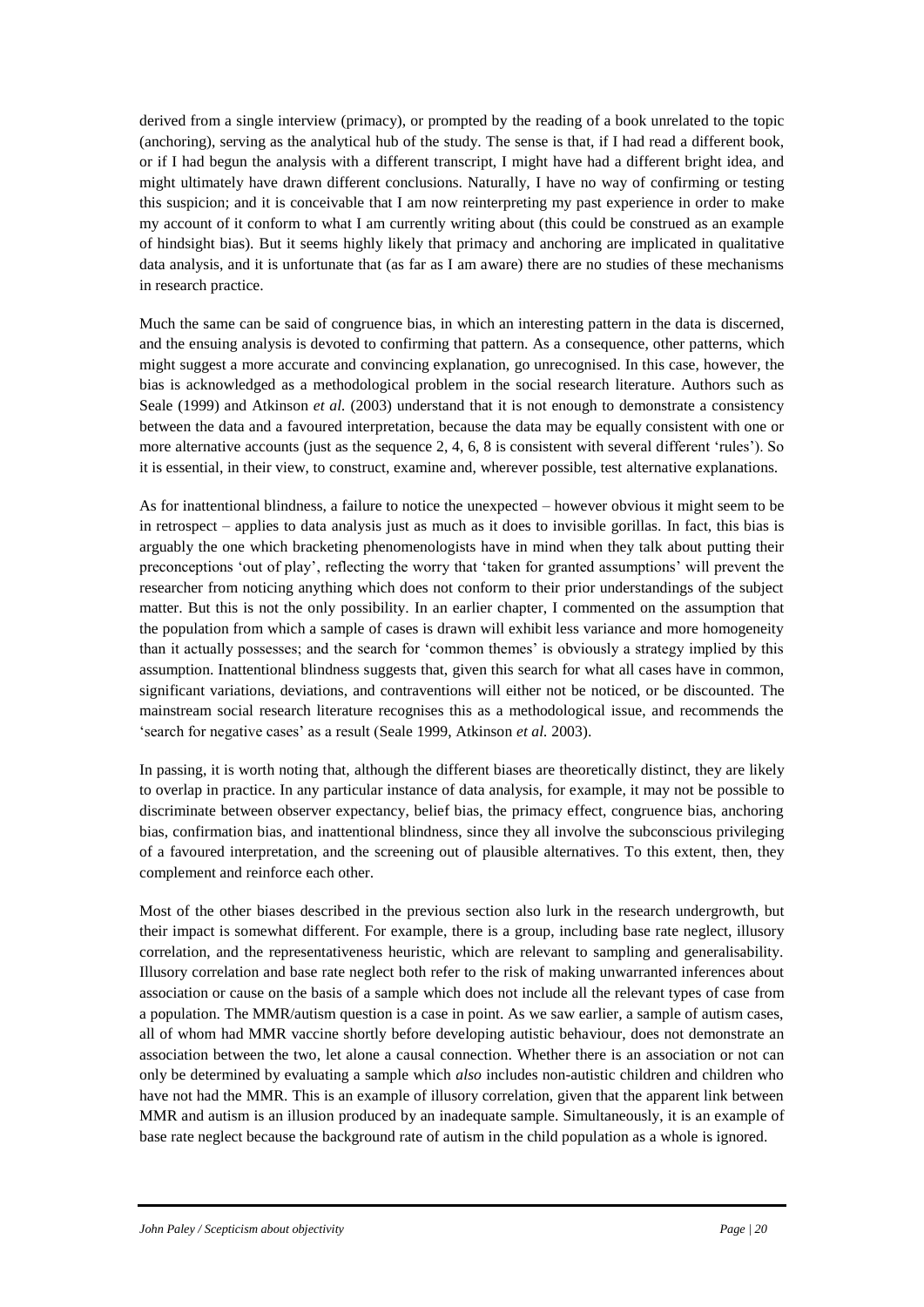A less critical example is Ranheim *et al.* (2010), who invited a sample of seven nurses to participate in a project involving the administration of rhythmical embrocation (RE) to residents in older people's homes. The seven nurses all had experience of providing RE two or three times a week for four months and, when interviewed, they were asked about their experiences of doing so. 'The findings show that through the caring act of RE, the participant nurses were able to reach an understanding of deeper concerns in relation to another human being... The participating nurses' sensitivity and abilities in observation grew wider and more receptive by performing RE through the increase in self-awareness' (p. 245). Let's ignore one obvious problem here, that causal claims – the seven nurses *acquired* certain understandings, sensitivities and abilities *as a result of* administering RE – are made on the basis of self-reports, with all the pitfalls that implies.<sup>10</sup> Even so, the parallel between the Ranheim study and the MMR/autism example should be evident. Here again, we have a group of individuals with two characteristics: experience of providing X, and an enhanced ability to do Y. So, obviously, there must be a causal connection: providing the RE *led to* the enhanced ability. Just as the existence of a group of children who had MMR vaccine, and who now have autism, proves that the MMR *led to* the autism. No. The RE study is another example of illusory correlation. The fact that X happened and then Y happened, in seven cases, does not demonstrate that X caused Y. Before any causal claims can be made, we need to examine the whole population, including nurses who have not provided RE, and nurses who have not acquired enhanced abilities. We have a variation on what is by now a familiar table:

|                  | Enhanced ability | No enhanced ability |
|------------------|------------------|---------------------|
| RE experience    |                  |                     |
| No RE experience |                  |                     |

Studying (a) and (d) cases tells us nothing about cause, or even association. It is necessary to compare the numbers in cells (a) and (d) with the numbers in cells (b) and (c); or to carry out an experiment in which eligible nurses are randomly assigned either to a group providing RE or to a group not providing it, with 'ability enhancement' as the outcome measure.

The representativeness heuristic, in which similarity is taken as a proxy for some other attribute, such as group membership, causal connection or typicality, has a further bearing on the relationship between a sample and a population. The fact that cows and horses resemble each other, although they belong to entirely different genetic groups, is a Trivial Pursuit example; but the same 'similarity illusion' turns up in writing about social research.

The best example is the concept of 'transferability', originally introduced by Lincoln & Guba (1985). Transferability is a substitute for generalisability, a concept which Lincoln & Guba reject because, they argue, it depends on deterministic and reductionist assumptions (there are other reasons, too). But this creates a problem for them. If findings can never be generalised in the way that positivists encourage us to believe they can and should be, on what grounds should anybody other than the researcher take any notice of them? Lincoln & Guba pick up this line of questioning (p. 124, italics in original):

How can one tell whether a working hypothesis developed in Context A might be applicable in Context B? We suggest that the answer to that question must be empirical: the degree of *transferability* is a direct function of the *similarity* between the two contexts, what we shall call "*fittingness*". Fittingness is defined as the degree of congruence between the sending and receiving context. If Context A and Context B are "sufficiently" congruent, then working hypotheses from the sending originating context *may* be applicable in the receiving context.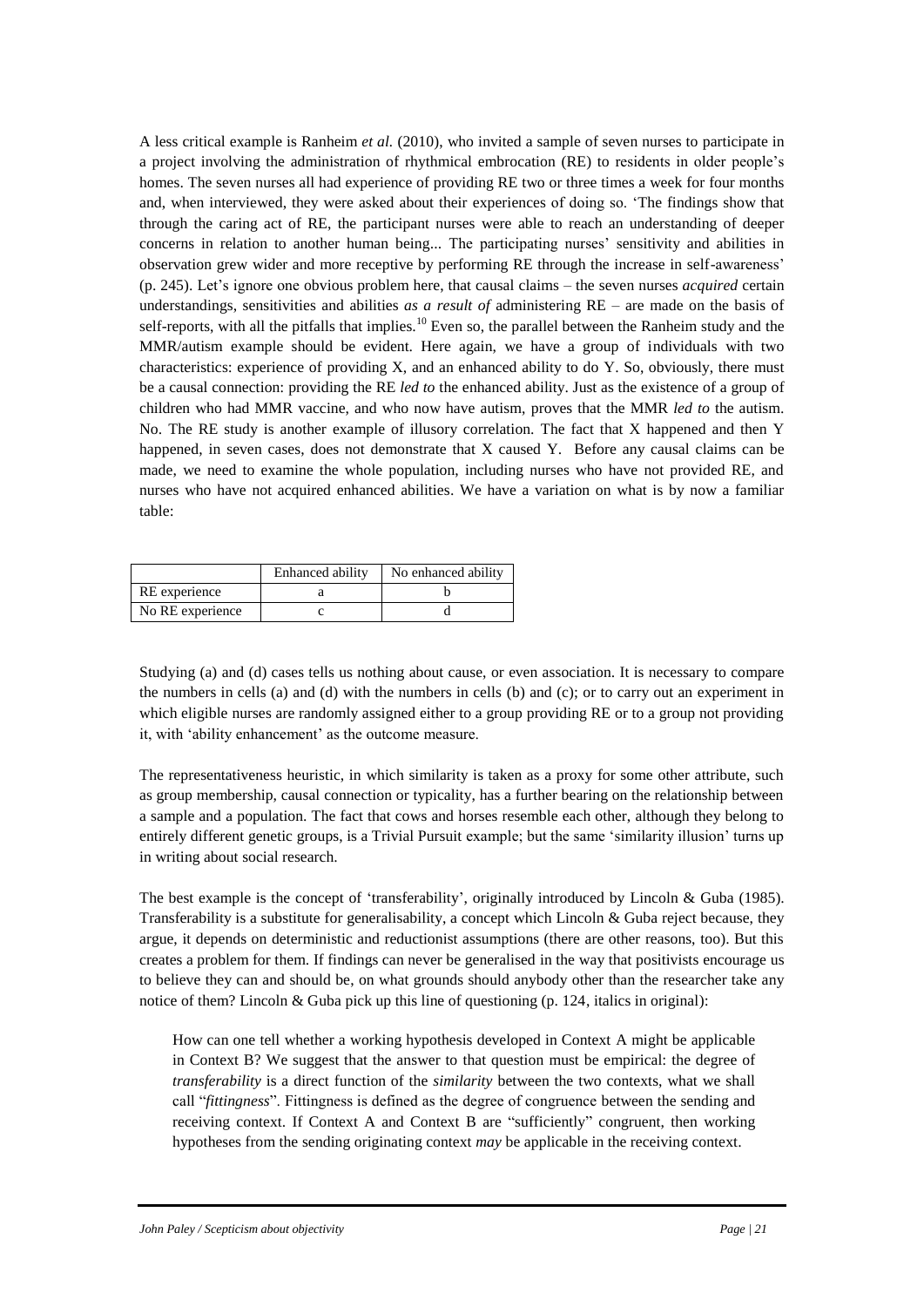The implication of this suggestion is that the researcher should describe the people and circumstances of her sample in sufficient detail to permit the reader to assess whether the her own cases – the patients she is likely to see, for example – are similar enough to warrant a 'transfer' of the findings. The detail required is provided by 'thick description', a phrase borrowed from Geertz (1973). Lincoln & Guba (1985) suggest: 'It is the responsibility of the inquirer to provide a sufficient base to permit a person contemplating application in another receiving setting to make the needed comparisons of similarity' (pp. 359-360). Transferability is the most popular explanation of why phenomenological findings, however small the sample, can be of relevance to a wider population.

I think the idea of transferability is misconceived. Everything hangs on the idea that the reader can assess the degree of similarity between the researcher's cases and her own cases from a 'thick description'. However, 'similarity' is an uninformative notion. Some similarities are relevant, while others are not. Suppose the researcher says that the participants in her sample share characteristic X. Her thick descriptions suggest that her cases and my cases are similar in two respects, A and B. How can I be sure that A is a relevant similarity and B is not? Only by having independent, statistical evidence that there is an association between A and X, but not between Y and  $X$ .<sup>11</sup> If there is such evidence, then I can 'transfer' characteristic X to my own cases (I can, in other words, anticipate that my own cases will also have characteristic X). Otherwise not. So the idea of transferability requires statistical generalisations to make it work. But this is precisely what Lincoln & Guba reject.

I can now add that transferability is an illusion supported by the representativeness heuristic. Just as the similarity between cows and horses does not entail that they are members of the same genetic group, so the similarity between the researcher's sample and my patients does not entail that they are members of the same population. Just as we cannot 'transfer' the genetic make-up of horses to cows on the basis of perceived similarities – size, four legs, hooves, grazing – so I cannot 'transfer' the characteristics of the researcher's sample to my patients on the basis of the similarities incorporated in the thick description. Transferability is a methodological trap since it assumes that similarity is an indicator of typicality or membership of a population. But there may be no connection at all between the resemblance concerned and group membership. Only if we have independent evidence that there is such a connection can we be confident that the 'transfer' is justified. We are back to statistical generalisations.

It would be possible to continue this catalogue of bias, and illustrate the ways in which various illusions compromise research. I have said nothing, for instance, about the framing effect and its relevance to the literature on response error in questionnaire design (Tourangeau & Rasinski 1988, Schuman & Presser 1996, Sirken *et al.* 1999, Tourangeau *et al.* 2000, Presser *et al.* 2004). This literature is equally relevant to qualitative research (Paley 2010), but is rarely discussed by qualitative methodologists, Hammersley (2008) being a notable exception. Nor have I talked about the ways in which it is possible to confuse random variability in the data with significant difference, a problem which a large number of statistical tests have been designed to counteract (Paley *et al.* 2007, Paley *et al.* 2008). But I am happy to leave it there and return, in a moment, to the theme of objectivity.

## **The briefest of brief reviews**

We are perpetually at risk of succumbing to cognitive illusions, which are the result of processing data in ways that lead, regularly and predictably, to demonstrable error (just as optical illusions are the result processing visual data in ways that lead, regularly and predictably, to demonstrable error). This applies to research as much as it applies to other domains. In all the examples we have considered, there are procedures which permit us to check whether an initial judgment is illusory or not, even if the judgment often proves highly resistant to the evidence those procedures deliver. The procedures in question vary: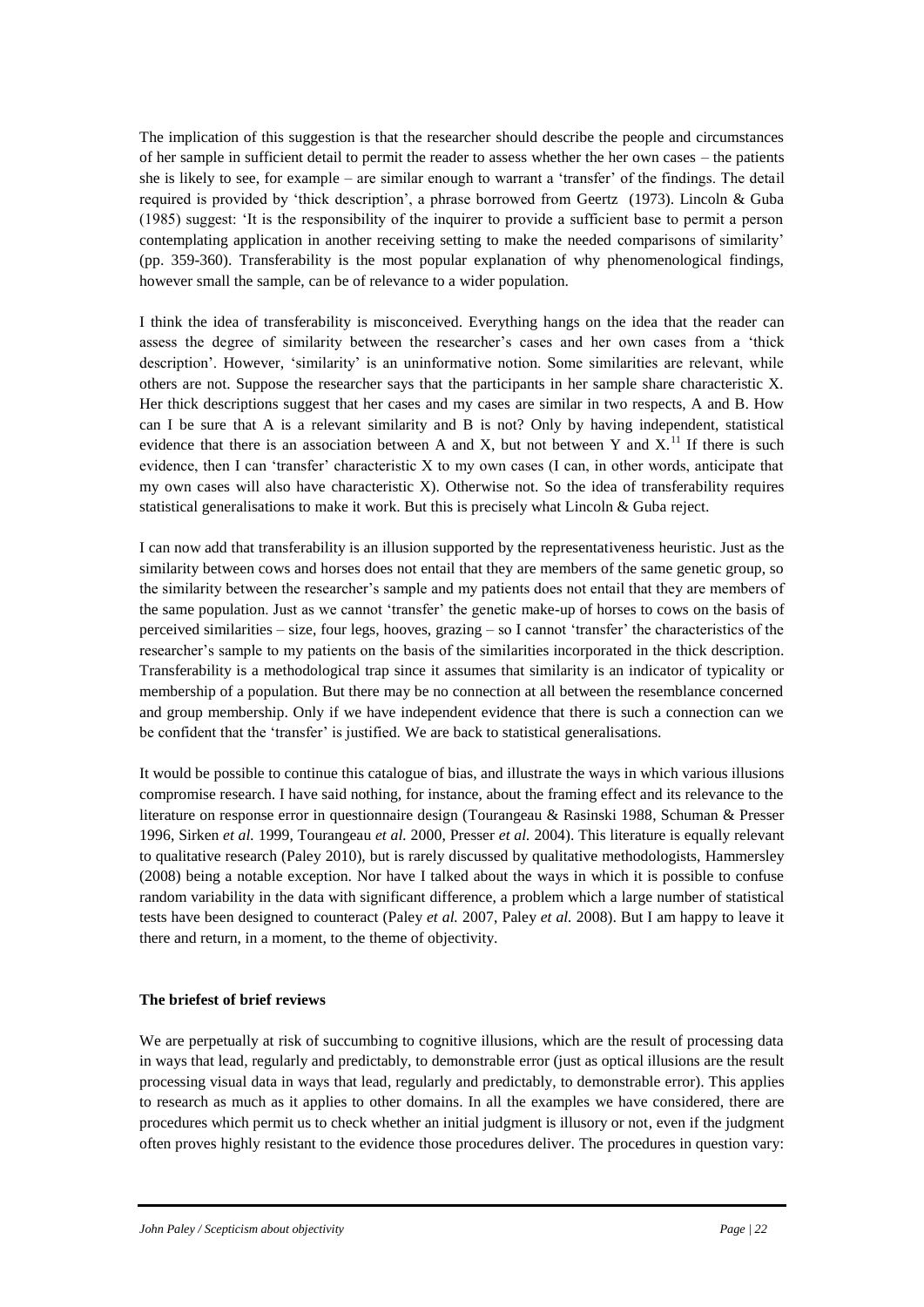mathematics, logic, probability and statistics... but also established methods in lexicography, genetics, psychology, geography, international law, or some other discipline. If there is no recognised procedure already to hand, it is sometimes necessary to devise one. But, in most cases, the procedure is canonical.

# **A supervisory and corrective function**

The headline claim, stated succinctly. *Objectivity* is a way of referring to the existence of procedures designed to check whether an initial judgment is illusory.

*Objectivity* is what we do when we use a ruler to measure the Müller-Lyer lines; use logic to check that an inference about mice and insects is valid; use an atlas to check the latitudes of Rome and New York; use simple arithmetic to reckon up profit and loss; use probability theory and a blood test to determine how likely it is that the patient has diabetes; use statistics to evaluate the conviction that MMR vaccine causes autism; use blinding to prevent a experimenter from subconsciously manipulating the data.

*Objective* is what we are being when we use experiments to gauge cause and effect, statistics to decide whether we can generalise from a sample, and hypothesis testing to evaluate competing theories.

*Objectivity* is about minimising the risk that we have been led astray by cognitive bias, and succumbed to cognitive illusion. To be objective is to exercise a checking, supervisory and corrective function with respect to our initial judgments.

This is a not the concept rejected by those who regard objectivity as 'an impossibility' or dismiss it as a 'chimera'. It does not represent a 'dominant discourse'; the arbitrary 'privileging' of an Enlightenment prejudice; an obsolete modernist notion; rampant logical positivism; a corporate ideology; the 'medical model', the hegemony of medicine over nursing. It has no ontological or epistemological pretensions. It is simply a method – actually, a suite of methods – for minimising the risk of succumbing to illusion. If you reject *this* concept, you are effectively welcoming and celebrating the possibility of error. You are embracing illusion. You are endorsing initial judgment. You are insisting that the horizontal lines of the Müller-Lyer or of unequal length. You prefer to be wrong.

Seriously, if you don't like this concept of objectivity, you are dismissing the evident fact that we get things wrong. Repeatedly, routinely, predictably. You are so wedded to an anti-science, anti-positivist, postmodernist, interpretivist, constructivist, or whatever-it-happens-to-be philosophy that you refuse to accept that there is any distinction between *how it seems* and *how it is*. 'How it is', you are apparently willing to assert, just *is* 'how it seems'. End of story.

In which case, you might just as well announce that the squares on Adelson's chess board really *are* of different colours, and that Cardiff really *is* west of Edinburgh. As far as empirical enquiry is concerned, you are obviously closed for business.

So objectivity is a set of procedures designed to minimise the risk of succumbing to illusion. That is the central message. In closing this chapter, I will offer some footnotes, link back to the opening pages, and make a few connections with the philosophical, historical and psychological literature.

# *Subjective/objective*

This is implicit in what I have already said, but worth spelling out. Rather than objectivity being some sort of proactive ideology – the motivated imposition of a cold austere, white-coated, morally dubious belief system – it is a reactive set of techniques. Whenever we discover a new way of getting-it-wrong,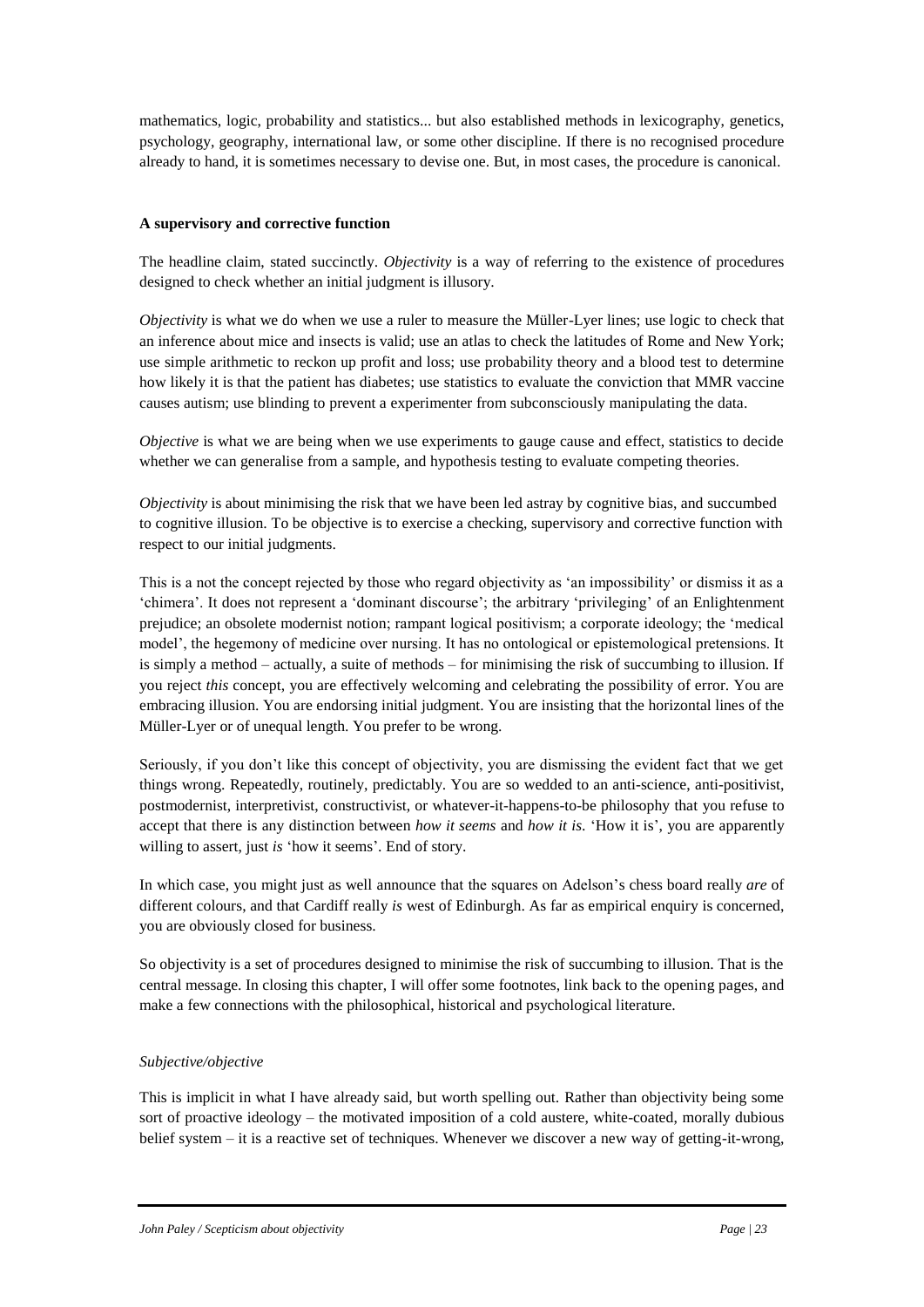a new cognitive illusion, we devise a procedure for reducing the risk of succumbing to it. Objectivity perpetually chases subjectivity. 'There is no objectivity without subjectivity to suppress... Objectivity and subjectivity are as inseparable as concave and convex; one defines the other' (Daston & Galison 2007, pp. 33/197). Objectivity kicks off from the possibility of illusion, the possibility of error. It is not in the business of defining reality.

Similarly, it is not in the business of presenting a 'view from nowhere' (Nagel 1989). Adopting a procedure designed to minimise the risk of succumbing to error does not require the researcher to be anywhere other than 'in the world', as Lowes & Prowse (2001) put it. It does not require anyone to divest themselves of their autobiography, their commitments, beliefs, values, preferences... in short, their embodied point of view. In measuring the Müller-Lyer lines, we remain thoroughly worlded. The act of measurement is not an attempt to 'step outside' the world or oneself; it is rather an act of aligning oneself to the world more precisely – metaphorically, an act of making oneself even more fully at home in the world than before. Extending the metaphor, cognitive illusions threaten to de-world us (literally, perhaps, if getting-it-wrong puts us in potential danger, as refusing vaccination does). Introducing the corrective procedure, bringing about the realignment, restores the connection; restores, one might say, the being-at-home-in-the-world.<sup>12</sup> So objectivity, on this account, is not a view from nowhere. It is the view of someone more thoroughly immersed in somewhere.

## *Social science*

The argument is impervious to the distinction between natural and social science. Cognitive illusions do not stop happening just because you switch your attention from planets in orbit to human beings in social groups. Checking procedures do not suddenly become unnecessary. I will concede that studying human activity is somewhat different from studying planetary behaviour, for all the usual reasons. But the cognitive apparatus available to us has certain characteristics, and these characteristics do not vary with the subject matter of particular disciplines. Heuristics and biases are generic, and apt to precipitate illusions whatever the topic of enquiry. The fact that the 'ontology' of human beings is different from that of tables, chairs, planets, ball bearings and gas molecules is irrelevant. The possibility of illusion is permanently and systematically present. So the need for a range of procedures capable of identifying it, and then attempting to minimise the risk of it happening, is ineradicable. No amount of philosophical or phenomenological bluster can make the pervasive possibility of cognitive error go away (Paley 2005).

## *Objectivity as an epistemic virtue*

Two qualifications. First, objectivity is not the only epistemic virtue, as Daston & Galison (2007) note. Their landmark work deals with the history of what they call 'mechanical objectivity' – this is a rough equivalent to my procedural concept<sup>13</sup> – which did not emerge until the second half of the 19<sup>th</sup> century. The other epistemic virtues to which they refer are 'truth to nature', which preceded objectivity, and 'trained judgment', which became significant in the early part of the  $20<sup>th</sup>$  century. However, one should not imagine that any of these virtues superseded each other. All three of them survive as requirements in the pursuit of scientific knowledge, even though they are not always mutually compatible. Just as there are different moral principles which are all arguably legitimate, but which sometimes conflict, so there is a range of epistemic virtues which occasionally have divergent methodological implications.

Second, 'mechanical objectivity' has several aspects which I have not discussed here. 'Objectivity', as it came to be used by scientists in the  $19<sup>th</sup>$  century, incorporated a number of different elements, and the criteria for 'being objective' varied accordingly. Aside from methods for reducing the risk of inferential error, there were also automatic procedures for registering data, the use of quantification, the belief in a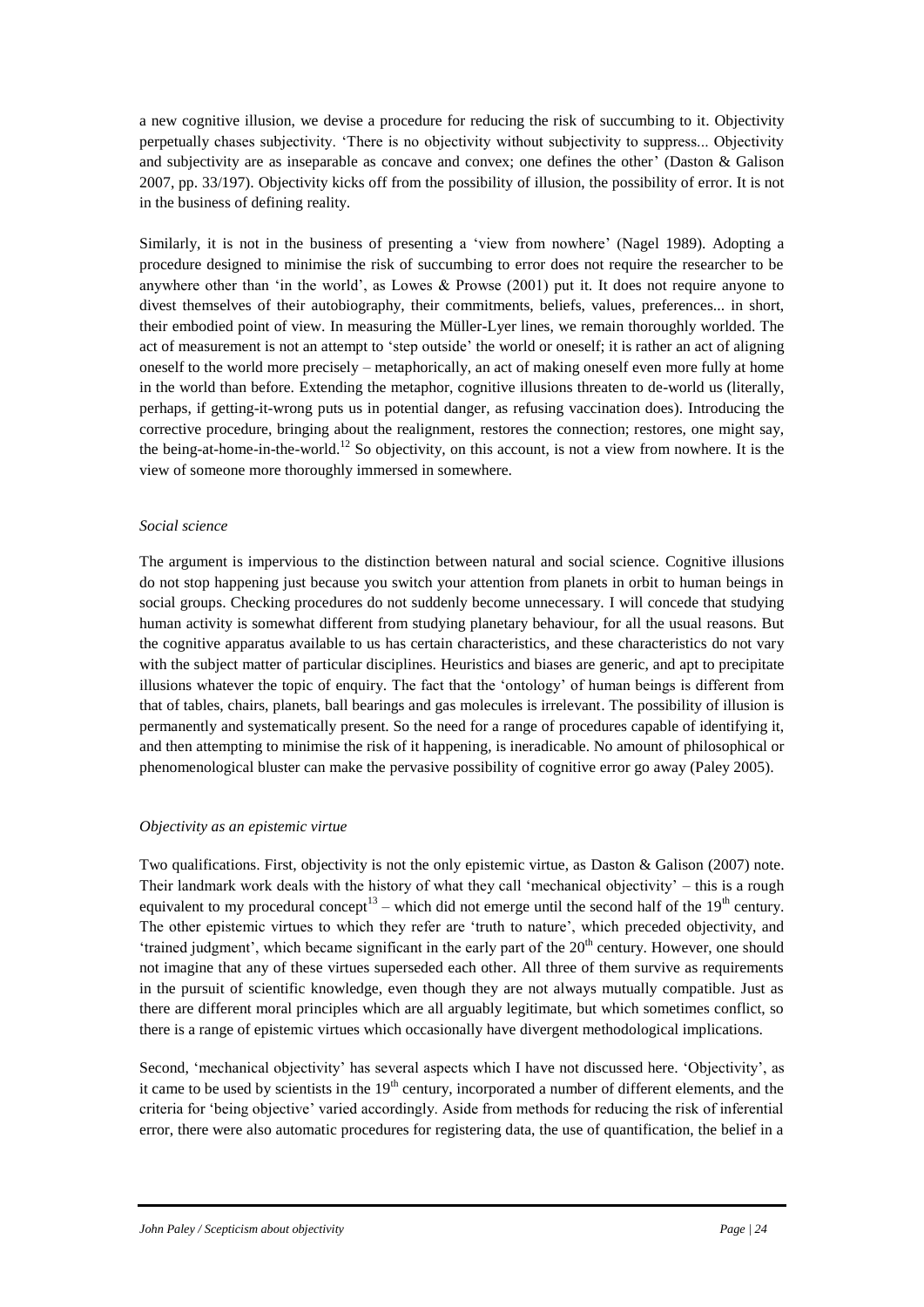bedrock reality, and emotional detachment (Daston & Galison 2007, p. 29). Many of the authors who dismiss the idea of objectivity target just one of these, usually emotional detachment or quantification, and ignore the rest. This is clearly true of the writers I referred to early in this chapter, most of whom seem to identify 'objectivity' exclusively with emotional detachment. I shall say more about the latter in a moment; but I first want to emphasise that I regard the procedural concept – minimising the risk of succumbing to cognitive illusions – as an essential minimum. To be serious about empirical enquiry is to recognise that illusion is always possible, and that we need ways of reducing its impact. What, if anything, we require in addition to that is something we can argue about.

# *An error philosophy*

.

'Not every philosophical diagnosis of error is an exercise in objectivity, because not all errors stem from subjectivity,' say Daston & Galison (2007, p. 32). There are other ways to go astray. However, if we extrapolate from avoiding subjectivity, as a specific form of error, to avoiding inferential error in general, then we arrive at an 'error philosophy of science'; or at least at a philosophy of science which has minimising the risk of error as its central theme. In Deborah Mayo's work, we find perhaps the best example. (Mayo 1996, Mayo & Spanos 2010).

The history of science, according to Mayo, is the history of the development of canonical methods for inquiring into error. As science grows, so does the range of recognizable sources of error, along with a repertoire of procedures for identifying and eliminating them. When a new source of error (a new sort of illusion) is identified, a standard procedure for recognizing it, and controlling for it, is devised. The range of errors into which canonical inquiries are routinely carried out are extensive, and are familiar to any researcher. They include errors about real effects, as opposed to accidental ones; errors which arise when an association is mistaken for a cause; and errors which occur when various design assumptions fail to hold. The repertoire of procedures for checking whether such errors have been made, in a range of research situations, is equally familiar. The point is that, when the evidence generated by a protocol is in accordance with what a hypothesis under examination predicts, *and* a series of canonical inquiries (tests) have failed to identify error, then the evidence can be taken as decent grounds for (provisionally) accepting the hypothesis.

This position, in effect, generalizes the stripped down epistemology of simple illusions. The procedure appropriate to any particular illusion is generalized into the methodological canon, which is a series of reliable tests universally recognized by the scientific community. In one sense, however, Mayo's view is even more minimalist than the pared-down version. Instead of a distinction between *how it seems* and *how it really is,* she adopts a distinction, inherited from Popper and Neyman (Neyman & Pearson 1967), between 'how it seems (but isn't)' and 'what we can (for the time being) accept'. The error is identified, the illusion is dispelled, but the *how it really is* hypothesis is accepted only provisionally; it is not assumed to be certainly and inevitably true, and it may be rejected subsequently following further tests.

Mayo's book is about experimental research, and consequently the identification of error is predicated on the use of quantitative techniques: statistics are required to establish whether an error is being made in accepting or rejecting an experimental hypothesis. This presents a rather uncomfortable question to qualitative researchers. Since qualitative methods are not, in general, amenable to the application of statistical techniques, what (if anything) performs the corresponding function in qualitative studies? Without a convincing answer to this question, we have no reason to be confident that researchers are not succumbing to cognitive illusions of the kind discussed in this chapter. It is a question that cannot be waved away as a positivist obsession (Draper & Draper 2003), or dismissed as 'outmoded rhetoric' (Payne & Seymour 2003).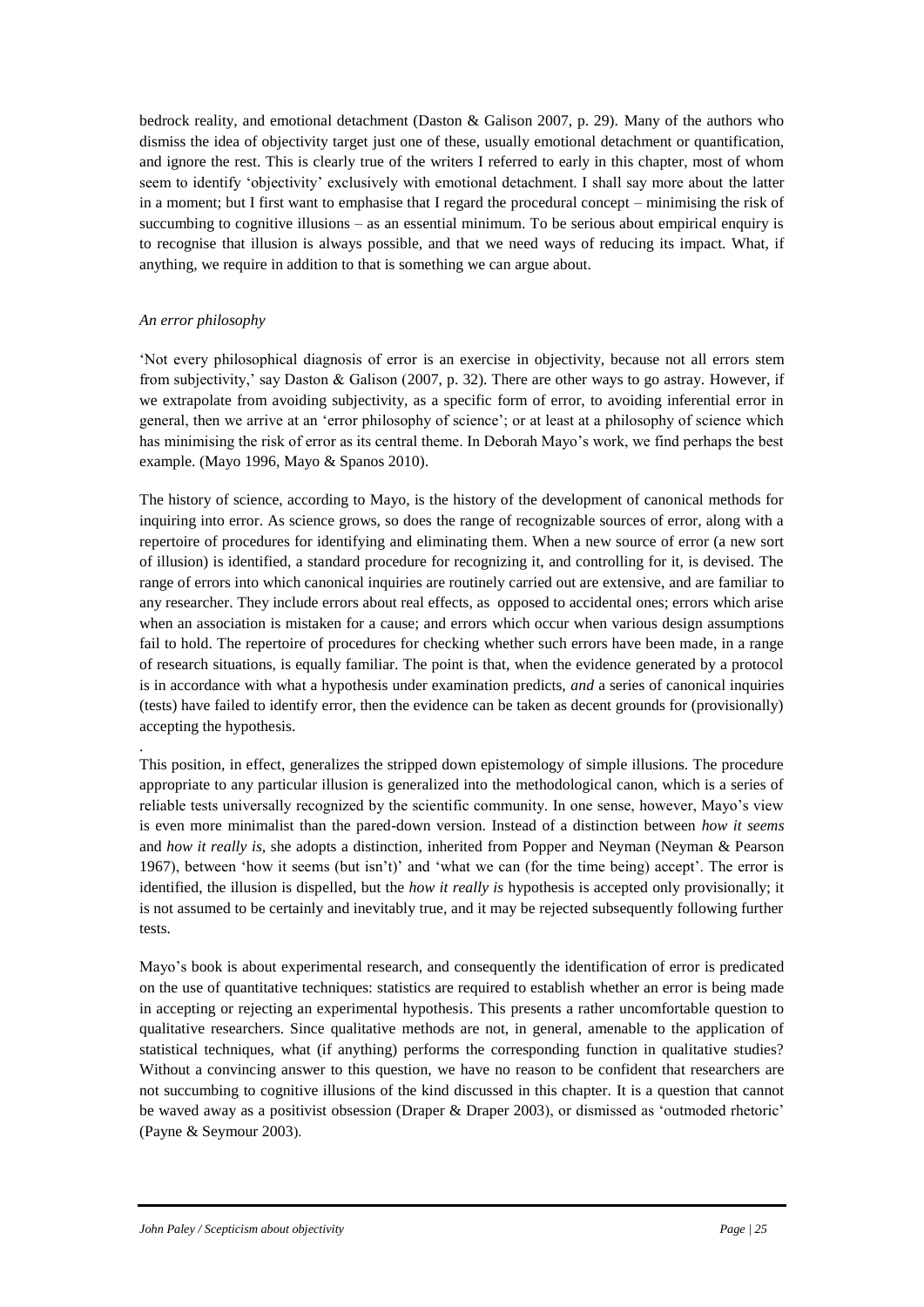## *System 1 and System 2*

On several occasions, I have referred to the fact that illusions, whether visual or cognitive, are resistant to evidence that they are wrong. This is a slightly odd, because one might expect the knowledge that the Adelson chessboard squares are the same colour to alter one's perception of them. The fact that it doesn't suggests that there are two independent systems at work, one which says 'different colours' and another that say 'same colour'. Similarly, in the Monty Hall problem, one system insists that the choice is 50/50, while the other accepts that switching gives a 2/3 probability of winning.

Psychologists have, in fact, proposed a number of 'dual processing' theories. These theories have in common the idea that cognition incorporates two distinct systems (Evans & Frankish 2009; Sloman 1996; Stanovich 2004). One of these, 'System 1' (Gilovich & Griffin 2002), is intuitive, holistic, fast and automatic; it is responsible for the majority of everyday judgments, which it arrives at without calculation or deliberation. It is the system which delivers the conviction that the Adelson chessboard squares are the same colour, that the Monty Hall choice is 50/50, that Cardiff is west of Edinburgh, that MMR causes autism. The other, 'System 2', is rule-based, conscious, analytical, and much slower. This system has to be deliberately invoked, because it rarely comes into play spontaneously. It is the system which delivers the realisation that the squares are different colours, that switching doors gives a  $2/3$ chance of winning, that Edinburgh is west of Cardiff, and that there is no association between autism and MMR. In arriving at these conclusions, it makes use of canonical procedures such as measurement, probability theory, and statistics.

It has been suggested that System 1 is the product of natural selection, while System 2 is dependent on culture and education. System 1 evolved to deal with prehistorical problems and circumstances. It is the animal part of our intelligence (Creswell & Plano Clark 2006), selected for by evolutionary processes (Stanovich & West 2003). In the modern world, it still performs well much of the time, but it does need relatively frequent correction by System 2. On this view, we tend to succumb to illusions when confronted with problems of a kind which System 1 is not well adapted for, at which point it becomes necessary to invoke System 2's rule-based procedures. In the Müller-Lyer illusion, System 1 perceives two lines of unequal length; System 2 looks for the ruler. Even then, System 1 finds it hard to accept the result (Sloman, 1996).

It would appear, then, that System 2 has a *supervisory and corrective function* with respect to System 1. It is frequently, though not exclusively, implemented in order to get right what System 1 gets wrong. It is used, in effect, 'to monitor and correct the intuitive judgments of S1' (Kahneman & Frederick 2002); 'to suppress S1's disposition to invalid inferences as a result of automatic contextualisation' (Stanovich & West 2003); 'to override or inhibit default responses emanating from S1' (Evans 2003); It follows that 'In the minority of cases where the outputs of the two systems conflict, people will often be better off if they can accomplish an analytic system override of the System 1-triggered output... override is statistically a good bet' (Stanovich 2009). Although a series of difficult questions about the System 1/ System 2 distinction have yet to be resolved, $<sup>14</sup>$  dual process theory still provides a good candidate for</sup> the psychological mechanisms underlying error philosophy.

# *Canon and community*

I suggested earlier that many of the writers who reject objectivity – and certainly the ones I mentioned at the beginning of the chapter – do so because they identify it exclusively with emotional detachment, or with the idea that it requires the researcher to purge or suppress all opinions, values, predispositions,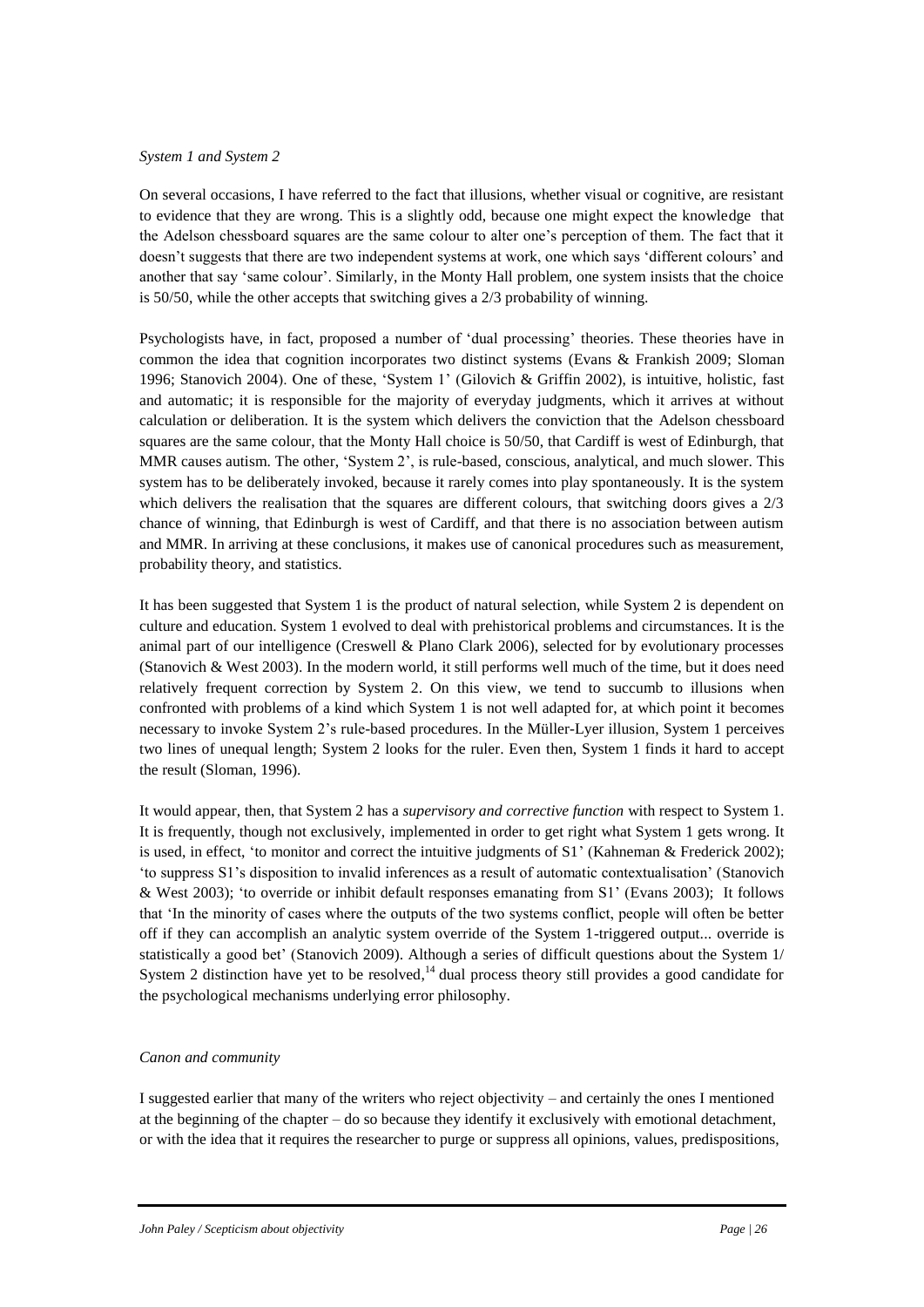biases, assumptions, emotions and feelings. In this chapter, I have presented an alternative view, which depicts 'objectivity' as referring to a series of mainly canonical procedures designed to reduce the risk of succumbing to cognitive illusions.

However, these two views do have something in common. They both regard subjectivity  $-$  to accept this term as a codeword for assumptions, values, emotions, and so on – as antithetical to something. The *purging* view portrays it as opposed to the false ideal of objectivity. Indeed, it is the reason *why* this ideal is false. Objectivity requires an absence, a suppression, of subjectivity. But that is impossible. Therefore, objectivity is impossible too. The *procedural* view, meanwhile, portrays subjectivity as the source of cognitive illusions, cognitive bias. It stands in the way of seeing things clearly, undeceiving ourselves. The canonical procedures which 'objectivity' refers to are designed to minimise its impact.

Both views recognise that subjectivity is inescapable. The purveyors of purging take that as an knockdown argument against the impossible dream of objectivity. The proponents of procedure take it as a reason why the supervisory and corrective function is necessary. The key difference between them is that the former imagine that subjectivity must be purged, squashed, or banished (that this would be a condition of objectivity being possible), while the latter think it can be bypassed. Instead of having to expunge subjectivity, we accept that expunging isn't an option, and find an alternative route around it. The purveyors of purging think the only way to deal with the large boulder blocking the road is to get rid of it (but, sadly, this cannot be done). The proponents of procedure look for a detour. Subjectivity is unavoidable. Fine. So we devise a procedure for making it irrelevant, for taking it out of the loop. This, of course, is a crude and overly simple image. But it effectively conveys the basic idea.

Popper was less inclined to fanciful imagery, but he insisted that objectivity was not dependent on the psychological state of the individual scientist. Instead, the scientist goes to an independent tribunal, the court of science as an institution. She retains the partiality, passions and preconceptions that make her human, but submits her theories to 'the *friendly-hostile co-operation of many scientists*' (Popper 1966, p. 217). 'A scientist may offer his theory with the full conviction that it is unassailable. But this will not impress his fellow-scientists' (p. 218). Where I have emphasised the procedures which scientists adopt, Popper emphasises the social institution in which they are adopted. Procedures become canonical when the scientific community accepts them as such. Popper cites the community. I have cited the canon.

# *The scientific self*

And yet there is something not wholly wrong about the idea that objectivity has to do with purging, or at least with suppression. I have suggested that the basic mistake objectivity deniers make is to focus on just one thread in the 'mechanical objectivity' tapestry, overlooking the fact there are others. However, according to Daston & Galison, emotional detachment *is* one aspect of mechanical objectivity. During the  $19<sup>th</sup>$  century, various forms of scientific discipline were developed which became an aspect of what it meant to be 'objective', and this discipline was identified with what we would now call 'technologies of the self' (Foulcault 1988). The practices which implemented the 'scientific self' did not require the expunging of anything, nor did they involve the suppression of one's humanity. But they did involve a kind of self-restraint, one which accepted that (in Popper's terms) personal conviction does not impress other scientists. If Karl Pearson (1891) could claim that the scientist 'has above all things to aim at selfelimination in his judgments' (cited in Daston & Galison, p. 196), what he meant was that he had 'to provide an argument which is as true for each individual mind as for his own'. What I find convincing will not necessarily persuade others, so I must adopt a regime that can produce evidence others will be able to accept. The technology of the scientific self included training in observation, keeping journals of laboratory work, drawing specimens, channelling attention, and monitoring one's own beliefs and hypotheses – not in order to 'put them out of play' or pretend to forget them, but in order to exercise a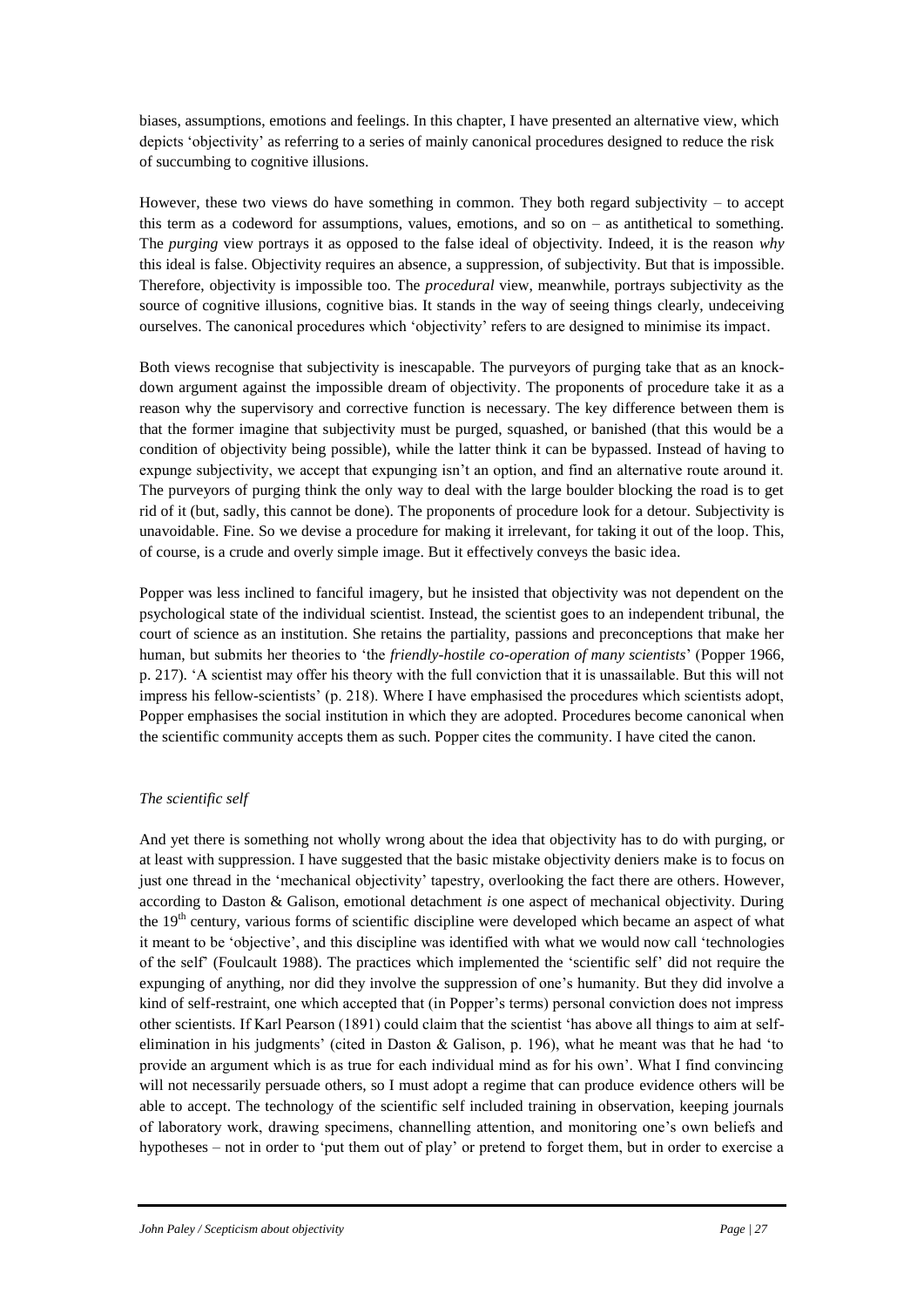principled suspicion with respect to them. All of this is about providing public *evidence*, and providing evidence *publicly*. In trying to convince others, I must adopt a third-person view of myself, anticipating what the scientific community – Popper's 'many scientists' – will make of my arguments. Certainly, this is a form of detachment, even a form of detachment from the self (or at least a detachment from the first-person point of view). But it is an acquiring not a divesting, an addition not a subtraction. It does not require of me that I deny my own humanity.

## **Notes**

1. Presumably – this must be Lowes & Prowse's view – non-Heideggerian researchers believe that some knowledge originates from people who are *not* already in the world. It's an odd idea. Personally, I have never come across any researchers who believe that they are 'not already in the world'. This isn't flippancy. I'm honestly not sure what Lowes & Prowse are getting at. I assume they have Heidegger's concept, being-in-the-world, in mind; and I know they think that objectivity implies 'stepping outside' something. But nobody imagines that objectivity means stepping outside the *world*, or that it entails not being in the world in the first place. So if Heideggerian phenomenologists are being contrasted with a group of writers who don't share their 'already-in-the-world' view of where knowledge comes from, I have no idea who the members of this group are supposed to be. I will return to this theme later in the chapter

2. By 'recent', I mean since 1990. It's worth pointing this out now – I will be saying a bit more later – because many methodologically inclined researchers in the health care disciplines appear to think that the philosophy of science stopped about 1962 with the publication of Kuhn's *The Structure of Scientific Revolutions*. Or, failing that, with Feyerabend, Lakatos, or Lauden. They are painfully unaware of what has happened during the fifty years since *Structure* or *Against Method* – things have moved on quite a bit – or what the current hot topics are. They are not familiar, in other words, with the debates about the role of models in scientific practice, Bayesian conceptions of science, the rehabilitation of positivism, constructive empiricism, realism and antirealism, essentialism and natural kinds, the significance of cognitive science, the new experimentalism, the return of reductionism, inference to best explanation, computer models of scientific inference, the developments in measurement theory, and the emphasis on the philosophy of particular sciences, particularly physics, chemistry, psychology, neuroscience and biology.

3. There is a similar, and equally unexpected, geographical oddity in the USA. Reno is *west* of Los Angeles, and not east of it, as one might assume, given that Reno is well inland, while Los Angeles is on the west coast. However, the Californian coastline runs roughly NW/SE, not N/S, so this is another case of geographical 'tilt'.

4. Check [http://www.telegraph.co.uk/news/uknews/1556883/New-fear-over-MMR-link-with-rising](http://www.telegraph.co.uk/news/uknews/1556883/New-fear-over-MMR-link-with-rising-autism.html)[autism.html.](http://www.telegraph.co.uk/news/uknews/1556883/New-fear-over-MMR-link-with-rising-autism.html) This link was accessed on 23rd May 2016.

5. The statistical analysis presented in this paper is, of course, far more complex than this. In spite of the simplification, I don't think I have misrepresented the authors' conclusions. I would recommend that anybody interested in this particular topic read the whole paper, and indeed other contributions to the literature. That there is no evidence at all of an association between the MMR vaccine and autism, or any other PDD, can be seen from Honda *et al.* (2005), Madsen *et al.* (2002), Dales *et al.* (2001), Taylor *et al.* (1999), and an impressive number of comparable studies, all of which arrive at the same conclusion.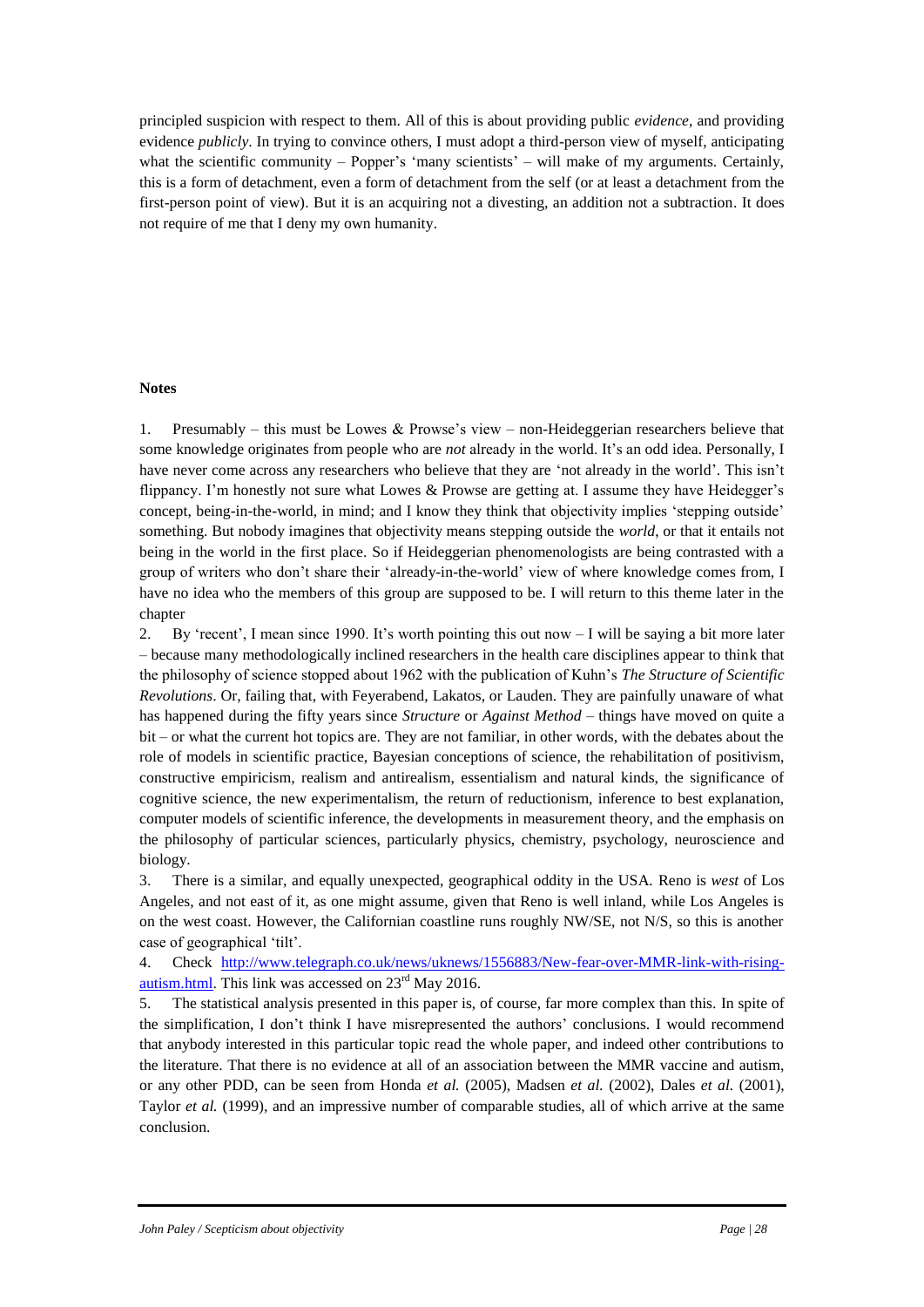6. *Post hoc* is short for *post hoc, ergo propter hoc*. Literally, 'after this, therefore because of this'. The fallacy draws attention to the fact that, just because Y *came after* X, it does not follow that it *was caused by* X. My favourite football team experienced an unfortunate sequence of losses; however, the day after I bought a replica shirt of their centre forward, he scored two goals and the game was won. Clearly my purchase brought about the victory. Well, obviously not. But thinking like that is the *post hoc* fallacy. It quickly leads to superstition and magical thinking – if, for example, I continue to wear the replica shirt on future match days, imagining that my team will win again as a direct result.

7. The longest list I've seen is at Wikipedia: http://en.wikipedia.org/wiki/List of cognitive biases. Like any Wikipedia item, this article should not been taken as gospel; nor should any of the Wikipedia articles linked to it. However, given the sheer number of biases identified, it does suggest that the risk of succumbing to cognitive illusion is, in general, rather high.

8. Or, for that matter, auditory illusions. See, for example, Deutsch (2011).

9. Eric Schwitzgebel (2011) is extremely interesting on introspection, which he agrees is 'unreliable as typically executed' (p. 120). However, he does think that it is possible for people to improve their introspective abilities through intensive training, although he is simultaneously aware of 'the daunting obstacles for any such program' (p. 74). To a considerable extent, he derives both the promise and the obstacles from a reading of Edward Titchener's introspection training manual, a volume of some 1,600 pages. Tichener was a psychologist at a time (the second half of the nineteenth century, and the early years of the twentieth) when the discipline used introspective methods almost exclusively. According to Titchener, naive, untrained people cannot introspect accurately and, like other psychologists of the period, he relied on 'observers with graduate training in psychology and thus presumably with at least several months, and often several or many years, of intensive experience of introspective methods' (Schwitzgebel 2011, p. 74). People who lack this training, Titchener argued, have preconceptions about the contents of their own minds, and confabulate freely (but unknowingly) in order to compensate for the numerous gaps and indeterminacies in their self-observation. This distrust of what people say about their own states of mind remains characteristic of modern social psychology. Hurlburt & Schwitzgebel (2007) and Wilson (2002) should be consulted for a discussion of how untrained subjects routinely but subconsciously fill in the introspective blanks, 'unaware of their unawareness' (Wilson & Bar-Anan 2008). It is, of course, deeply ironic that phenomenologists propose to avoid topic-related bias by using a method – introspection – which is itself prone to bias of a systematic and pervasive kind.

10. Actually, it's even worse than that. The participating nurses attended 'regular monthly meetings of the project team, where clinical experiences were discussed and compared with theoretical caring concepts'. In other words, they were coached by the researchers during the period during which they were administering RE. Seriously, how surprising is it that, when they were subsequently interviewed by one of the research team, they said exactly what the research team wanted to hear?

11. Edwall *et al.* (2008) makes a similar point. At least I think he does: some aspects of his argument are not entirely clear to me. He also suggests that the evidence need not be statistical, although there does need to be *some* empirical ground for thinking that X and A are likely to occur together. I can accept this amendment, while pointing out that, irrespective of whether the evidence is statistical in form, or whether it is based on a strongly supported causal model, it gives us independent reason for thinking that X and A are associated. So either the evidence *is* a generalisation, or it *warrants* a generalisation. Either way, without this independent evidence, transferability doesn't work.

12. Okay, the quasi-Heideggerian language here is slightly provocative, although I don't think I am saying anything that Heidegger is obliged to disagree with. Cognitive illusions are a bit like equipment failures. When the hammer falls apart, it needs to be repaired. Similarly, when my cognitive apparatus is such that my judgments about the world are compromised, it needs to be corrected. Repairing the hammer, correcting the judgment, makes it possible to have practical encounters with ready-to-hand objects again. However, the choice of language is partly satirical. I'm suggesting that you can use Heidegger's neologisms – you can even invent your own variations on them, complete with hyphens – to support a position which is the direct opposite of what most Heideggerian nurses want to argue.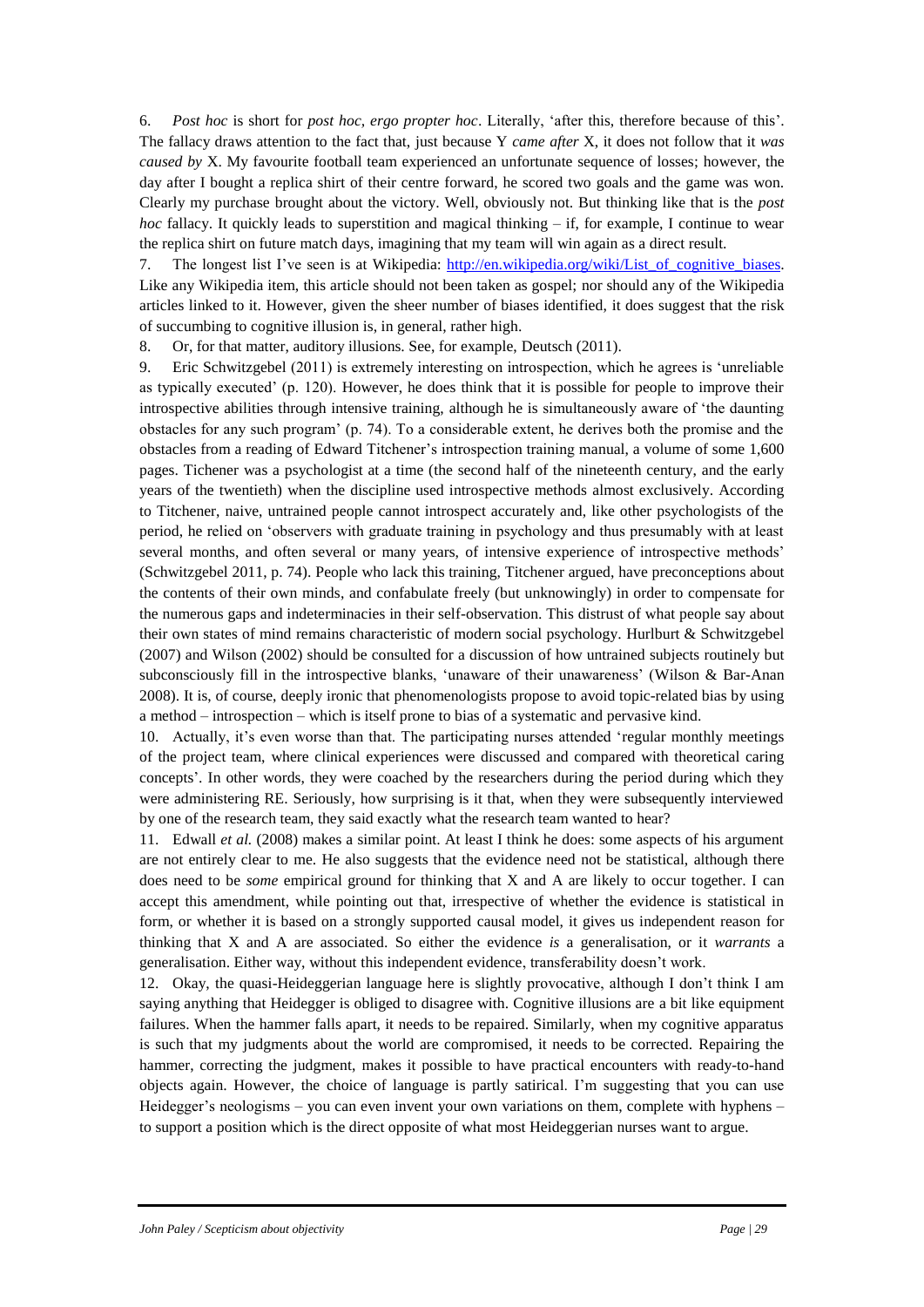13. A *very* rough equivalent, I should perhaps say. Daston & Galison's treatment is much more subtle and sophisticated than mine, partly as a consequence of their superlative historical scholarship. I think their book is a must-read for anyone seriously interested in unravelling the development of objectivity, and related concepts, over the last three centuries.

14. For example, it is not clear that there is a single system which can have all the features attributed to System 1; and there appears to be a growing consensus that a 'System 3' needs to be added, although different authors describe the third system in different ways. Some doubt also exists as to whether there are two *systems*, or two types of cognitive *process* (Evans 2009), or two types of *inference*, 'intuitive' and 'reflective' (Mercier & Sperber 2009); and there are other variations. Evans & Frankish (2009) is currently the most accessible source for debates about the future of dual process theories.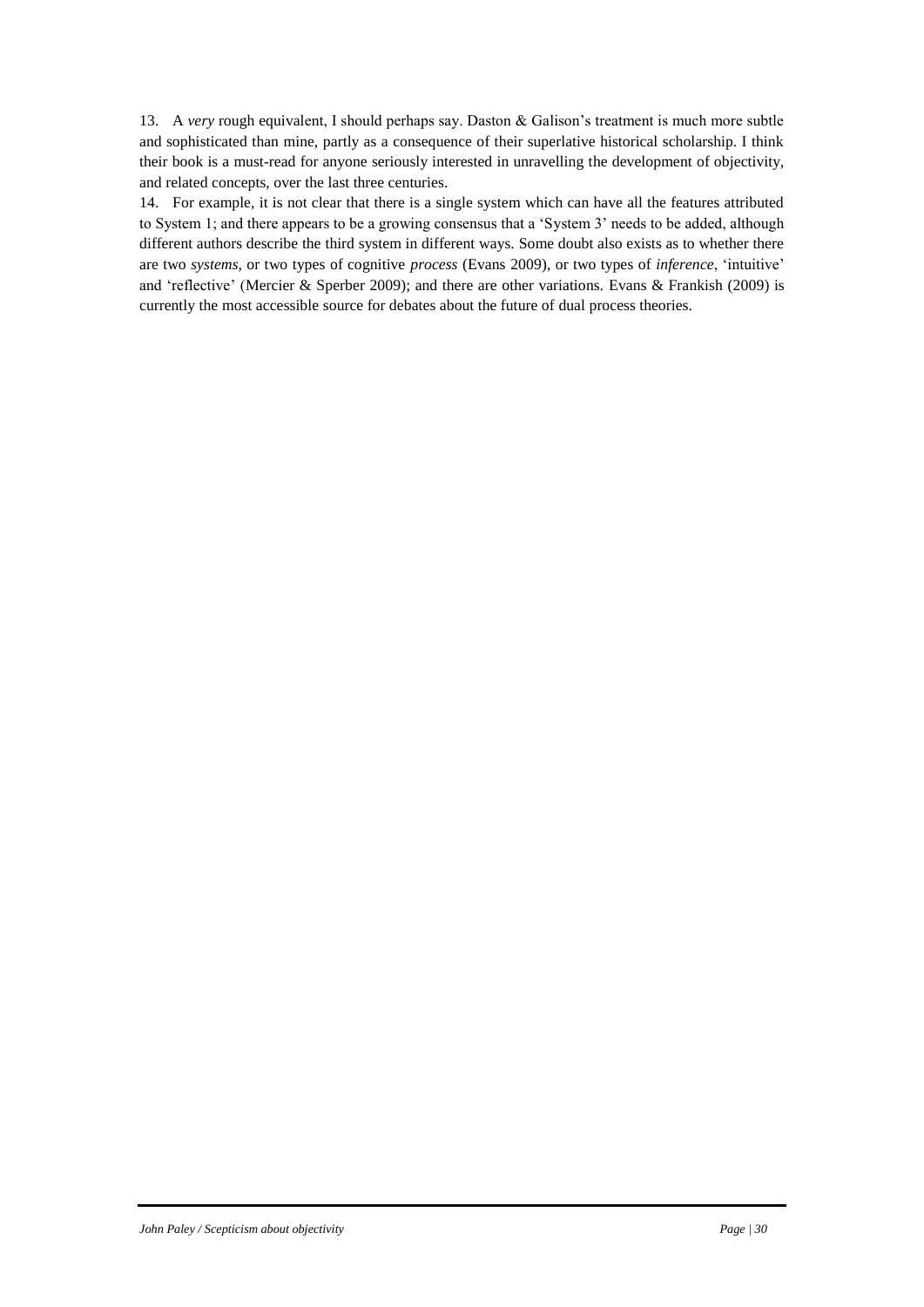#### **References**

- Anderson E.E. & Kiger A.M. (2008) <sup>T</sup> felt like a real nurse': student nurses out on their own. *Nurse Education Today* **28**, 443-449.
- Atkinson P., Coffey A. & delamont S. (2003) *Key Themes in Qualitative Research: Continuities and Changes*. Altamira Press, Walnut Creek, CA.

Baron J. (2000) *Thinking and Deciding: 3rd Edition*. Cambridge University Press, Cambridge, UK.

- Baskerville R. (2001) Conducting action research: high risk and high reward in theory and practice. In *Qualitative Research in IS: Issues and Trends* (E. M. Trauth, ed.). Ideas Publishing Group, Hershey, PA, pp. 192-217.
- Buntjer J.B., Hoff I.A. & Lenstra J.A. (1997) Artiodactyl interspersed DNA repeats in cetacean genomes. *Journal of Molecular Evolution* **45**, 66-69.
- Burhans L.M. & Alligood M.R. (2010) Quality nursing care in the words of nurses. *Journal of Advanced Nursing* **66**, 1689-1697.
- Burr V. (2003) *Social Constructionism*. Routledge, London.
- Campbell J.K. (1988) Inside lives: the quality of biography. In *Qualitative Research in education: Focus and Methods* (R. R. Sherman & R. B. Webb, eds), pp. 59-75.
- Chabris C. & Simons D. (2011) *The Invisible Gorilla and Other Ways In Which Our Intuition Deceives Us*. Harper, London.
- Chapman G.B. & Johnson E.J. (2002) Incorporating the ireelevant: anchors in judgments of belief and value. In *Heuristics and Biases: The Psychology of Intuitive Judgment* (T. Gilovich, D. Griffin & D. Kahneman, eds). Cambridge University Press, Cambridge, UK, pp. 120-138.
- Creswell J.W. & Plano Clark V.L. (2006) *Designing and Conducting Mixed Methods Research*. Sage, London.
- Curley S.P., Young M.J., Kingry M.J. & Yates J.F. (1988) promacy effects in clinical judgments of contingency. *Medical Decision Making* **8**, 216-222.
- Dales L., Hammer S.J. & Smith N.J. (2001)) Time trends in autism and in MMR immunization coverage in California. *Journal of the American Medical Association* **285**, 1183-1185.
- Daston L. & Galison P. (2007) *Objectivity*. Zone Books, New York.
- Davies D. & Dodd J. (2002) Qualitative research and the question of rigour. *Qualitative Health Research* **12**, 279-289.
- Dawes R.M. (2001) *Everyday Irrationality: How Pseudo-Scientists, Lunatics, and the Rest of Us Systematically Fail to Think Rationally*. Westview, Boulder, CO.
- Deutsch D. (2011) *The Psychology of Music: Third Edition*. Academic Press, New York.
- Doris J.M. (2002) *Lack of Character: Personality and Moral Behaviour*. Cambridge University Press, Cambridge, UK.
- Draper J. & Draper P. (2003) Response to Watson's Guest Editorial 'Scientific methods are the only credible way forward for nursing research'. *Journal of Advanced Nursing* **44**, 546-7.
- Drew N. (2001) Meaningfulness as an epistemologic concept for explicating the researcher's constitutive part in phenomenologic research. *Advances in Nursing Science* **23**, 16-31.
- Eddy D.M. (1988) Variations in physician practice: the role of uncertainty. In *Professional Judgment: A Reader in Clinical Decision Making* (J. Dowie & A. S. Elstein, eds). Cambridge University Press, Cambridge, UK, pp. 000-000.
- Edwall L.-L., Hellström A.-L., Öhrn I. & Danielson E. (2008) The lived experience of the diabetes nurse specialist regular check-ups, as narrated by patients with type 2 diabetes. *Journal of Clinical Nursing* **17**, 772-781.
- Epley N. & Dunning D. (2000) 'Feeling holier than thou': are self-serving assessments produced by errors in self or social psychology. *Journal of Personality and Social Psychology* **79**, 861-875.
- Evans J.S.B. (2009) How many dual process theories do we need? One, two, or many? In *In Two Minds: Dual Processes and Beyond* (J. S. B. Evans & K. Frankish, eds). Oxford University Press, Oxford, pp. 33-54.
- Evans J.S.B. & Frankish K. (2009) In Two Minds: Dual Processes and Beyond. Oxford University Press, Oxford.
- Filstead W. (1979) Qualitative methods: a needed perspective in evaluation research. In *Qualitative and Quantitative Methods in Evaluation Research* (T. Cook & C. Reichardt, eds). Sage, Beverly Hills.
- Foulcault M. (1988) Technologies of the self. In *Technologies of the Self* (L. H. Martin, H. Gutman & P. H. Hutton, eds). University of Massachusetts Press, Amherst, pp. 16-49.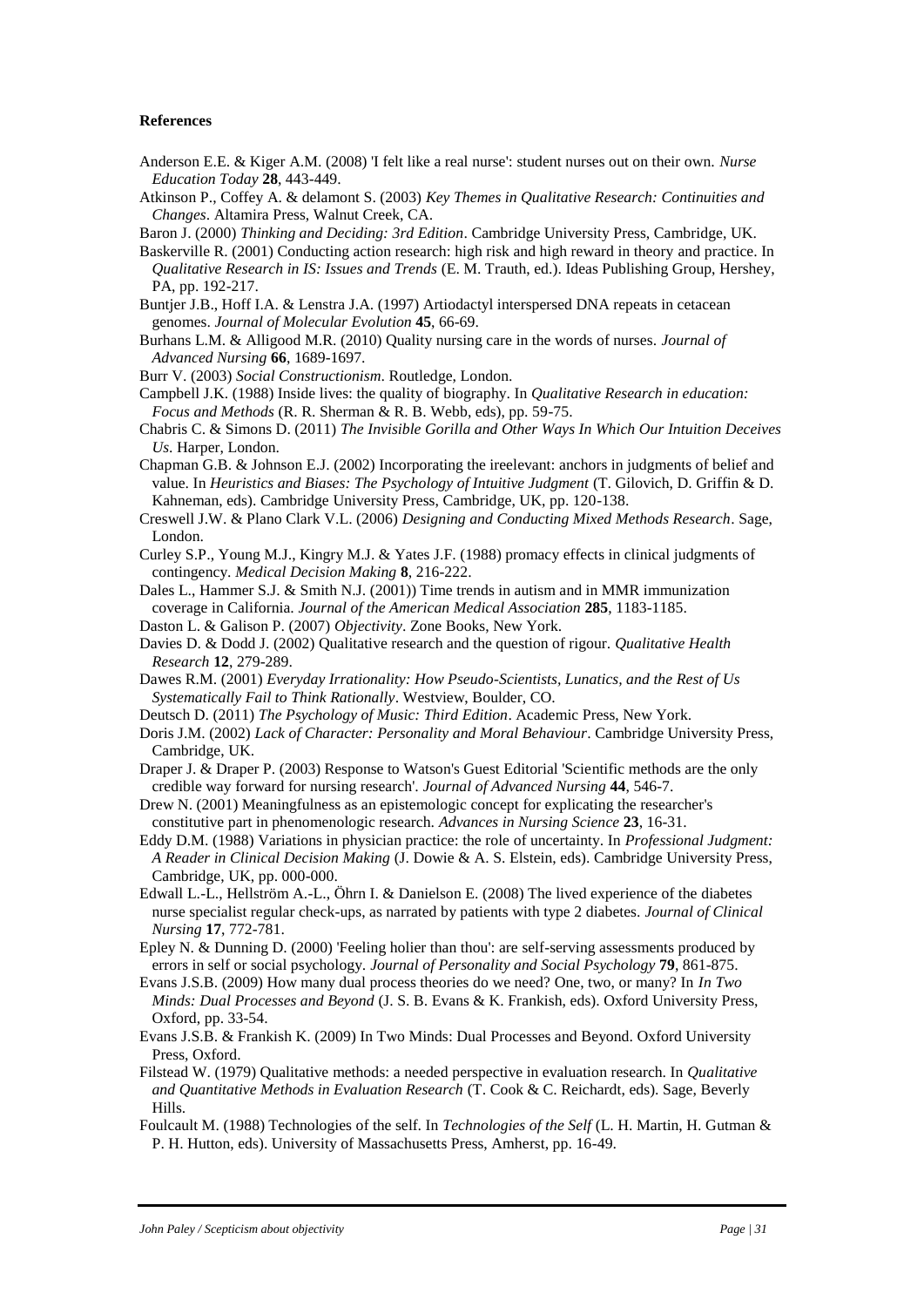- Fugelsang J.A., Stein C., Green A. & Dunbar K. (2004) Theory and data interactions of the scientific mind: evidence from the molecular and the cognitive laboratory. *Canadian Journal of Experimental Psychology* **58**, 86-95.
- Geertz C. (1973) *The Interpretation of Cultures: Selected Essays by Clifford Geertz*. Basic, New York.
- Gendler T.S. (2010) *Intuition, Imagination, and Philosophical Methodology*. Oxford University Press, Oxford.
- George S.R. & Thomas S.P. (2010) Lived experience of diabetes among older, rural people. *Journal of Advanced Nursing* **66**, 1092-1100.
- Gigerenzer G., Czerlinski J. & Martignon L. (2002) How good are fast and frugal heuristics? In *Heuristics and Biases: The Psychology of Intuitive Judgment* (T. Gilovich, D. Griffin & D. Kahneman, eds). Cambridge University Press, Cambridge, UK, pp. 559-581.
- Gigerenzer G., Todd P.M. & ABC Research group (1999) *Simple Heuristics That Make Us Smart*. Oxford University Press, Oxford.
- Gilovich T. (1991) *How We Know What Isn't So: The Fallibility of Human Reason in Everyday Life*. The Free Press, New York.
- Gilovich T. & Griffin D. (2002) Introduction heuristics and biases: then and now. In *Heuristics and Biases: The Psychology of Intuitive Judgment* (T. Gilovich, D. Griffin & D. Kahneman, eds). Cambridge University Press, Cambridge, UK, pp. 1-18.
- Gilovich T., Griffin D. & Kahneman D. (2002) Heuristics and Biases: The Psychology of Intuitive Judgment. Cambridge University Press, Cambridge, UK.
- Granberg D. & Brown T. (1995) The Monty Hall dilemma. *Personality and Social Psychology Bulletin* **21**, 711-723.
- Gray J.D. & Silver R.C. (1990) Opposite sides of the same coin: former spouses' divergent perspectives in coping with their divorce. *Journal of Personality and Social Psychology* **59**, 1180-1191.
- Gregory R.L. (1998) *Eye and Brain: The Psychology of Seeing*. Oxford University Press, Oxford.
- Guba E.G. & Lincoln Y.S. (1989) *Fourth Generation Evaluation*. Sage, Newbury Park.
- Hammersley M. (2008) *Questioning Qualitative Inquiry: Critical Essays*. Sage, Los Angeles.
- Holloway I. & Wheeler S. (2010) *Qualitative Research in Nursing and Healthcare. Third Edition*. Wiley-Blackwell, Oxford.
- Honda H., Shimizu Y. & Rutter M. (2005) No effect of MMR withdrawal onm the incidence of autism: a total population study. *Journal of Child Psychology and Psychiatry* **46**, 572-579.
- Hughes C., Knibb W. & Allan H. (2010) Laparoscopic surgery for endometrial cancer: a phenomenological study. *Journal of Advanced Nursing* **66**, 2500-2509.
- Hurlburt R.T. & Schwitzgebel E. (2007) *Describing Inner experience? Proponent Meets Sceptic*. Bradford Books, MIT Press, Cambridge, MA.
- Isen A.M. & Levin P.F. (1972) Effect of feeling good on helping: cookies and kindness. *Journal of Personality and Social Psychology* **21**, 384-388.
- Kahneman D. & Frederick S. (2002) Representativeness revisited: attribute substitution in intuitive judgment. In *Heuristics and Biases: The Psychology of Intuitive Judgment* (T. Gilovich, D. Griffin & D. Kahneman, eds). Cambridge University Press, Cambridge, UK, pp. 49-81.
- Kahneman D., Slovic P. & Tversky A. (1982) Judgement Under Uncertainty: Heuristics and Biases. Cambridge University Press, Cambridge, UK.
- Kaptchuk T.J. (2003) Effect of interpretive bias on research evidence. *BMJ* **326**, 1453-1455.
- Koehler J.J. (1993) The influence of prior belief on scientific judgments of evidence quality. *Organizational Behavior and Human Decision Processes* **56**, 28-55.
- Kruger J. & Gilovich T. (1999) 'Naive cynicism' in everyday theories of responsibility assessment: on biased assumptions of bias. *Journal of Personality and Social Psychology* **76**, 743-753.
- Kunda Z. (1999) *Social Cognition: Making Sense of People*. MIT Press, Cambridge, MA.
- Lichenstein S. & Slovic P. (2006) The Construction of Preference. Cambridge University Press, Cambridge, UK.
- Lincoln Y.S. & Guba E.G. (1985) *Naturalistic Inquiry*. Sage, Beverly Hills, CA.
- Lincoln Y.S. & Guba E.G. (2003) Paradigmatic controversies, contradictions, and emerging influences. In *The Landscape of Qualitative Research: Theories and Issues. Second Edition* (N. K. Denzin & Y. S. Lincoln, eds). Sage, Thousand Oaks, CA, pp. 253-291.
- Lowes L. & Prowse M.A. (2001) Standing outside the interview process? The illusion of objectivity in phenomenological data generation. *International Journal of Nursing Studies* **38**, 471-480.
- Madsen K.M., Hviid A., Verstergard M., Schendel D., Wohlfahrt J., Thorsen P., Olsen J. & Melbye M. (2002) A population-based study of Measles, Mumps, and Rubella Vaccination and Autism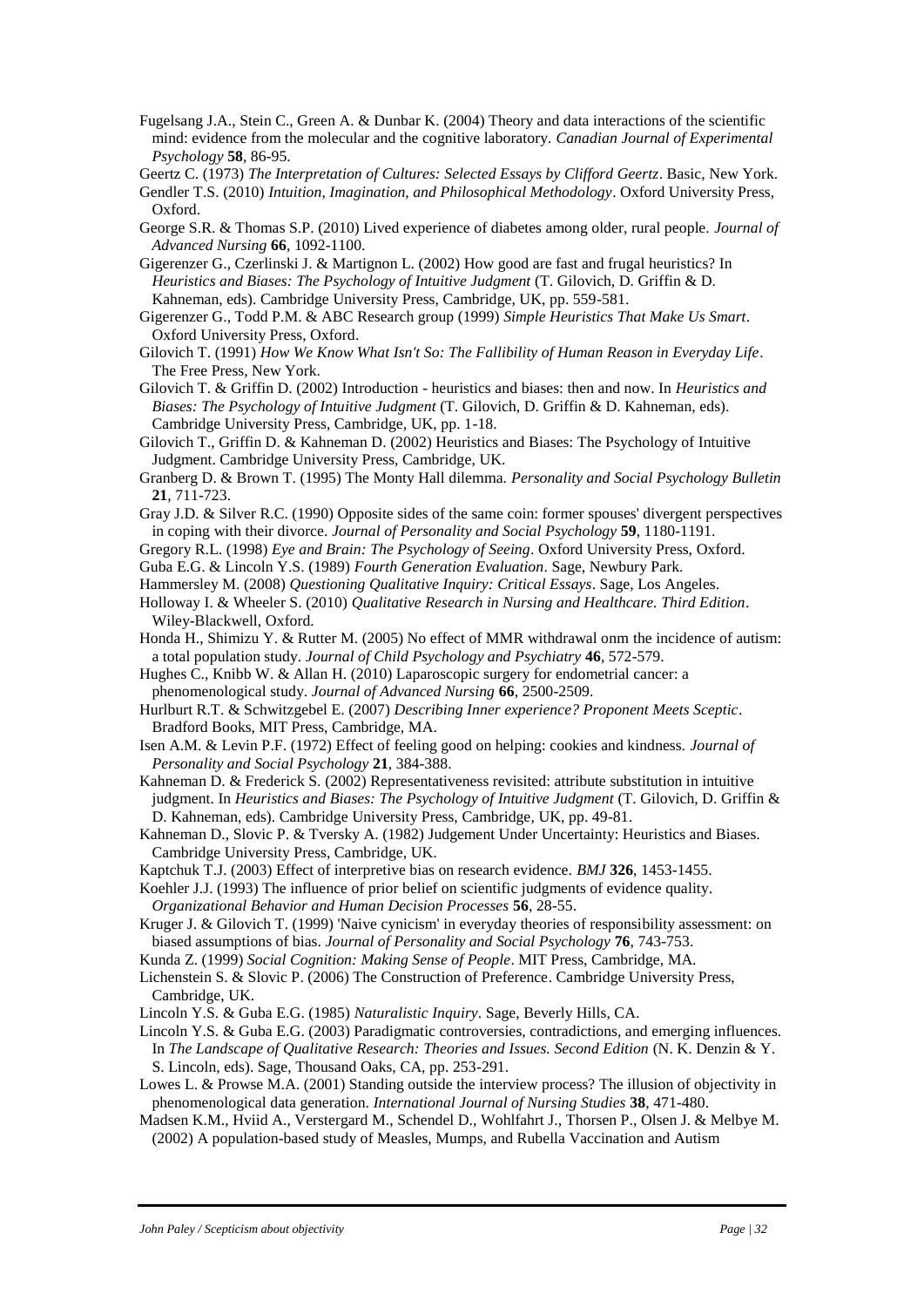*New England Journal of Medicine*

**347**, 1477-1482.

- Mayo D.G. (1996) *Error and the Growth of Experimental Knowledge*. University of Chicago Press, Chicago.
- Mayo D.G. & Spanos A. (2010) Error and Inference: Recent Exchanges on Experimental Reasoning, Reliability, and the Objectivity and Rationality of Science. Cambridge University Press, Cambridge, UK.
- Mellon C.A. (1990) *Naturalistic Inquiry for Library Science: Methods and Applications for Research, Evaluation, and Teaching*. Greenwood, New York.
- Mercier H. & Sperber D. (2009) Intuitive and reflective inferences. In *In Two Minds: Dual Processes and Beyond* (J. S. B. T. Evans & K. Frankish, eds). Oxford University Press, Oxford, pp. 149-170.
- Myers D.G. (2002) *Intuition: Its Powers and Perils*. Yale University Press, New Haven.
- Nagel T. (1989) *The View from Nowhere*. Oxford University Press, New York.
- Namenwirth M. (1986) Science seen through a feminist prism. In *Feminist Approaches to Science* (R. Bleir, ed.). Pergamon, New York, pp. 18-41.
- Neyman J. & Pearson E.S. (1967) *Joint Statistical Papers*. University of California Press, Berkeley, CA.
- Nickerson R.S. (1998) Confirmation bias: a ubiquitous phenomenon in many guises. *Review of General Psychology* **2**, 175-220.
- Nilsson C., Bondas T. & Lundgren I. (2010) Previous birth experience in women with intense fear of childbirth. *Journal of Obstetric, Gynecologic and Neonatal Nursing* **39**, 298-309.
- Paley J. (2005) Error and objectivity: cognitive illusions and qualitative research. *Nursing Philosophy* **6**, 196-209.
- Paley J. (2010) Qualitative interviewing as measurement. *Nursing Philosophy* **11**, 112-126.
- Paley J., Cheyne H., Dalgleish L., Duncan E.A.S. & Niven C.A. (2007) Nursing's ways of knowing and dual process theories of cognition. *Journal of Advanced Nursing* **60**, 692-701.
- Paley J., Cheyne H., Dalgleish L., Duncan E.A.S. & Niven C.A. (2008) The null hypothesis: a reply to Gary Rolfe. *Journal of Advanced Nursing* **64**, 209-210.
- Payne S. & Seymour J. (2003) Response to Watson's guest editorial 'Scientific methods are the only credible way forward for nursing research'. *Journal of Advanced Nursing* **44**, 547-548.
- Piatelli-Palmarini M. (1996) *Inevitable Illusions: How Mistakes of reason Rule Our Minds*. John Wiley & Sons, Chichester.
- Popper K.R. (1961) *The Poverty of Historicism*. Routledge & Kegan Paul, London.
- Popper K.R. (1966) *The Open Society and Its Enemies, Volume 2: Fifth Edition*. Routledge, London.
- Powers B.A. & Knapp T.R. (2006) *Dictionary of Nursing Thery and Research*. Springer Publishing Company, New York.
- Presser S., Rothgeb J.M., Couper M.P., Lessler J.T., Martin E., Martin J. & Singer E. (2004) Methods for Testing and Evaluating Survey Questionnaires. Wiley Science, Hoboken, NJ.
- Pronin E., Gilovich T. & Ross L. (2004) Objectivity in the eye of the beholder:divergent perceptions of bias in self versus others. *Psychological Review* **111**, 781-799.
- Ranheim A., Kärner A., Arman M., Rehnsfeldt A.W. & Berterö C. (2010) Embodied reflection in practice - 'touching the core of caring'. *International Journal of Nursing Practice* **16**, 241-247.
- Reid J., McKenna H.P., Fitzsimons D. & McCance T.V. (2010) An exploration of the experience of cancer cachexia: what patients and their families wand from healthcare professionals. *European Journal of Cancer Care* **19**, 682-689.
- Reidpath D.D. & Diamond M.R. (1995) A nonexperimental demonstration of anchoring bias. *Psychological Reports* **76**, 800-802.
- Resch K.I., Ernst E. & Garrow J. (2000) A randomized controlled study of revierwer bias against an unconventional therapy. *Journal of the Royal Society of Medicine* **93**, 164-167.
- Robinson J.O. (1972) *The Psychology of Visual Illusion*. Hutchinson Universirty Library, London.
- Rosenthal R. & Jacobson L. (1992) *Pygmalion in the Classroom*. Irvington, New York.
- Sá W., West R.F. & Stanovich K. (1999) The domain specificity and generality of belief bias: searching for a generalizable critical thinking skill. *Journal of Educational Psychology* **91**, 497-510.
- Schulz K.F., Chalmers I. & Altman D.G. (2002) The landscape and lexicon of blinding in randomized trials. *Annals of Internal Medicine* **136**, 254-259.
- Schuman H. & Presser S. (1996) *Questions and Answers in Attitude Surveys*. Sage, Thousand Oaks, CA.
- Schwitzgebel E. (2011) *Perplexities of Consciousness*. MIT Press, Cambridge, MA.